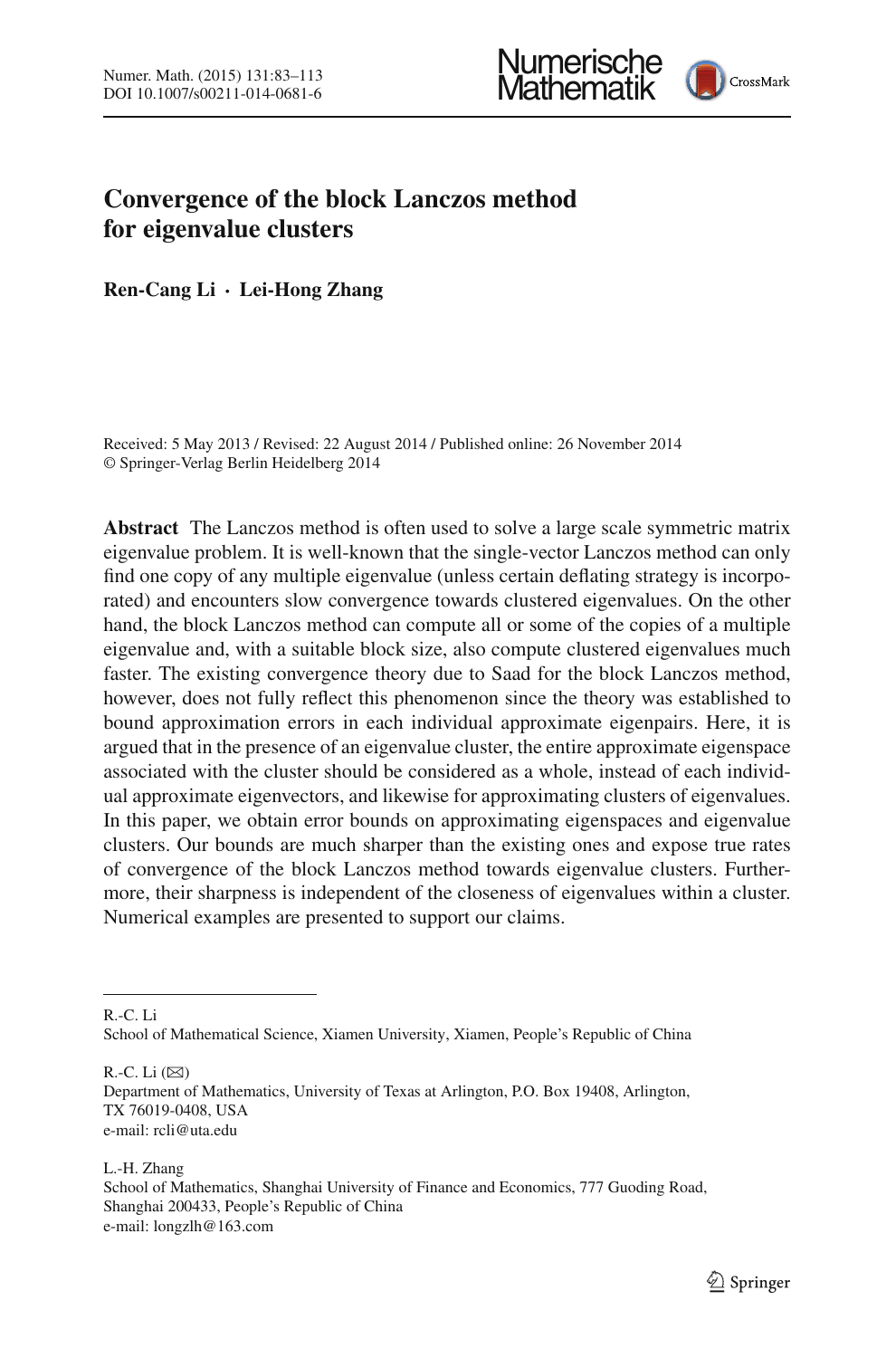#### **Mathematics Subject Classification** 65F15

# **1 Introduction**

The Lanczos method [\[15\]](#page-30-0) is widely used for finding a small number of extreme eigenvalues and their associated eigenvectors of a symmetric matrix (or Hermitian matrix in the complex case). It requires only matrix-vector products to extract enough information to compute the desired solutions, and thus is very attractive in practice when the matrix is sparse and its size is too large to be solved by, e.g., the QR algorithm [\[8](#page-29-0)[,21](#page-30-1)] or the matrix does not exist explicitly but in the form of a procedure that is capable of generating matrix-vector multiplications.

Let *A* be an  $N \times N$  Hermitian matrix. Given an initial vector  $v_0$ , the singlevector Lanczos method begins by recursively computing an orthonormal basis  ${q_1, q_2, \ldots, q_n}$  of the *n*th Krylov subspace of *A* on  $v_0$ :

$$
\mathcal{K}_n(A, v_0) = \text{span}\{v_0, Av_0, \dots, A^{n-1}v_0\} \tag{1.1}
$$

and at the same time the projection of *A* onto  $\mathcal{K}_n(A, v_0)$ :  $T_n = Q_n^H A Q_n$ , where  $Q_n = [q_1, q_2, \dots, q_n]$  and usually  $n \ll N$ . Afterwards some of the eigenpairs  $(\lambda, w)$ of *Tn*:

$$
T_n w = \lambda w,
$$

especially the extreme ones, are used to construct approximate eigenpairs  $(\lambda, Q_n w)$ of *A*. The number  $\tilde{\lambda}$  is called a *Ritz value* and  $Q_n w$  a *Ritz vector*. This procedure of computing approximate eigenpairs is not limited to Krylov subspaces but in general works for any given subspace. It is called the *Rayleigh–Ritz procedure*.

The single-vector Lanczos method may have difficulty in computing all copies of a multiple eigenvalue of *A*. In fact, only one copy of the eigenvalue can be found unless certain deflating strategy is incorporated. On the other hand, a block Lanczos method with a block size that is no smaller than the multiplicity of the eigenvalue can compute all copies of the eigenvalue at the same time. But perhaps the biggest problem for the single-vector Lanczos method is its effectiveness in handling eigenvalue clusters—slow convergence to each individual eigenvalue in the cluster. The closer the eigenvalues in the cluster are, the slower the convergence will be. It is well-known that a block version with a big enough block size will perform much better.

There are a few block versions, e.g., the ones introduced by Golub and Underwood [\[9](#page-29-1)], Cullum and Donath [\[5](#page-29-2)], and, more recently, by Ye [\[25\]](#page-30-2) for an adaptive block Lanczos method (see also Cullum and Willoughby [\[6](#page-29-3)], Golub and van Loan [\[10\]](#page-29-4)). The basic idea is to use an  $N \times n_b$  matrix  $V_0$ , instead of a single vector  $v_0$ , and accordingly an orthonormal basis of the *n*th Krylov subspace of *A* on *V*0:

$$
\mathcal{K}_n(A, V_0) = \text{span}\{V_0, A V_0, \dots, A^{n-1} V_0\}
$$
\n(1.2)

will be generated, as well as the projection of *A* onto  $\mathcal{K}_n(A, V_0)$ . Afterwards the same Rayleigh-Ritz procedure is applied to compute approximate eigenpairs of *A*.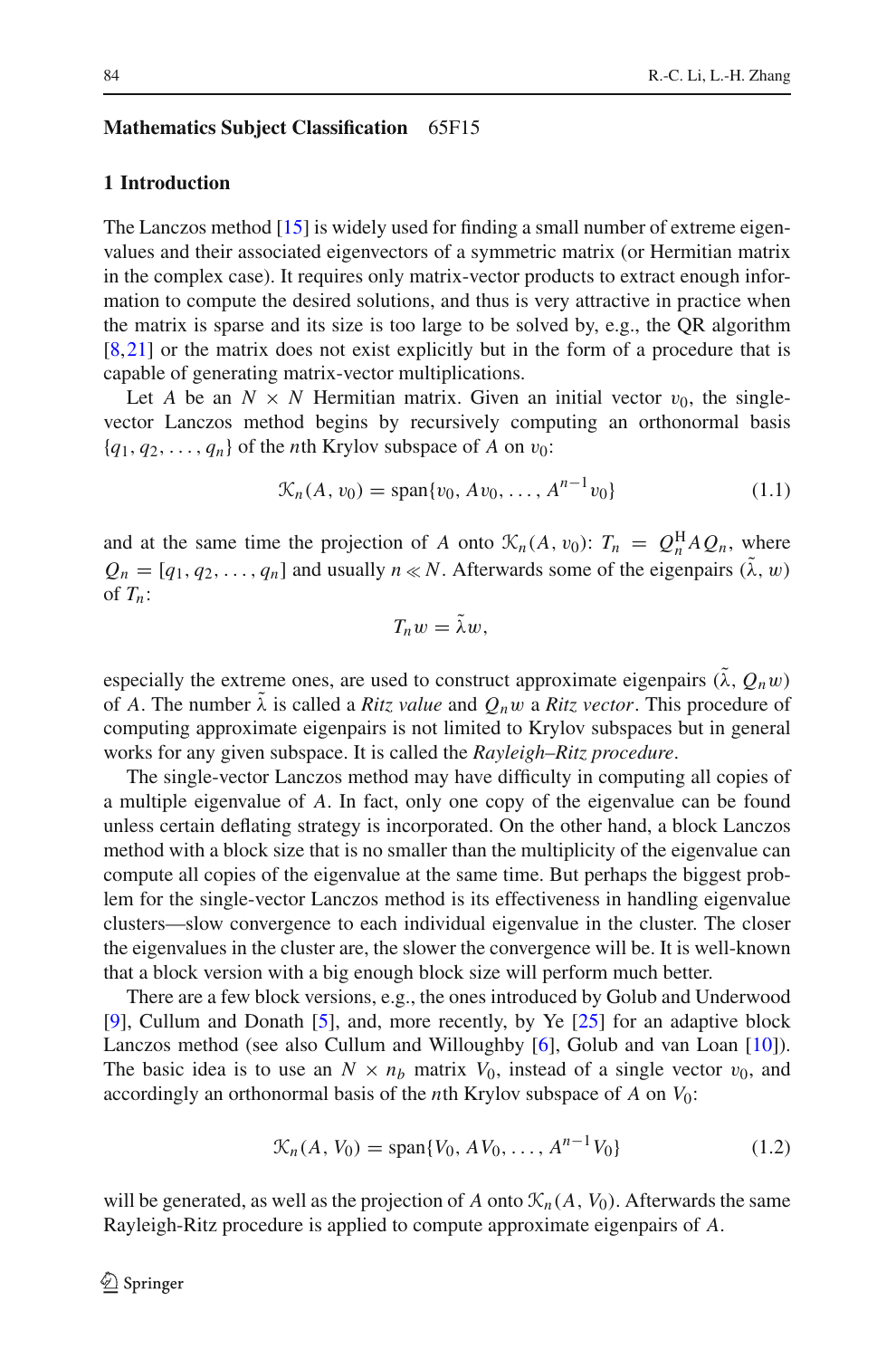There has been a wealth of development, in both theory and implementation, for the Lanczos methods, mostly for the single-vector version. The most complete reference up to 1998 is Parlett [\[21](#page-30-1)]. This paper is concerned with the theoretical convergence theory of the block Lanczos method. Related past works include Kaniel [\[12](#page-30-3)], Paige [\[20](#page-30-4)], Saad [\[22\]](#page-30-5), Li [\[18](#page-30-6)], as well as the potential-theoretic approach in Kuijlaars [\[13,](#page-30-7)[14\]](#page-30-8) who, from a very different perspective, investigated which eigenvalues are found first according to the eigenvalue distribution as  $N \to \infty$ , and what are their associated convergence rates as *n* goes to  $\infty$  while  $n/N$  stays fixed. Results from these papers are all about the convergence of an individual eigenvalue and eigenvector, even in the analysis of Saad on the block Lanczos method.

The focus in this paper is, however, on the convergence of a cluster of eigenvalues, including multiple eigenvalues, and their associated eigenspace for the Hermitian eigenvalue problem. Our results distinguish themselves from those of Saad [\[22\]](#page-30-5) in that they bound errors in approximate eigenpairs belonging to eigenvalue clusters together, rather than separately for each individual eigenpair. The consequence is much sharper bounds as our later numerical examples will demonstrate. These bounds are also independent of the closeness of eigenvalues within a cluster.

One of the key steps in analyzing the convergence of Lanczos methods is to pick (sub)optimal polynomials to minimize error bounds. For any eigenpair other than the first one, it is often the standard practice, as in  $[22]$  $[22]$ , that each chosen polynomial has a factor to annihilate vector components in all proceeding eigenvector directions, resulting in a "bulky" factor in the form of the product involving all previous eigenvalues/Ritz values in the error bound. The factor can be big and likely is an artifact of the analyzing technique. We propose also a new kind of error bounds that do not have such a "bulky" factor, but require knowledge of the distance from the interested eigenspace to a Krylov subspace  $\mathcal{K}_i$  of a lower order as a tradeoff.

The rest of this paper is organized as follows. Section [2](#page-3-0) collects some necessary results on unitarily invariant norms and canonical angles between subspaces for our later use. Section [3](#page-8-0) presents the (simplest) block Lanczos method whose convergence analysis that results in error bounds of the eigenspace/eigenvalue cluster type is done in Sect. [4](#page-10-0) for eigenspaces and Sect. [5](#page-15-0) for eigenvalues. In Sect. [6,](#page-18-0) we perform a brief theoretical comparison between our results and related results derived from those of Saad [\[22\]](#page-30-5) and point out when Saad's bounds will overestimate the true rate of convergence. Numerical examples are given in Sect. [7](#page-20-0) to support our comparison analysis. Section [8](#page-27-0) establishes more bounds, based on the knowledge of Krylov subspaces of lower orders. Finally, we present our conclusion in Sect. [9.](#page-28-0)

Throughout this paper, *A* is an  $N \times N$  Hermitian matrix, and has

eigenvalues: 
$$
\lambda_1 \ge \lambda_2 \ge \cdots \ge \lambda_N
$$
, and  
\n $\Lambda = \text{diag}(\lambda_1, \lambda_2, \ldots, \lambda_N)$ ,  
\northonormal eigenvectors:  $u_1, u_2, \ldots, u_N$ , and  
\n $U = [u_1, u_2, \ldots, u_N]$ ,  
\neigen-decomposition:  $A = U \Lambda U^H$  and  $U^H U = I_N$ . (1.3)

<span id="page-2-0"></span> $\mathbb{C}^{n \times m}$  is the set of all  $n \times m$  complex matrices,  $\mathbb{C}^n = \mathbb{C}^{n \times 1}$ , and  $\mathbb{C} = \mathbb{C}^1$ .  $\mathbb{P}_k$  is the set of polynomial of degree no bigger than  $k$ .  $I_n$  (or simply  $I$  if its dimension is clear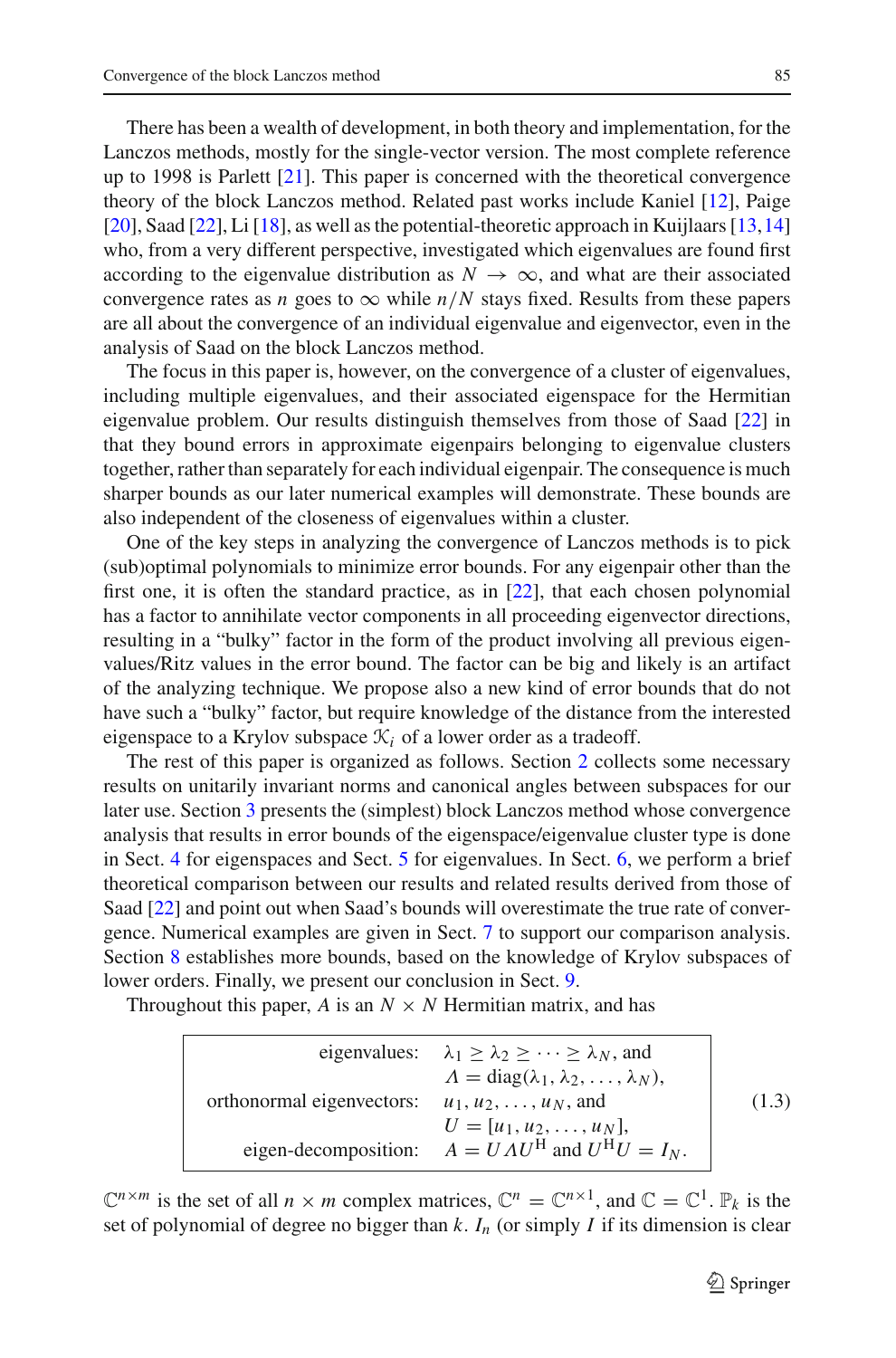from the context) is the  $n \times n$  identity matrix, and  $e_i$  is its *j*th column. The superscript ".<sup>H</sup>" takes the complex conjugate transpose of a matrix or vector. We shall also adopt MATLAB-like convention to access the entries of vectors and matrices. Let  $i : j$  be the set of integers from *i* to *j* inclusive. For a vector *u* and a matrix *X*,  $u_{(i)}$  is *u*'s *j*th entry,  $X_{(i,j)}$  is *X*'s (*i*, *j*)th entry; *X*'s submatrices  $X_{(k:\ell,i;j)}$ ,  $X_{(k:\ell,j)}$ , and  $X_{(i,i;j)}$  consist of intersections of row k to row  $\ell$  and column *i* to column *j*, row k to row  $\ell$ , and column *i* to column *j*, respectively.  $\mathcal{R}(X)$  is the column space of *X*, i.e., the subspace spanned by the columns of  $X$ , and eig $(X)$  denotes the set of all eigenvalues of a square matrix *X*. For matrices or scalars  $X_i$ , both diag( $X_1, \ldots, X_k$ ) and  $X_1 \oplus \cdots \oplus X_k$  denote the same block diagonal matrix with the *i*th diagonal block *Xi* .

# <span id="page-3-0"></span>**2 Preliminaries**

## 2.1 Unitarily invariant norm

A matrix norm  $\|\cdot\|$  is called a *unitarily invariant norm* on  $\mathbb{C}^{m \times n}$  if it is a matrix norm and has the following two properties [\[1](#page-29-5)[,23](#page-30-9)]

1.  $\|X^H B Y\| = \|B\|$  for all unitary matrices *X* and *Y* of apt sizes and  $B \in \mathbb{C}^{m \times n}$ .

1.  $||A \ B|| = ||B||_2$ , the spectral norm of *B*, if  $rank(B) = 1$ .

Two commonly used unitarily invariant norms are

the spectral norm:  $||B||_2 = \max_j \sigma_j$ , the Frobenius norm:  $||B||_F = \sqrt{\sum_j \sigma_j^2}$ ,

where  $\sigma_1, \sigma_2, \ldots, \sigma_{\min\{m,n\}}$  are the singular values of *B*. The trace norm

$$
\|B\|_{\text{trace}} = \sum_j \sigma_j
$$

is a unitarily invariant norm, too. In what follows,  $\|\cdot\|$  denotes a general unitarily invariant norm.

In this article, for convenience, any  $\|\cdot\|$  we use is generic to matrix sizes in the sense that it applies to matrices of all sizes. Examples include the matrix spectral norm  $\|\cdot\|_2$ , the Frobenius norm  $\|\cdot\|_F$ , and the trace norm. One important property of unitarily invariant norms is

$$
|||XYZ|| \leq ||X||_2 \cdot ||Y|| \cdot ||Z||_2
$$

<span id="page-3-1"></span>for any matrices *X*, *Y* , and *Z* of compatible sizes.

**Lemma 2.1** *Let H and M be two Hermitian matrices, and let S be a matrix of a compatible size as determined by the Sylvester equation*  $HY - YM = S$ *. If*  $eig(H) \cap$  $eig(M) = \emptyset$ , then the equation has a unique solution Y, and moreover

$$
T\|Y\| \leq \frac{c}{\eta} T\|S\|,
$$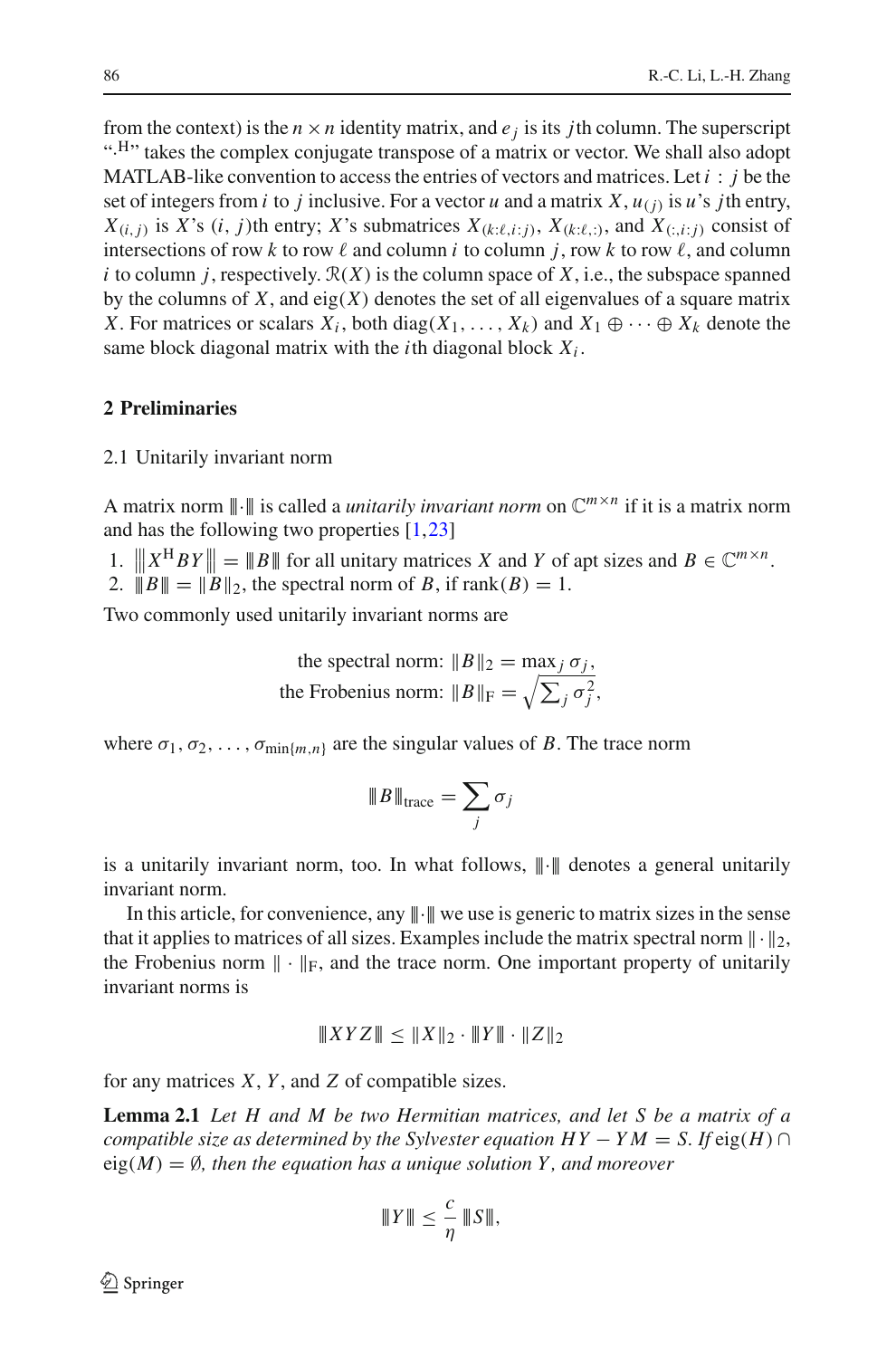*where*  $\eta = \min |\mu - \omega|$  *over all*  $\mu \in eig(M)$  *and*  $\omega \in eig(H)$ *, and the constant c lies between* 1 *and* π/2*, and it is* 1 *for the Frobenius norm, or if either* eig(*H*) *is in a closed interval that contains no eigenvalue of M or vice versa.*

This lemma for the Frobenius norm and for the case when either  $eig(H)$  is in a closed interval that contains no eigenvalue of *M* or vice versa is essentially in [\[7](#page-29-6)] (see also [\[23\]](#page-30-9)), and it is due to [\[2](#page-29-7)[,3](#page-29-8)] for the most general case: eig(*H*)  $\cap$  eig(*M*) = Ø and any unitarily invariant norm.

#### 2.2 Angles between subspaces

Consider two subspaces  $X$  and  $Y$  of  $\mathbb{C}^N$  and suppose

$$
k := \dim(\mathfrak{X}) \le \dim(\mathfrak{Y}) =: \ell. \tag{2.1}
$$

<span id="page-4-1"></span>Let  $X \in \mathbb{C}^{N \times k}$  and  $Y \in \mathbb{C}^{N \times \ell}$  be orthonormal basis matrices of X and Y, respectively, i.e.,

$$
X^H X = I_k
$$
,  $X = \mathcal{R}(X)$ , and  $Y^H Y = I_\ell$ ,  $\mathcal{Y} = \mathcal{R}(Y)$ ,

and denote by  $\sigma_j$  for  $1 \leq j \leq k$  in ascending order, i.e.,  $\sigma_1 \leq \cdots \leq \sigma_k$ , the singular values of  $Y^H X$ . The *k* canonical angles  $\theta_i(\mathfrak{X}, \mathfrak{Y})$  from  $\mathfrak{X}$  to  $\mathfrak{Y}$  are defined by

$$
0 \le \theta_j(\mathfrak{X}, \mathfrak{Y}) := \arccos \sigma_j \le \frac{\pi}{2} \quad \text{for } 1 \le j \le k. \tag{2.2}
$$

They are in descending order, i.e.,  $\theta_1(\mathfrak{X}, \mathfrak{Y}) \geq \cdots \geq \theta_k(\mathfrak{X}, \mathfrak{Y})$ . Set

$$
\Theta(\mathcal{X}, \mathcal{Y}) = \text{diag}(\theta_1(\mathcal{X}, \mathcal{Y}), \dots, \theta_k(\mathcal{X}, \mathcal{Y})).
$$
\n(2.3)

It can be seen that angles so defined are independent of the orthonormal basis matrices *X* and *Y* , which are not unique. A different way to define these angles is through the orthogonal projections onto  $\mathfrak X$  and  $\mathfrak Y$  [\[24\]](#page-30-10).

When  $k = 1$ , i.e., X is a vector, there is only one canonical angle from X to  $\mathcal{Y}$  and so we will simply write  $\theta(\mathfrak{X}, \mathfrak{Y})$ .

In what follows, we sometimes place a vector or matrix in one or both arguments of  $\theta_i(\cdot, \cdot), \theta(\cdot, \cdot)$ , and  $\Theta(\cdot, \cdot)$  with the understanding that it is about the subspace spanned by the vector or the columns of the matrix argument.

<span id="page-4-2"></span>**Proposition 2.1** *Let*  $X$  *and*  $Y$  *be two subspaces in*  $\mathbb{C}^N$  *satisfying* [\(2.1\)](#page-4-1)*.* 

- (a) *For any*  $\widehat{\mathcal{Y}} \subseteq \mathcal{Y}$  *with* dim( $\widehat{\mathcal{Y}}$ ) = dim( $\mathcal{X}$ ) = k, we have  $\theta_i(\mathcal{X}, \mathcal{Y}) \leq \theta_i(\mathcal{X}, \widehat{\mathcal{Y}})$  *for*  $1 \leq j \leq k$ .
- (b) *There exist an orthonormal basis*  $\{x_1, x_2, \ldots, x_k\}$  *for*  $\mathcal X$  *and an orthonormal basis*  $\{y_1, y_2, \ldots, y_\ell\}$  *for*  $\mathcal{Y}$  *such that*

<span id="page-4-0"></span><sup>&</sup>lt;sup>1</sup> If  $k = \ell$ , we may say that these angles are *between*  $\mathcal{X}$  and  $\mathcal{Y}$ .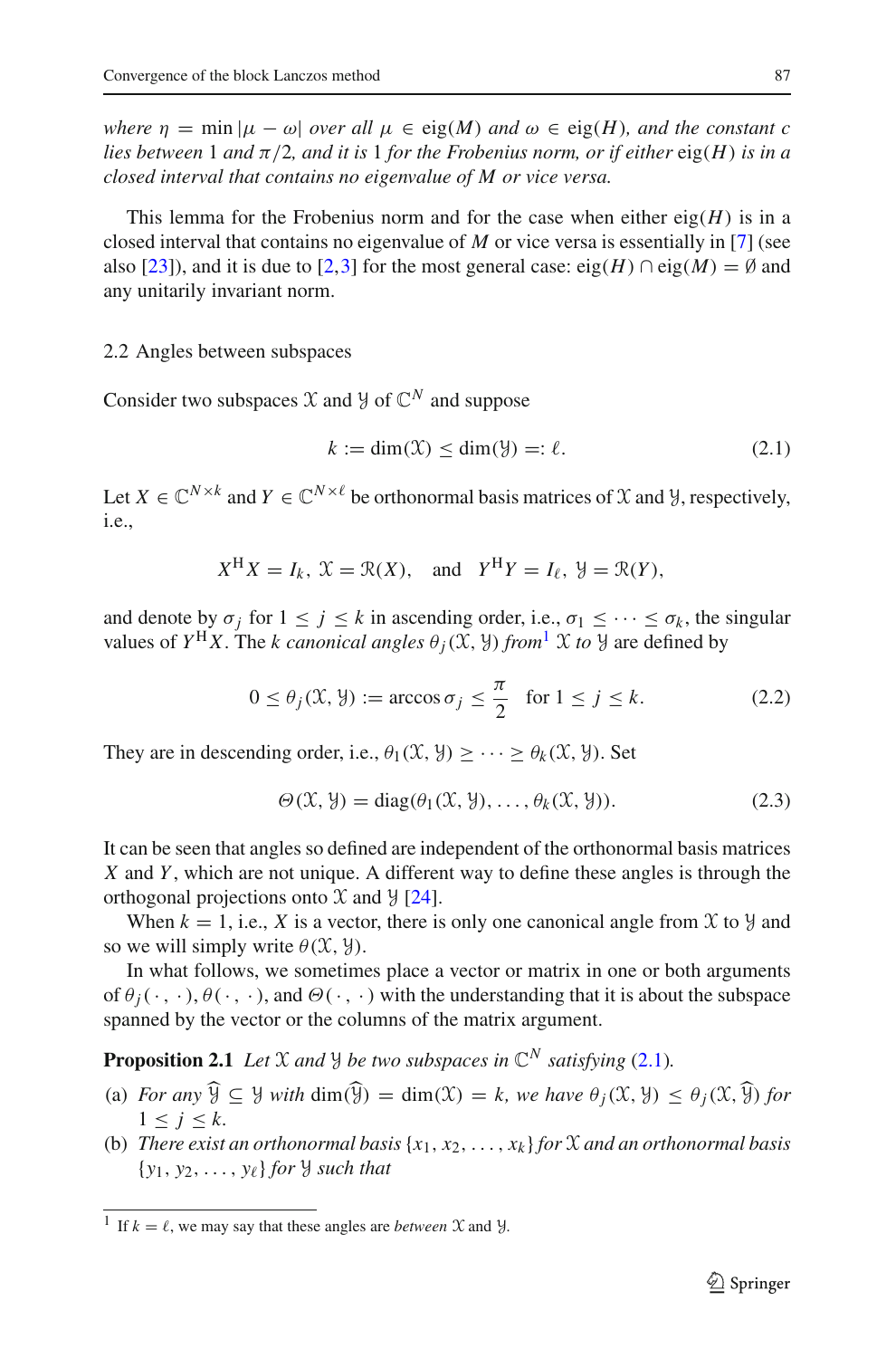$$
\theta_j(\mathcal{X}, \mathcal{Y}) = \theta(x_j, y_j) \quad \text{for} \quad 1 \le j \le k, \text{ and}
$$
\n
$$
x_i^H y_j = 0 \qquad \text{for} \quad 1 \le i \le k, k+1 \le j \le \ell.
$$

*In particular,*  $\Theta(\mathfrak{X}, \mathfrak{Y}) = \Theta(\mathfrak{X}, \widehat{\mathfrak{Y}})$ *, where*  $\widehat{\mathfrak{Y}} = \text{span}\{y_1, y_2, \ldots, y_k\}$ *, and the subspace*  $\widehat{Y}$  *is unique if*  $\theta_1(\mathcal{X}, \mathcal{Y}) < \pi/2$ .

*Proof* Let  $X \in \mathbb{C}^{N \times k}$  and  $Y \in \mathbb{C}^{N \times \ell}$  be orthonormal basis matrices of X and Y. respectively. If  $\widehat{Y} \subseteq Y$  with dim( $\widehat{Y}$ ) = dim( $X$ ) = k, then there is  $W \in \mathbb{C}^{\ell \times k}$  with orthonormal columns such that  $Y = YW$  is an orthonormal basis matrix of  $Y$ . Since  $\cos \theta_i(\mathfrak{X},\widehat{\mathfrak{Y}})$  for  $1 \leq i \leq k$  are the singular values of  $X^H Y W$  which are no bigger than the singular values of  $X^H Y$ , i.e.,  $\cos \theta_i(\mathfrak{X}, \widehat{\mathfrak{Y}}) \leq \cos \theta_i(\mathfrak{X}, \mathfrak{Y})$  individually, or equivalently,  $\theta_i(\mathfrak{X}, \widehat{\mathfrak{Y}}) \geq \theta_i(\mathfrak{X}, \mathfrak{Y})$  for  $1 \leq j \leq k$ . This is item (a).

For item (b), let  $X^H Y = V \Sigma W^H$  be the SVD of  $X^H Y$ , where

$$
\Sigma = [\text{diag}(\sigma_1, \sigma_2, \ldots, \sigma_k), 0_{k \times (\ell - k)}].
$$

Then *XV* and *YW* are orthonormal basis matrices of  $X$  and  $Y$ , respectively, and their columns, denoted by  $x_i$  and  $y_i$ , respectively, satisfy the specified requirements in the theorem. If also  $\theta_1(\mathfrak{X}, \mathfrak{Y}) < \pi/2$ , then all  $\sigma_i > 0$  and the first *k* columns of *W* spans  $\mathcal{R}(Y^H X)$  which is unique; so  $\hat{Y}$  is unique for each given basis matrix *Y*. We have to prove that  $\mathcal{Y}$  is independent of the choosing of *Y*. Let *Y* be another orthonormal basis<br>matrix of 11 Than  $\widetilde{Y} = YZ$  for some  $\ell_{\text{out}}$   $\ell$  unitary matrix Z. Fallowing the share matrix of *Y*. Then  $Y = YZ$  for some  $\ell \times \ell$  unitary matrix *Z*. Following the above<br>construction for  $\widehat{\mathcal{U}}$  are will have a new  $\widehat{\mathcal{U}}$ construction for  $\mathcal{Y}$ , we will have a new  $\mathcal{Y}_{\text{new}} = \mathcal{R}(YW_{(:,1:k)})$ , where *W* is from the SVD  $X^{\text{H}}\widetilde{Y} = \widetilde{V}\Sigma \widetilde{W}^{\text{H}}$ . Notice

$$
X^{\rm H}\widetilde{Y} = X^{\rm H}YZ = V\Sigma(W^{\rm H}Z)
$$

which is yet another SVD of  $X^H \widetilde{Y}$ . Thus the columns of  $(Z^H W)_{(:,1:k)} = Z^H W_{(:,1:k)}$ <br>span the column space of  $\widetilde{Y}^H X$  which is also spanned by the columns of  $\widetilde{W}_{(:,1:k)}$ . Hence  $\widetilde{W}_{(:,1:k)} = Z^{\text{H}} W_{(:,1:k)} M$  for some nonsingular matrix *M*, and

$$
\widetilde{Y}\widetilde{W}_{(:,1:k)}=YW_{(:,1:k)}M
$$

which implies  $\mathcal{Y}_{\text{new}} = \mathcal{R}(YW_{(:,1:k)}) = \mathcal{R}(YW_{(:,1:k)}) = \mathcal{Y}$ , as expected.

<span id="page-5-1"></span><span id="page-5-0"></span>**Proposition 2.2** *Let* X *and Y be two subspaces in*  $\mathbb{C}^N$  *satisfying* [\(2.1\)](#page-4-1)*, and let*  $X \in$  $\mathbb{C}^{N \times k}$  *be an orthonormal basis matrix of*  $\hat{\mathbf{X}}$ *, i.e.,*  $X^{\mathbf{H}}X = I_k$ *. Then* 

$$
\max_{1 \le j \le k} \sin \theta(X_{(:,j)}, \mathcal{Y}) \le ||\sin \Theta(\mathcal{X}, \mathcal{Y})|| \le \sum_{j=1}^{k} \sin \theta(X_{(:,j)}, \mathcal{Y}),
$$
\n(2.4)

$$
\max_{1 \le j \le k} \sin \theta(X_{(:,j)}, \mathcal{Y}) \le ||\sin \Theta(\mathcal{X}, \mathcal{Y})||_{\mathcal{F}} = \sqrt{\sum_{j=1}^{k} \sin^2 \theta(X_{(:,j)}, \mathcal{Y})},\qquad(2.5)
$$

$$
\|\sin\Theta(\mathcal{X}, \mathcal{Y})\| \le \|\tan\Theta(\mathcal{X}, \mathcal{Y})\| \le \frac{\|\sin\Theta(\mathcal{X}, \mathcal{Y})\|}{\sqrt{1 - \sin^2\theta_1(\mathcal{X}, \mathcal{Y})}}.\tag{2.6}
$$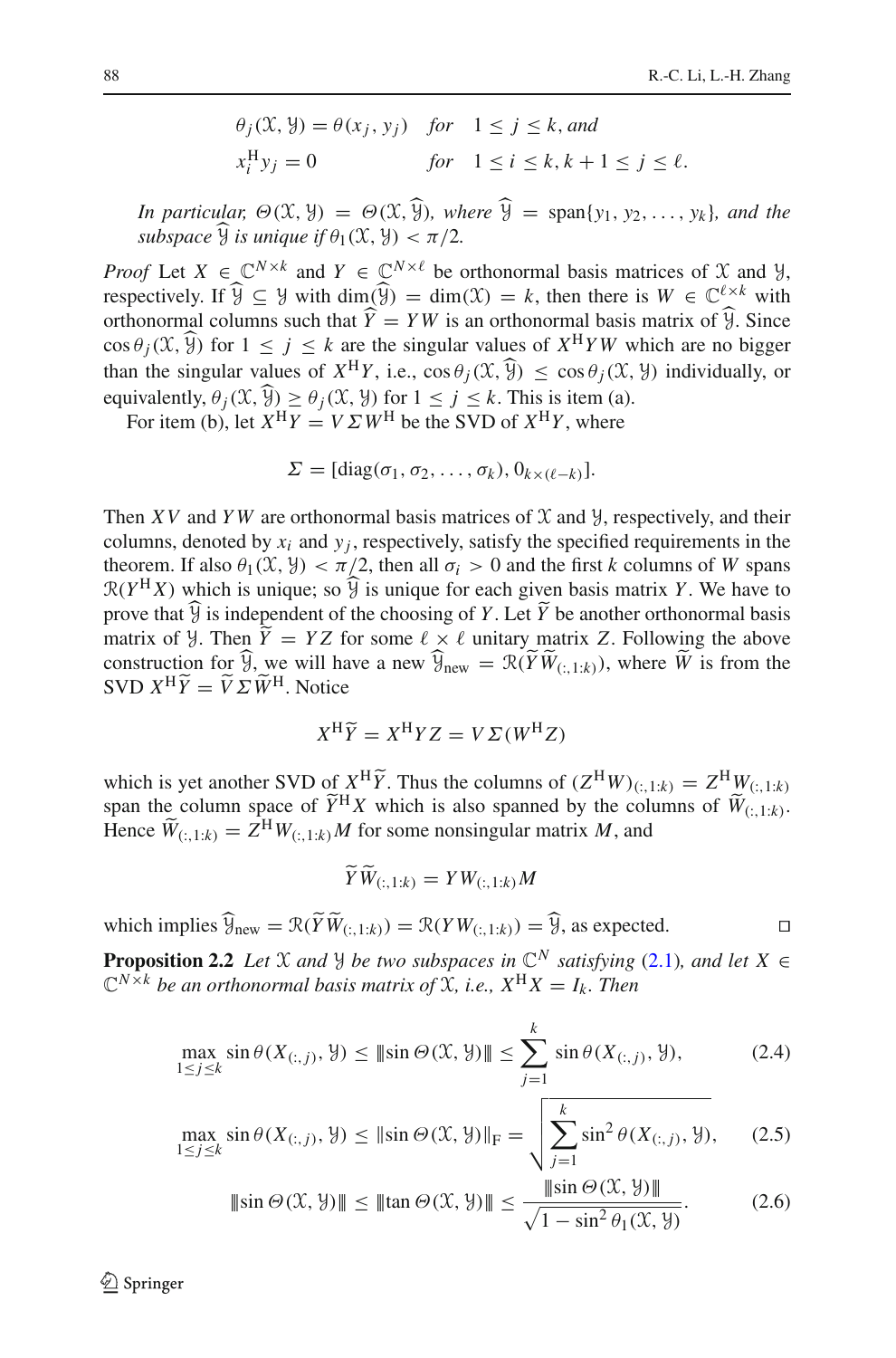*Proof* Let  $Y_1 \in \mathbb{C}^{N \times (N-\ell)}$  be an orthonormal basis matrix of the orthogonal complement of  $\mathcal{Y}$  in  $\mathbb{C}^N$ . We observe that  $\sin \theta_j(\mathcal{X}, \mathcal{Y})$  for  $1 \leq j \leq k$  are the singular values of  $X^H Y_\perp$  and thus  $\|\sin \Theta(\mathcal{X}, \mathcal{Y})\| = \left\| X^H Y_\perp \right\|$ . Observe also  $\sin \theta(X_{(:,j)}, \mathcal{Y}) =$ <br> $\left\| X^H \right\|_X Y_\perp \right\| = \|X^H \right\|_X Y_\perp$  Therefore  $\left\| X_{(:,j)}^{\text{H}} Y_{\perp} \right\| = \| X_{(:,j)}^{\text{H}} Y_{\perp} \|_2$ . Therefore

$$
\max_{1 \le j \le k} \| X_{(:,j)}^{\mathcal{H}} Y_{\perp} \| \le \| \sin \Theta(\mathfrak{X}, \mathcal{Y}) \| = \| X^{\mathcal{H}} Y_{\perp} \| \le \sum_{j=1}^{k} \| X_{(:,j)}^{\mathcal{H}} Y_{\perp} \|_2,
$$
  

$$
\max_{1 \le j \le k} \| X_{(:,j)}^{\mathcal{H}} Y_{\perp} \|_F \le \| \sin \Theta(\mathfrak{X}, \mathcal{Y}) \|_F = \| X^{\mathcal{H}} Y_{\perp} \|_F = \sqrt{\sum_{j=1}^{k} \| X_{(:,j)}^{\mathcal{H}} Y_{\perp} \|_F^2}.
$$

They yield both  $(2.4)$  and  $(2.5)$ . For  $(2.6)$ , we notice

$$
\sin \theta_j(\mathcal{X}, \mathcal{Y}) \le \tan \theta_j(\mathcal{X}, \mathcal{Y}) = \frac{\sin \theta_j(\mathcal{X}, \mathcal{Y})}{\cos \theta_j(\mathcal{X}, \mathcal{Y})} \le \frac{\sin \theta_j(\mathcal{X}, \mathcal{Y})}{\cos \theta_1(\mathcal{X}, \mathcal{Y})}
$$

for  $1 \leq j \leq k$ .

<span id="page-6-1"></span>**Proposition 2.3** *Let*  $\mathcal X$  *and*  $\mathcal Y$  *be two subspaces in*  $\mathbb C^N$  *with equal dimension:* dim( $\mathcal X$ ) =  $\dim(\mathcal{Y}) = k$ , and let  $X \in \mathbb{C}^{N \times k}$  *be an orthonormal basis matrix of*  $\mathcal{X}$ *, i.e.,*  $X^H X = I_k$ *, and Y be a (not necessarily orthonormal) basis matrix of* Y *such that each column of Y* is a unit vector, i.e.,  $||Y_{(:,j)}||_2 = 1$  *for all j. Then* 

$$
\|\sin\Theta(\mathcal{X}, \mathcal{Y})\|_{\mathrm{F}}^2 \le \| (Y^{\mathrm{H}} Y)^{-1} \|_2 \sum_{j=1}^k \sin^2 \theta(X_{(:,j)}, Y_{(:,j)}). \tag{2.7}
$$

<span id="page-6-0"></span>*Proof* Since  $\sin^2 \theta_i(\mathfrak{X}, \mathfrak{Y})$  for  $1 \leq j \leq k$  are the eigenvalues of

$$
I_{k} - \left[ X^{H} Y (Y^{H} Y)^{-1/2} \right]^{H} \left[ X^{H} Y (Y^{H} Y)^{-1/2} \right]
$$
  
=  $(Y^{H} Y)^{-1/2} \left[ Y^{H} Y - (X^{H} Y)^{H} (X^{H} Y) \right] (Y^{H} Y)^{-1/2},$ 

we have

$$
\|\sin\Theta(\mathcal{X}, \mathcal{Y})\|_{\mathrm{F}}^{2} = \sum_{j=1}^{k} \sin^{2}\theta_{j}(\mathcal{X}, \mathcal{Y})
$$
  
\n
$$
= \left\| I_{k} - \left[ X^{\mathrm{H}} Y (Y^{\mathrm{H}} Y)^{-1/2} \right]^{H} \left[ X^{\mathrm{H}} Y (Y^{\mathrm{H}} Y)^{-1/2} \right] \right\|_{\text{trace}}
$$
  
\n
$$
\leq \| (Y^{\mathrm{H}} Y)^{-1/2} \|_{2} \left\| Y^{\mathrm{H}} Y - (X^{\mathrm{H}} Y)^{\mathrm{H}} (X^{\mathrm{H}} Y) \right\|_{\text{trace}} \| (Y^{\mathrm{H}} Y)^{-1/2} \|_{2}
$$
  
\n
$$
= \| (Y^{\mathrm{H}} Y)^{-1} \|_{2} \operatorname{trace} \left( Y^{\mathrm{H}} Y - (X^{\mathrm{H}} Y)^{\mathrm{H}} (X^{\mathrm{H}} Y) \right)
$$

<sup>2</sup> Springer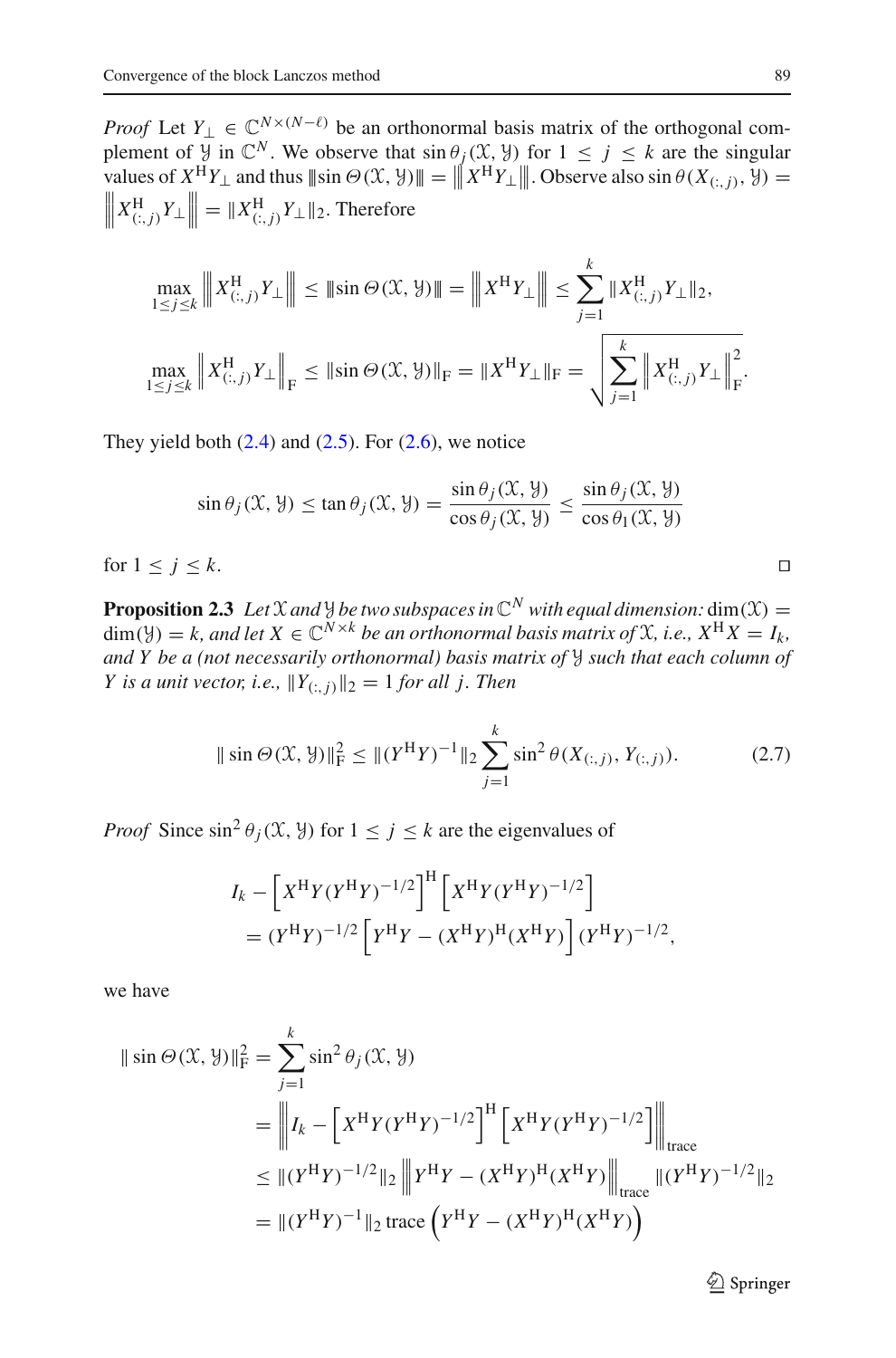<span id="page-7-0"></span>
$$
= \|(Y^{H}Y)^{-1}\|_{2} \sum_{j=1}^{k} \left[1 - Y_{(:,j)}^{H} XX^{H}Y_{(:,j)}\right]
$$
  
\n
$$
\leq \|(Y^{H}Y)^{-1}\|_{2} \sum_{j=1}^{k} \left[1 - Y_{(:,j)}^{H}X_{(:,j)}X_{(:,j)}^{H}Y_{(:,j)}\right]
$$
  
\n
$$
= \|(Y^{H}Y)^{-1}\|_{2} \sum_{j=1}^{k} \sin^{2} \theta(X_{(:,j)}, Y_{(:,j)}),
$$
\n(2.8)

as was to be shown. In obtaining  $(2.8)$ , we have used

$$
Y_{(:,j)}^{\rm H} X X^{\rm H} Y_{(:,j)} = \| X^{\rm H} Y_{(:,j)} \|_2^2 \ge Y_{(:,j)}^{\rm H} X_{(:,j)} X_{(:,j)}^{\rm H} Y_{(:,j)}
$$

because  $X_{(:,j)}^{\text{H}} Y_{(:,j)}$  is the *j*th entry of the vector  $X^{\text{H}} Y_{(:,j)}$ .

<span id="page-7-3"></span>*Remark 2.1* The inequality [\(2.7\)](#page-6-0) is about controlling the subspace angle  $\Theta(\mathcal{X}, \mathcal{Y})$  by the individual angles between corresponding basis vectors. These individual angles depend on the selection of the basis vectors as well as their labelling. By Propo-sition [2.1\(](#page-4-2)b), it is possible to find basis vectors for both  $\mathcal X$  and  $\mathcal Y$  and match them perfectly such that  $\theta_i(\mathfrak{X}, \mathfrak{Y})$  collectively is the same as all individual angles between corresponding basis vectors. But, on the other hand, it is possible that for two close subspaces in the sense that  $\Theta(\mathcal{X}, \mathcal{Y})$  is tiny there are unfortunately chosen and labelled basis vectors to make one or more individual angles between corresponding basis vectors near or even  $\pi/2$ . In fact, this can happen even when  $\mathcal{X} = \mathcal{Y}$ . Therefore in general the collection  $\{\theta(X_{(:,j)}, Y_{(:,j)}), 1 \le j \le k\}$  cannot be controlled by  $\Theta(\mathfrak{X}, \mathcal{Y})$  without additional information.

<span id="page-7-2"></span>**Proposition 2.4** *Let*  $\mathcal X$  *and*  $\mathcal Y$  *be two subspaces in*  $\mathbb C^N$  *with equal dimension:* dim( $\mathcal X$ ) = dim( $\mathcal{Y}$ ) = *k.* Suppose  $\theta_1(\mathcal{X}, \mathcal{Y}) < \pi/2$ .

(a) *For any*  $\widehat{Y} \subseteq Y$  *of dimension*  $k_1 = \dim(\widehat{Y}) \leq k$ , there is a unique  $\widehat{X} \subseteq X$  *of dimension k<sub>1</sub> such that P* $\hat{x} = \hat{y}$ *, where P*<sub>y</sub> *is the orthogonal projection onto*  $\hat{y}$ *. Moreover*

$$
\theta_{j+k-k_1}(\mathfrak{X}, \mathfrak{Y}) \le \theta_j(\mathfrak{X}, \mathfrak{Y}) \le \theta_j(\mathfrak{X}, \mathfrak{Y}) \quad \text{for } 1 \le j \le k_1 \tag{2.9}
$$

<span id="page-7-1"></span>*which implies*

$$
\|\sin\Theta(\mathfrak{X},\mathfrak{Y})\| \le \|\sin\Theta(\mathfrak{X},\mathfrak{Y})\|.
$$

(b) *For any set*  $\{y_1, y_2, \ldots, y_{k_1}\}$  *of orthonormal vectors in*  $\}$ *, there is a set*  ${x_1, x_2, \ldots, x_{k_1}}$  *of linearly independent vectors in*  $\mathcal X$  *such that*  $P_{\mathcal Y} x_j = y_j$ *for*  $1 \leq j \leq k_1$ *. Moreover* [\(2.9\)](#page-7-1) *holds for*  $\hat{\mathcal{X}} = \text{span}\{x_1, x_2, ..., x_{k_1}\}$  *and*  $\hat{y} = \text{span}\{y_1, y_2, \ldots, y_{k_1}\}.$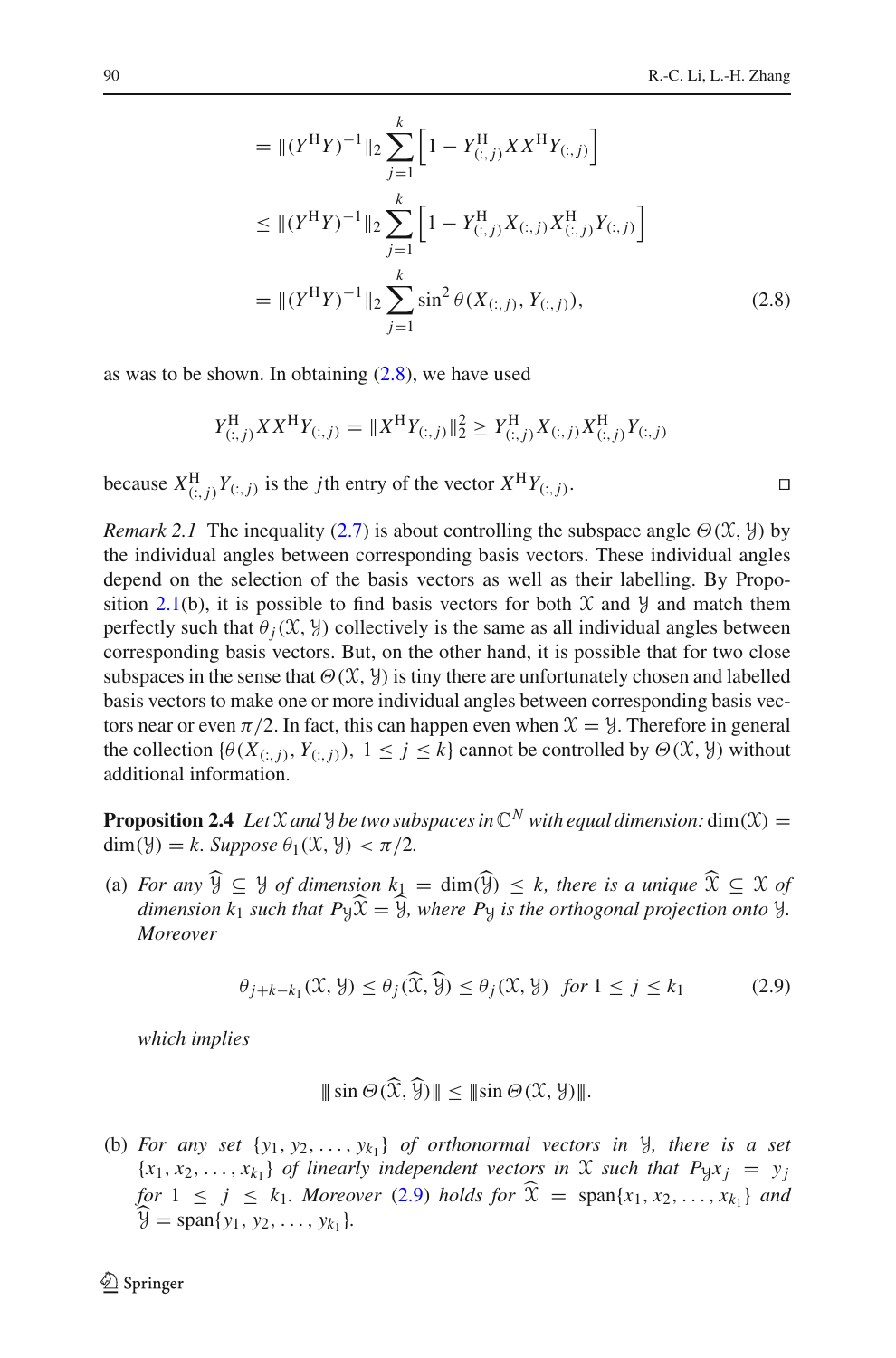*Proof* Let  $X \in \mathbb{C}^{N \times k}$  and  $Y \in \mathbb{C}^{N \times k}$  be orthonormal basis matrices of X and Y, respectively.  $\mathcal{Y} \subseteq \mathcal{Y}$  can be represented by its orthonormal basis matrix *YY*, where  $\hat{v} \in \mathbb{C}^{k \times k}$  esting  $\hat{v} \in \hat{v}$  *V*  $\hat{v}$  *V* and to find a  $\hat{v} \in \mathcal{X}$  with the desired preparty.  $\widehat{Y} \in \mathbb{C}^{k \times k_1}$  satisfies  $\widehat{Y}^{\text{H}}\widehat{Y} = I_{k_1}$ . We need to find a  $\widehat{X} \subseteq \mathcal{X}$  with the desired property.  $\widehat{\mathcal{X}} \subseteq \mathcal{X}$  can be represented by its basis matrix (not necessary orthonormal)  $X \widehat{X}$ , where  $\widehat{X} \in \mathbb{C}^{k \times k_1}$  is nonsingular and to be determined. The equation  $P_Y\widehat{X} = \widehat{Y}$  is the same as

$$
YY^{\rm H}X\widehat{X} = Y\widehat{Y} \Leftrightarrow Y^{\rm H}X\widehat{X} = \widehat{Y} \Leftrightarrow \widehat{X} = (Y^{\rm H}X)^{-1}\widehat{Y}
$$
 (2.10)

<span id="page-8-1"></span>because  $\theta_1(\mathfrak{X}, \mathfrak{Y}) < \pi/2$  implies  $Y^H X$  is nonsingular. This proves the existence of  $\widehat{X} = \mathcal{R}(X\widehat{X})$ . Following the argument, one can also prove that this  $\widehat{X}$  is independent of how the orthonormal basis matrices *X* and *Y* are chosen, and thus unique. To prove [\(2.9\)](#page-7-1), we note that  $\hat{\sigma}_i := \cos \theta_i(\widehat{x}, \widehat{y})$  for  $1 \leq j \leq k_1$  are the singular values of

$$
(Y\widehat{Y})^{\mathrm{H}}(X\widehat{X})[(X\widehat{X})^{\mathrm{H}}(X\widehat{X})]^{-1/2} = \widehat{Y}^{\mathrm{H}}Y^{\mathrm{H}}X\widehat{X}[\widehat{X}^{\mathrm{H}}\widehat{X}]^{-1/2}
$$
  
= 
$$
\left[\widehat{Y}^{\mathrm{H}}(Y^{\mathrm{H}}X)^{-\mathrm{H}}(Y^{\mathrm{H}}X)^{-1}\widehat{Y}\right]^{-1/2}.
$$

So the eigenvalues of  $\widehat{Y}^{\text{H}}(Y^{\text{H}}X)^{-\text{H}}(Y^{\text{H}}X)^{-1}\widehat{Y}$  are  $\widehat{\sigma}_{j}^{-2}$  for  $1 \leq j \leq k_1$ . On the other hand,  $\sigma_j := \cos \theta_j(\mathfrak{X}, \mathfrak{Y})$  for  $1 \leq j \leq k$  are the singular values of  $Y^H X$ . So the eigenvalues of  $(Y^H X)^{-H} (Y^H X)^{-1}$  are  $\sigma_j^{-2}$  for  $1 \le j \le k$ . Use the Cauchy interlacing inequalities [\[21](#page-30-1)] to conclude that

$$
\sigma_j^{-2} \ge \hat{\sigma}_j^{-2} \ge \sigma_{j+k-k_1}^{-2} \text{ for } 1 \le j \le k_1
$$

which yield  $(2.9)$ . This proves item (a).

To prove item (b), we pick the orthonormal basis matrix *Y* above in such a way that its first  $k_1$  columns are  $y_1, y_2, ..., y_{k_1}$ . In [\(2.10\)](#page-8-1), let  $Y = [e_1, e_2, ..., e_{k_1}]$ , i.e.,  $\hat{y} = \text{span}{y_1, y_2, \ldots, y_{k_1}}$ , and let  $\hat{X} = (Y^H X)^{-1} \hat{Y}$ . Then  $[x_1, x_2, \ldots, x_{k_1}] := X \hat{X}$ gives what we need because of [\(2.10\)](#page-8-1).

<span id="page-8-2"></span>*Remark* 2.2 The part of Proposition [2.4](#page-7-2) on the existence of  $\hat{\chi}$  in the case of  $k_1 = 1$  is essentially taken from [\[22](#page-30-5), Lemma 4].

*Remark 2.3* The canonical angles are defined under the standard inner product  $\langle x, y \rangle = x^H y$  in  $\mathbb{C}^N$ . In a straightforward way, they can be defined under any given *M*-inner product  $\langle x, y \rangle_M = x^{\text{H}}My$ , where  $M \in \mathbb{C}^{N \times N}$  is Hermitian and positive definite. We will call these angles the *M-canonical angles*. All results we have proved in this section are valid in slightly different forms for the *M*-canonical angles. Details are omitted.

#### <span id="page-8-0"></span>**3 Block Lanczos method**

Given  $V_0 \in \mathbb{C}^{N \times n_b}$  with rank $(V_0) = n_b$ , the block Lanczos process [\[5,](#page-29-2)[9\]](#page-29-1) of Algorithm [1](#page-9-0) is the simplest version and will generate an orthonormal basis of the Krylov subspace  $\mathcal{K}_n(A, V_0)$  as well as a projection of A onto the Krylov subspace. It is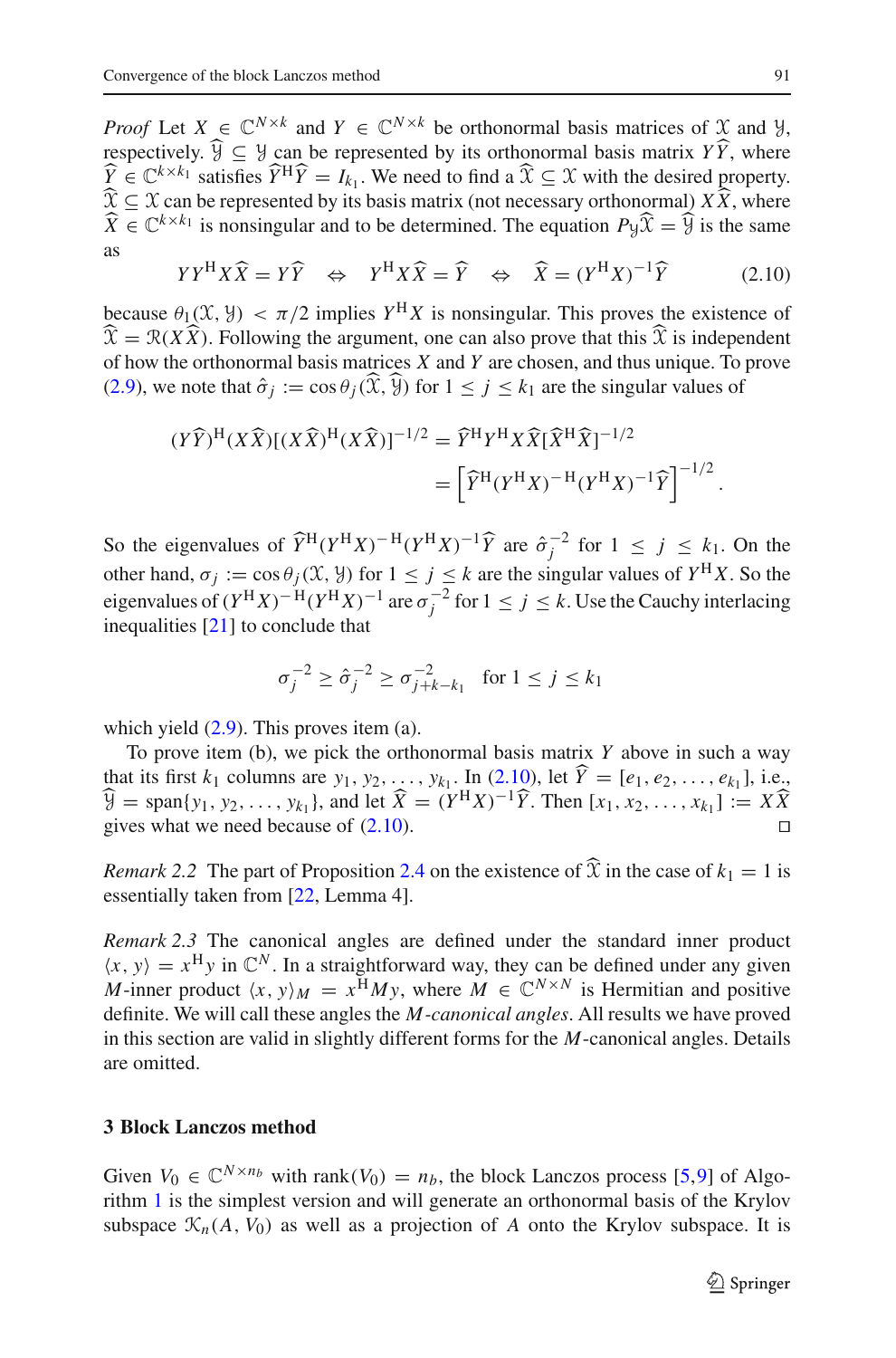#### <span id="page-9-0"></span>**Algorithm 1** Simple Block Lanczos Process

Given Hermitian  $A \in \mathbb{C}^{N \times N}$  and  $V_0 \in \mathbb{C}^{N \times n_b}$  with rank( $V_0$ ) =  $n_b$ , this generic block Lanczos process performs a partial tridiagonal reduction on *A*.

- 1: perform orthogonalization on given  $V_0 \in \mathbb{C}^{N \times n_b}$  (rank( $V_0$ ) =  $n_b$ ) to obtain  $V_0 = V_1 B_0$  (e.g., via modified Gram-Schmit), where  $V_1 \in \mathbb{C}^{N \times n_b}$  satisfying  $V_1^H V_1 = I_{n_b}$ , and  $B_0 \in \mathbb{C}^{n_b \times n_b}$ ;
- 2:  $Z = AV_1, A_1 = V_1^{\text{H}}Z;$
- 3:  $Z = Z V_1 A_1$ ; 4: perform orthogonalization on *Z* to obtain  $Z = V_2 B_1$ , where  $V_2 \in \mathbb{C}^{N \times n_b}$  satisfying  $V_2^H V_2 = I_{n_b}$  and  $B_1 \in \mathbb{C}^{n_b \times n_b}$ ;
- 5: **for**  $j = 2$  to *n* **do**
- 6:  $Z = AV_j, A_j = V_j^{\text{H}}Z;$
- 7:  $Z = Z V_j A_j V_{j-1} B_{j-1}^{\text{H}};$
- 8: perform orthogonalization on *Z* to obtain  $Z = V_{j+1}B_j$ ,  $V_{j+1} \in \mathbb{C}^{N \times n_b}$  satisfying  $V_{j+1}^{\text{H}}V_{j+1} = I_{n_b}$ and  $B_j \in \mathbb{C}^{n_b \times n_b}$ ;

$$
9: end for
$$

simplest because we assume all *Z* at Lines 4 and 8 there have full column rank  $n_b$ for all *j*. Then  $V_i \in \mathbb{C}^{N \times n_b}$ , and

$$
\mathcal{K}_n := \mathcal{K}_n(A, V_0) = \mathcal{R}(V_1) \oplus \cdots \oplus \mathcal{R}(V_n),
$$
\n(3.1)

the direct sum of  $\mathcal{R}(V_i)$  for  $j = 1, 2, \ldots, n$ .

A fundamental relation of the process is

$$
A Q_n = Q_n T_n + [0_{N \times nn_b}, V_{n+1} B_n], \tag{3.2}
$$

where

$$
Q_n = [V_1, V_2, \dots, V_n] \in \mathbb{C}^{N \times nn_b}, \text{ and } (3.3a)
$$

$$
T_{n} = Q_{n}^{H}AQ_{n} = \begin{bmatrix} A_{1} & B_{1}^{H} & & & \\ B_{1} & A_{2} & B_{2}^{H} & & \\ & \ddots & \ddots & \ddots & \\ & & B_{n-2} & A_{n-1} & B_{n-1}^{H} \\ & & & B_{n-1} & A_{n} \end{bmatrix} \in \mathbb{C}^{nn_{b} \times nn_{b}}.
$$
 (3.3b)

 $T_n = Q_n^{\text{H}} A Q_n$  is the so-called *Rayleigh* quotient matrix with respect to  $\mathcal{K}_n$  and it is the projection of A onto  $\mathcal{K}_n$ , too. Let

<span id="page-9-1"></span>
$$
\Pi_n = Q_n Q_n^{\rm H} \tag{3.4}
$$

which is the orthogonal projection onto  $\mathcal{K}_n$ . In particular  $\Pi_1 = Q_1 Q_1^H = V_1 V_1^H$  is the orthogonal projection onto  $\mathcal{R}(V_0) = \mathcal{R}(V_1)$ .

Basically the block Lanczos method is this block Lanczos process followed by solving the eigenvalue problem for  $T<sub>n</sub>$  to obtain approximate eigenpairs for A: any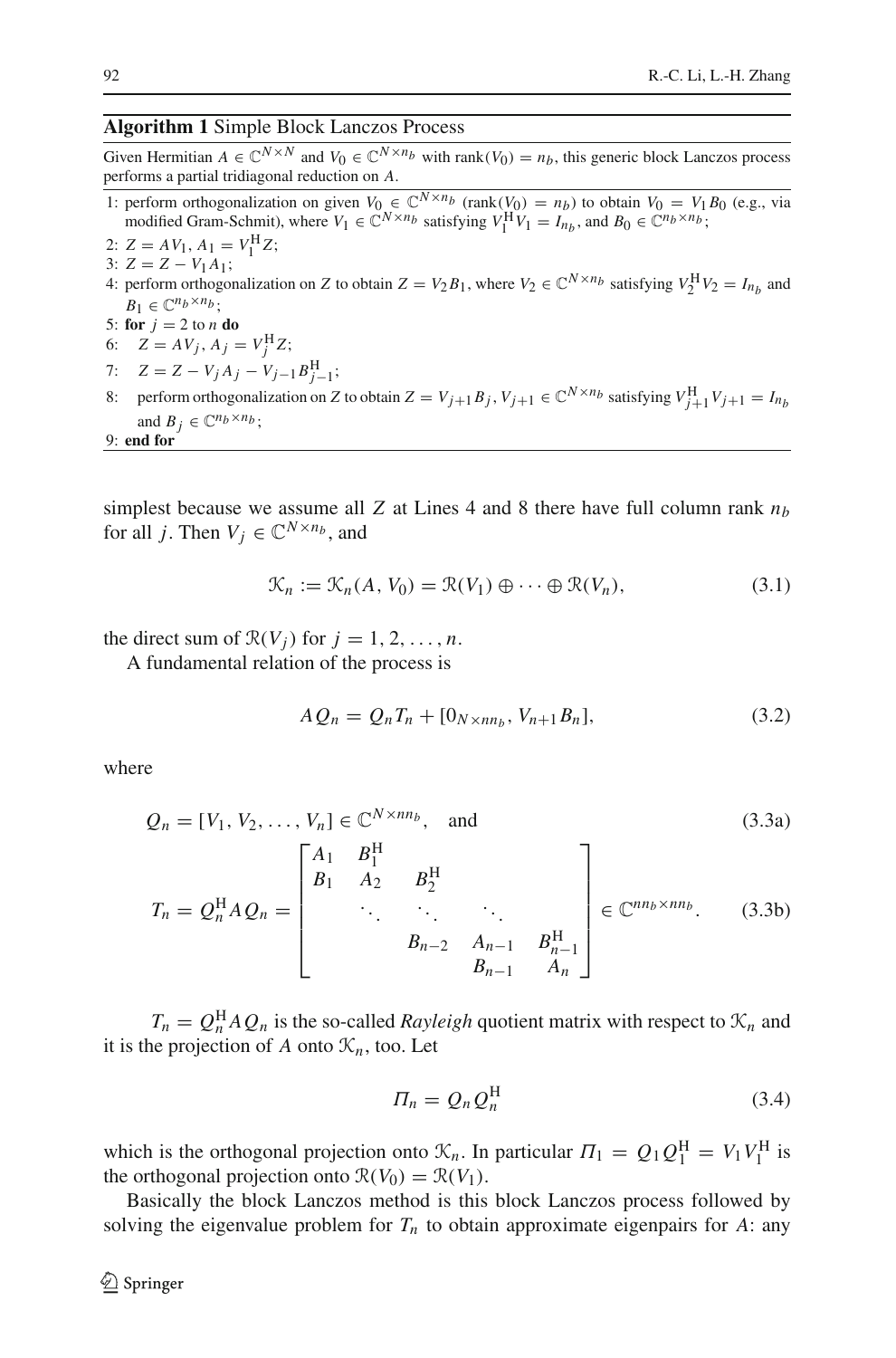eigenpair  $(\tilde{\lambda}_i, w_i)$  of  $T_n$  gives an approximate eigenpair  $(\tilde{\lambda}_i, Q_n w_i)$  for A. The number  $\tilde{\lambda}_i$  is called a *Ritz value* and  $\tilde{u}_i := Q_n w_i$  a *Ritz vector*.

We introduce the following notation for  $T_n$  that will be used in the next two sections:

| eigenvalues (also Ritz values): $\tilde{\lambda}_1 \ge \tilde{\lambda}_2 \ge \cdots \ge \tilde{\lambda}_{nn_b}$ , and | $\Omega = \text{diag}(\tilde{\lambda}_1, \tilde{\lambda}_2, \dots, \tilde{\lambda}_{nn_b}),$ |       |
|-----------------------------------------------------------------------------------------------------------------------|----------------------------------------------------------------------------------------------|-------|
| orthonormal eigenvectors:                                                                                             | $w_1, w_2, \ldots, w_{nn_b}$ , and                                                           |       |
|                                                                                                                       | $W = [w_1, w_2, \ldots, w_{nn_b}],$                                                          | (3.5) |
| eigen-decomposition:                                                                                                  | $T_n W = W \Omega$ and $W^H W = I_{nn_b}$ ,                                                  |       |
| Ritz vectors:                                                                                                         | $\tilde{u}_j = Q_n w_j$ for $1 \le j \le nn_b$ , and                                         |       |
|                                                                                                                       | $\widetilde{U} = [\widetilde{u}_1, \widetilde{u}_2, \ldots, \widetilde{u}_{nn_b}].$          |       |

<span id="page-10-1"></span>Note the dependency of  $\lambda_j$ ,  $w_j$ ,  $W$  on *n* is suppressed for convenience.

As in Saad [\[22](#page-30-5)], there is no loss of generality in assuming that all eigenvalues of *A* are of multiplicity not exceeding  $n_b$ . In fact, let  $P_j$  be the orthogonal projections onto the eigenspaces corresponding to the distinct eigenvalues of *A*. Then

$$
\mathcal{U} := \bigoplus_j \mathcal{R}(P_j V_0)
$$

is an invariant subspace of *A*, and  $A_{|U}$ , the restriction of *A* onto U, has the same distinct eigenvalues as *A* and the multiplicity of any distinct eigenvalue of  $A_{11}$  is no bigger than  $n_b$ . Since  $\mathcal{K}_n(A, V_0) \subseteq \mathcal{U}$ , what the block Lanczos method does is essentially to approximate some of the eigenpairs of  $A_{|U}$ .

When  $n_b = 1$  $n_b = 1$ , Algorithm 1 reduces to the single-vector Lanczos process.

#### <span id="page-10-0"></span>**4 Convergence of eigenspaces**

Recall  $\Pi_n$  in [\(3.4\)](#page-9-1), and in particular,  $\Pi_1 = Q_1 Q_1^{\text{H}} = V_1 V_1^{\text{H}}$ . For the rest of this and the next section, each of  $i$ ,  $k$ , and  $\ell$  will be reserved for one assignment only: we are considering the *i*th to  $(i + n_b - 1)$ st eigenpairs of *A* among which the *k*th to *l*th eigenvalues may form a cluster as in

$$
\begin{array}{c|ccccc}\n\lambda_N & \lambda_{i+n_b-1} & \lambda_\ell & \lambda_k & \lambda_i & \lambda_1 \\
\hline\n\end{array}
$$

where

$$
1 \leq i < n, \quad i \leq k \leq \ell \leq i + n_b - 1.
$$

Recall [\(1.3\)](#page-2-0). We are interested in bounding

- 1. the canonical angles from the invariant subspace  $\mathcal{R}(U_{(:,k:\ell)})$  to the Krylov subspace  $\mathcal{K}_n \equiv \mathcal{K}_n(A, V_0),$
- 2. the canonical angles between the invariant subspace  $\mathcal{R}(U_{(\cdot,k,\ell)})$  and  $span{\{\tilde{u}_k, \ldots, \tilde{u}_\ell\}}$  (which we call a *Ritz subspace*),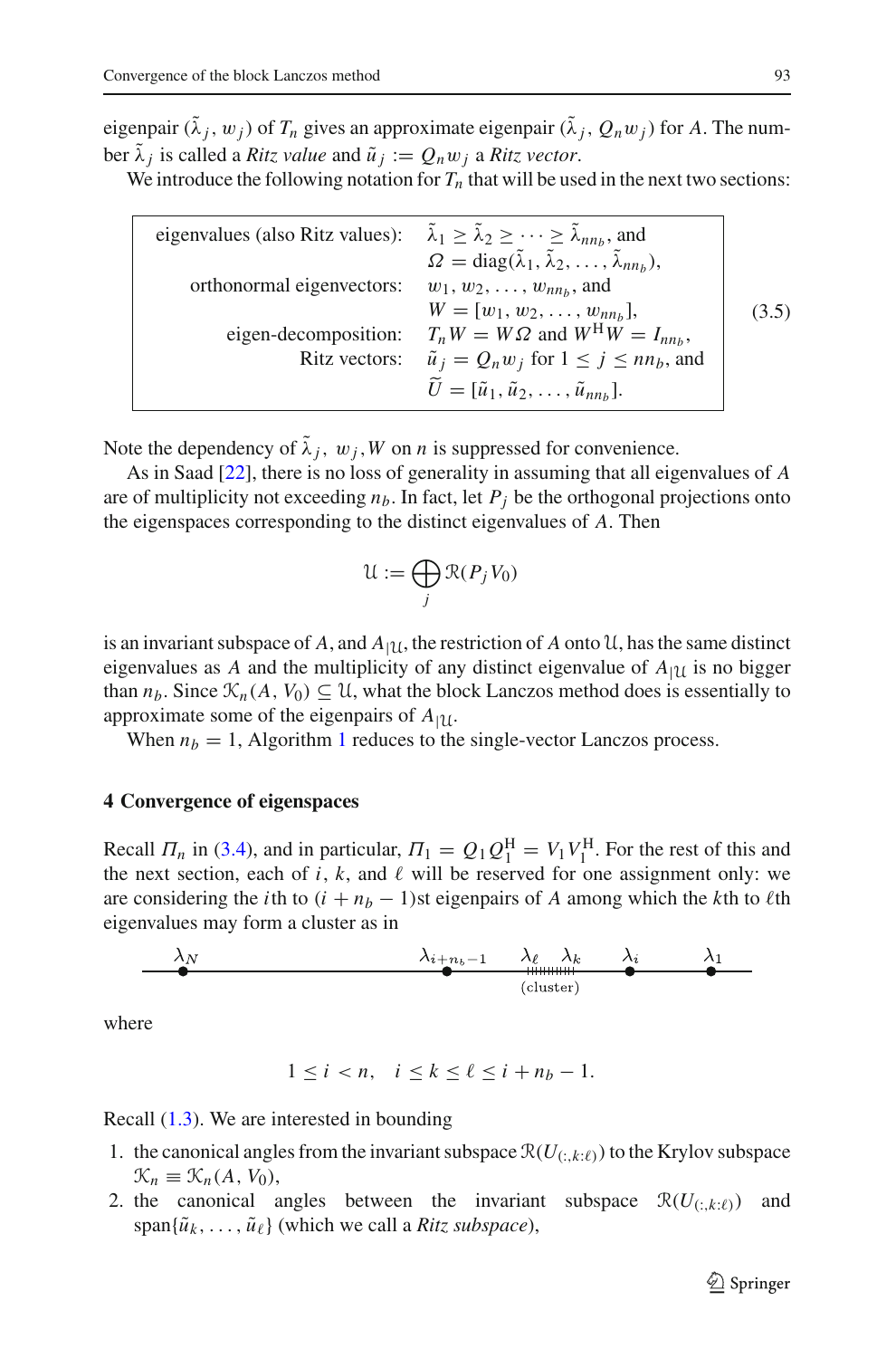3. the differences between the eigenvalues  $\lambda_j$  and the Ritz values  $\tilde{\lambda}_j$  for  $k \leq j \leq \ell$ . In doing so, we will use the *j*th Chebyshev polynomial of the first kind  $\mathcal{T}_i(t)$ :

$$
\mathcal{T}_j(t) = \cos(j \arccos t) \qquad \text{for} \quad |t| \le 1, \qquad (4.1a)
$$

$$
= \frac{1}{2} \left[ \left( t + \sqrt{t^2 - 1} \right)^j + \left( t + \sqrt{t^2 - 1} \right)^{-j} \right] \quad \text{for} \quad t \ge 1. \tag{4.1b}
$$

It frequently shows up in numerical analysis and computations because of its numerous nice properties, for example  $|\mathcal{T}_i(t)| \leq 1$  for  $|t| \leq 1$  and  $|\mathcal{T}_i(t)|$  grows extremely fast<sup>2</sup> for  $|t| > 1$ . We will also need [\[17](#page-30-11)]

$$
\left| \mathcal{T}_j \left( \frac{1+t}{1-t} \right) \right| = \left| \mathcal{T}_j \left( \frac{t+1}{t-1} \right) \right| = \frac{1}{2} \left[ \Delta_t^j + \Delta_t^{-j} \right] \text{ for } 1 \neq t > 0,
$$
 (4.2)

where

$$
\Delta_t := \frac{\sqrt{t} + 1}{|\sqrt{t} - 1|} \quad \text{for} \quad t > 0.
$$
 (4.3)

In the rest of this section and the entire next section, we will always assume

$$
rank(V_0^{\text{H}}U_{(:,i:i+n_b-1)}) = rank(V_1^{\text{H}}U_{(:,i:i+n_b-1)}) = n_b,
$$
\n(4.4)

and  $X_{i,k,\ell} \in \mathbb{C}^{N \times (\ell - k + 1)}$  is to be defined by [\(4.5\)](#page-11-1) below. Consider an application of Proposition [2.4\(](#page-7-2)b) with  $k_1 = \ell - k + 1$ ,

$$
\mathcal{X} = \mathcal{R}(V_0) = \mathcal{R}(V_1), \quad \mathcal{Y} = \mathcal{R}(U_{(:,i:i+n_b-1)}), \quad [y_1, y_2, \ldots, y_{k_1}] = [u_k, u_{k+1}, \ldots, u_{\ell}].
$$

The application yields a unique

$$
X_{i,k,\ell} := [x_1, x_2, \dots, x_{k_1}]
$$
\n(4.5)

<span id="page-11-2"></span>such that  $\mathcal{R}(X_{i,k,\ell}) \subseteq \mathcal{R}(V_0)$  and

<span id="page-11-1"></span>
$$
U_{(:,i:i+n_b-1)} U_{(:,i:i+n_b-1)}^{\mathrm{H}} X_{i,k,\ell} = U_{(:,k:\ell)} \equiv [u_k, u_{k+1}, \dots, u_{\ell}]. \tag{4.6}
$$

Moreover, by Proposition [2.4\(](#page-7-2)a),

$$
\|\sin\Theta(U_{(:,k:\ell)}, X_{i,k,\ell})\| \le \|\sin\Theta(U_{(:,i:i+n_b-1)}, V_0)\|,\tag{4.7}
$$

$$
\|\tan \Theta(U_{(:,k:\ell)}, X_{i,k,\ell})\| \le \|\tan \Theta(U_{(:,i:i+n_b-1)}, V_0)\|.
$$
 (4.8)

They show that the chosen  $\mathcal{R}(X_{i,k,\ell})$  has a significant component in the eigenspace  $\mathcal{R}(U_{(\cdot,k,\ell)})$  of interest if the initial  $\mathcal{R}(V_0)$  has a significant component in the eigenspace  $\mathcal{R}(U_{(:,i:i+n_b-1)}).$ 

<span id="page-11-0"></span><sup>&</sup>lt;sup>2</sup> In fact, a result due to Chebyshev himself says that if  $p(t)$  is a polynomial of degree no bigger than *j* and  $|p(t)|$  ≤ 1 for −1 ≤ *t* ≤ 1, then  $|p(t)|$  ≤  $|\mathcal{T}_i(t)|$  for any *t* outside [−1, 1] [\[4,](#page-29-9) p. 65].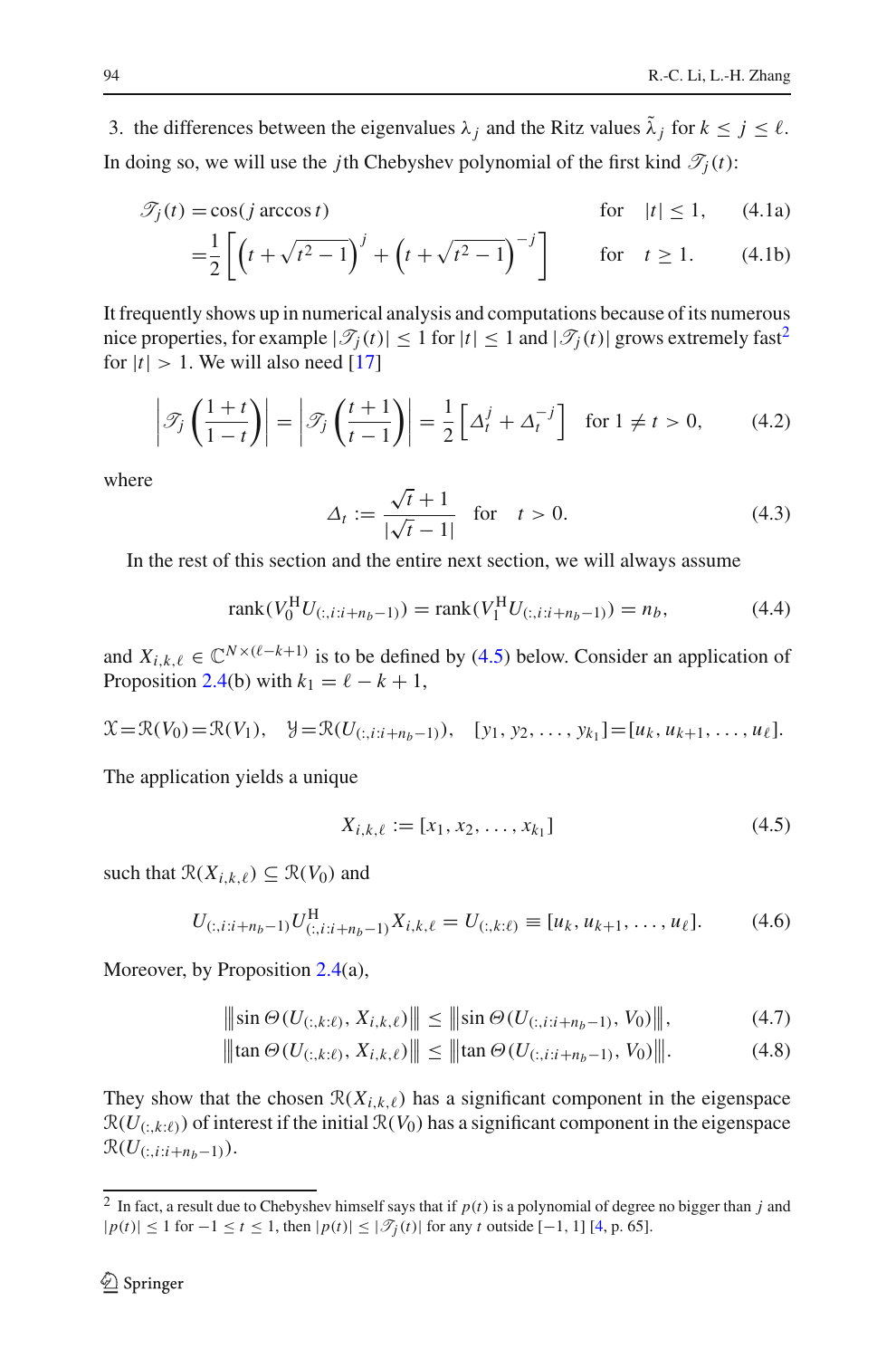The matrix  $X_{i,k,\ell}$  defined in [\(4.5\)](#page-11-1) obviously depends on  $n_b$  as well. This dependency is suppressed because  $n_b$  is reserved throughout this article. The idea of picking such  $X_{i,k,\ell}$  is essentially borrowed from [\[22](#page-30-5), Lemma 4] (see Remark [2.2\)](#page-8-2).

# <span id="page-12-5"></span>**Theorem 4.1** *For any unitarily invariant norm*  $\|\cdot\|$ *, we have*

$$
\|\tan \Theta(U_{(:,k:\ell)}, \mathcal{K}_n)\| \le \frac{\xi_{i,k}}{\mathcal{I}_{n-i}(\kappa_{i,\ell,n_b})} \|\tan \Theta(U_{(:,k:\ell)}, X_{i,k,\ell})\|,\tag{4.9}
$$

$$
\|\sin\Theta(U_{(:,k:\ell)},\widetilde{U}_{(:,k:\ell)})\| \leq \gamma \|\sin\Theta(U_{(:,k:\ell)},\mathcal{K}_n)\|
$$
\n(4.10)

<span id="page-12-7"></span><span id="page-12-4"></span><span id="page-12-3"></span>
$$
\leq \frac{\gamma \xi_{i,k}}{\mathcal{I}_{n-i}(\kappa_{i,\ell,n_b})} \|\|\tan \Theta(U_{(:,k:\ell)}, X_{i,k,\ell})\|\|,\qquad(4.11)
$$

<span id="page-12-2"></span>*where*  $X_{i,k,\ell}$  *is defined by* [\(4.5\)](#page-11-1)*,*  $\widetilde{U}$  *by* [\(3.5\)](#page-10-1)*, and*<sup>[3](#page-12-0)</sup>

$$
\xi_{i,k} = \prod_{j=1}^{i-1} \frac{\lambda_j - \lambda_N}{\lambda_j - \lambda_k}, \quad \delta_{i,\ell,n_b} = \frac{\lambda_\ell - \lambda_{i+n_b}}{\lambda_\ell - \lambda_N}, \quad \kappa_{i,\ell,n_b} = \frac{1 + \delta_{i,\ell,n_b}}{1 - \delta_{i,\ell,n_b}}, \quad (4.12)
$$

$$
\gamma = 1 + \frac{c}{\eta} \| \Pi_n A (I - \Pi_n) \|_2, \tag{4.13}
$$

<span id="page-12-8"></span>*and the constant c lies between* 1 *and*  $\pi/2$ *, and it is*<sup>[4](#page-12-1)</sup> 1 *for the Frobenius norm or if*  $\tilde{\lambda}_{k-1} > \lambda_k$ , and

$$
\eta = \min_{\substack{k \le j \le \ell \\ p < k, \text{ or } p > \ell}} |\lambda_j - \tilde{\lambda}_p|. \tag{4.14}
$$

*For the Frobenius norm,* γ *in* [\(4.13\)](#page-12-2) *can be improved to*

$$
\gamma = \sqrt{1 + \left(\frac{1}{\eta} \left\| \Pi_n A (I - \Pi_n) \right\|_2\right)^2}.
$$
\n(4.15)

<span id="page-12-6"></span>*Proof* Write

$$
U = \begin{bmatrix} i^{-1} & n_b & N-n_b-i+1 \\ U_1 & U_2 & U_3 \end{bmatrix}, \quad A = \begin{bmatrix} i^{-1} & n_b & N-n_b-i+1 \\ n_b & M_2 & \\ N-n_b-i+1 & M_3 & \end{bmatrix}, \quad (4.16a)
$$

$$
\check{U}_2 = U_{(:,k:\ell)} = (U_2)_{(:,k-i+1:\ell-i+1)} = [u_k, \dots, u_\ell],\tag{4.16b}
$$

$$
\check{\Lambda}_2 = \Lambda_{(k:\ell,k:\ell)} = (\Lambda_2)_{(k-i+1:\ell-i+1,k-i+1:\ell-i+1)} = \text{diag}(\lambda_k, \dots, \lambda_\ell). \tag{4.16c}
$$

<sup>3</sup> By convention,  $\prod_{j=1}^{0}$  ( $\cdots$ )  $\equiv$  1.

<span id="page-12-1"></span><span id="page-12-0"></span><sup>4</sup> A by-product of this is that  $c = 1$  if  $k = \ell$ .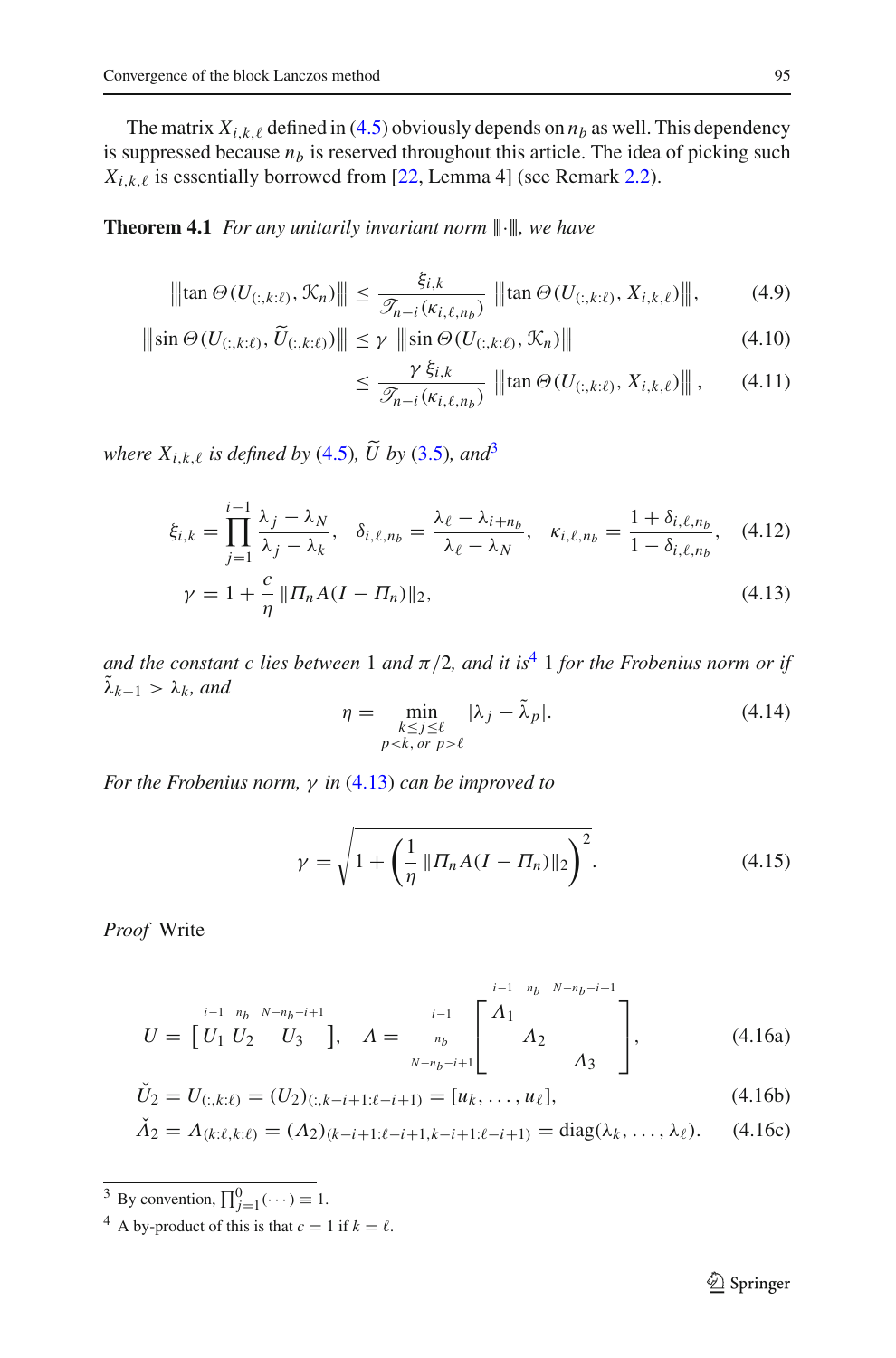<span id="page-13-0"></span>For convenience, let's drop the subscripts to  $X_{i,k,\ell}$  because  $i, k, \ell$  do not change in this proof. We have

$$
X = UU^{H}X = U_{1}U_{1}^{H}X + U_{2}U_{2}^{H}X + U_{3}U_{3}^{H}X
$$
  
=  $U_{1}U_{1}^{H}X + \check{U}_{2}\check{U}_{2}^{H}X + U_{3}U_{3}^{H}X$  (4.17)

by [\(4.6\)](#page-11-2). Let  $X_0 = X(X^H X)^{-1/2}$  which has orthonomal columns. We know that

 $\mathcal{R}(f(A)X_0) \subset \mathcal{K}_n$  for any  $f \in \mathbb{P}_{n-1}$ ,

since  $\mathcal{R}(X_0) = \mathcal{R}(X) \subseteq \mathcal{R}(V_0)$ . By [\(4.17\)](#page-13-0),

$$
Y := f(A)X_0 = U_1 f(A_1)U_1^{\text{H}} X_0 + \check{U}_2 f(\check{A}_2) \check{U}_2^{\text{H}} X_0 + U_3 f(A_3) U_3^{\text{H}} X_0. \tag{4.18}
$$

By [\(4.6\)](#page-11-2),  $\dot{U}_2^{\text{H}}X = I_{\ell-k+1}$  and thus  $\dot{U}_2^{\text{H}}X_0$  is nonsingular. Now if also  $f(\dot{\Lambda}_2)$  is nonsingular (which is true for the selected  $f$  later), then

<span id="page-13-2"></span>
$$
Y\left(\check{U}_{2}^{\text{H}}X_{0}\right)^{-1}[f(\check{\Lambda}_{2})]^{-1} = U_{1}f(\Lambda_{1})U_{1}^{\text{H}}X_{0}\left(\check{U}_{2}^{\text{H}}X_{0}\right)^{-1}[f(\check{\Lambda}_{2})]^{-1} + \check{U}_{2} + U_{3}f(\Lambda_{3})U_{3}^{\text{H}}X_{0}\left(\check{U}_{2}^{\text{H}}X_{0}\right)^{-1}[f(\check{\Lambda}_{2})]^{-1}, \quad (4.19)
$$

and consequently by Proposition [2.1](#page-4-2)

$$
\|\tan \Theta(\check{U}_2, \mathcal{K}_n)\| \leq \|\tan \Theta(\check{U}_2, Y)\|
$$
\n
$$
= \|\left[\begin{aligned}\nf(\Lambda_1)U_1^{\mathrm{H}}X_0\left(\check{U}_2^{\mathrm{H}}X_0\right)^{-1}[f(\check{\Lambda}_2)]^{-1} \\
f(\Lambda_3)U_3^{\mathrm{H}}X_0\left(\check{U}_2^{\mathrm{H}}X_0\right)^{-1}[f(\check{\Lambda}_2)]^{-1}\n\end{aligned}\right]\|
$$
\n
$$
= \|\left[\begin{aligned}\nf(\Lambda_1) \\
f(\Lambda_3)\end{aligned}\right]\left[\begin{aligned}\nU_1^{\mathrm{H}}X_0\left(\check{U}_2^{\mathrm{H}}X_0\right)^{-1} \\
U_3^{\mathrm{H}}X_0\left(\check{U}_2^{\mathrm{H}}X_0\right)^{-1}\n\end{aligned}\right]\left[\begin{aligned}\nf(\check{\Lambda}_2)\right]^{-1}\| \\
[f(\check{\Lambda}_2)\right]^{-1}\| \\
&\leq \max_{\substack{1 \leq j \leq i-1 \\ i+n_b \leq j \leq N}} |f(\lambda_j)| \times \max_{k \leq j \leq \ell} \frac{1}{|f(\lambda_j)|} \times \|\tan \Theta(\check{U}_2, X_0)\|.\n\end{aligned} \tag{4.20}
$$

We need to pick an  $f \in \mathbb{P}_{n-1}$  to make the right-hand side of [\(4.20\)](#page-13-1) as small as we can. To this end for the case  $i = 1$ , we choose

<span id="page-13-1"></span>
$$
f(t) = \mathcal{F}_{n-1}\left(\frac{2t - (\lambda_{n_b+1} + \lambda_N)}{\lambda_{n_b+1} - \lambda_N}\right) / \mathcal{F}_{n-1}(\kappa_{1,\ell,n_b})
$$
(4.21)

<span id="page-13-3"></span><sup>2</sup> Springer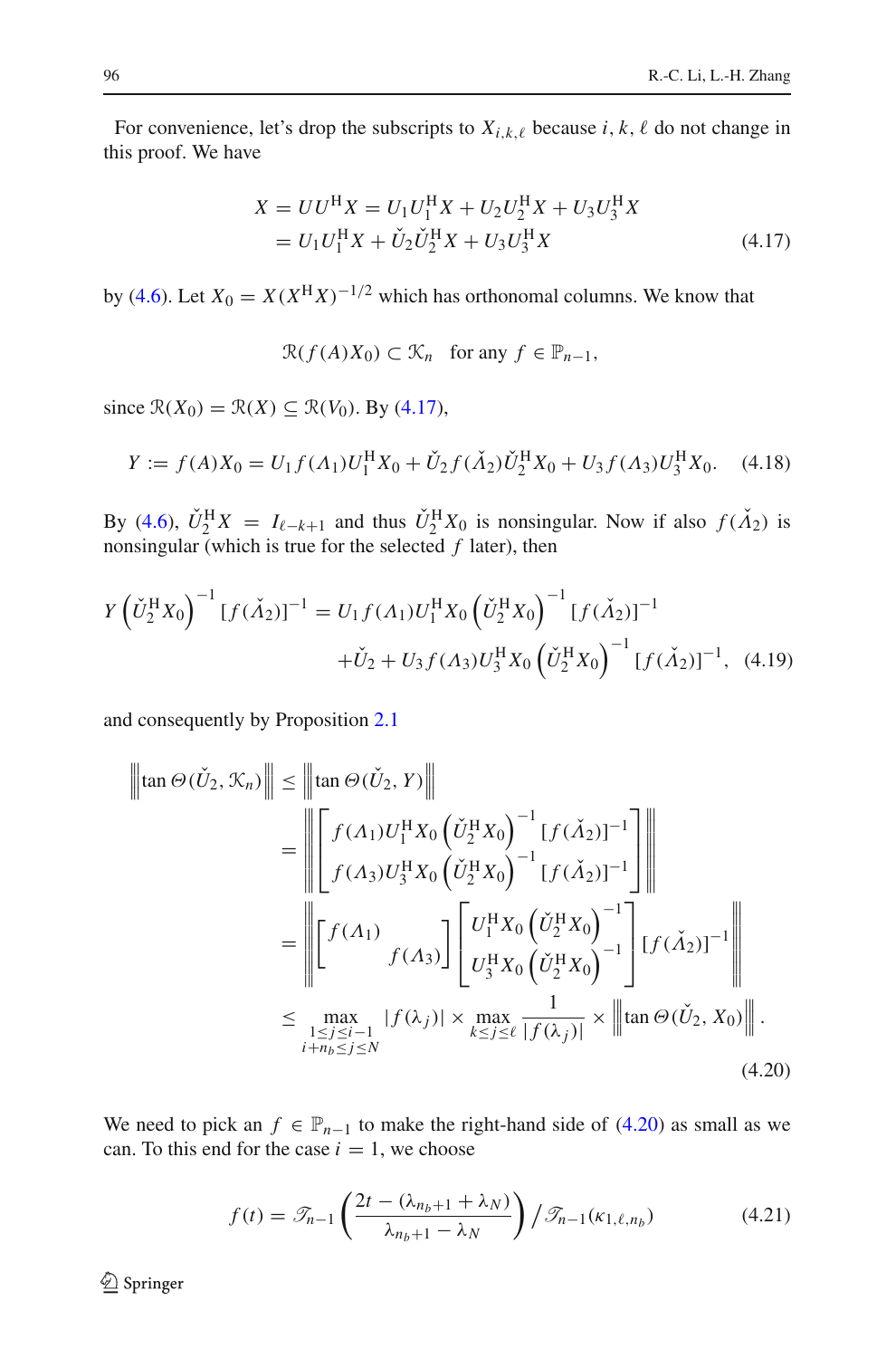<span id="page-14-4"></span>for which

$$
\min_{k \le j \le \ell} f(\lambda_j) = f(\lambda_\ell) = 1, \quad \max_{n_b + 1 \le j \le N} |f(\lambda_j)| \le \frac{1}{\mathcal{I}_{n-1}(\kappa_{1,\ell,n_b})}.
$$
 (4.22)

This, together with  $(4.20)$ , concludes the proof of  $(4.9)$  for  $i = 1$ .

<span id="page-14-0"></span>In general for  $i > 1$ , we shall consider polynomials of form

$$
f(t) = (\lambda_1 - t) \cdots (\lambda_{i-1} - t) \times g(t), \qquad (4.23)
$$

and search a  $g \in \mathbb{P}_{n-i}$  such that  $\max_{i+n_b \leq j \leq N} |g(\lambda_j)|$  is made as small as we can while  $\min_{k \leq j \leq \ell} |g(\lambda_j)| = g(\lambda_\ell) = 1$ . To this end, we choose

$$
g(t) = \mathcal{T}_{n-i} \left( \frac{2t - (\lambda_{i+n_b} + \lambda_N)}{\lambda_{i+n_b} - \lambda_N} \right) / \mathcal{T}_{n-i}(\kappa_{i,\ell,n_b}),
$$
 (4.24)

<span id="page-14-6"></span><span id="page-14-5"></span>for which

$$
\min_{k \le j \le \ell} g(\lambda_j) = g(\lambda_\ell) = 1, \quad \max_{i + n_b \le j \le N} |g(\lambda_j)| \le \frac{1}{\mathcal{I}_{n-i}(\kappa_{i,\ell,n_b})}.
$$
\n(4.25)

This, together with  $(4.20)$  and  $(4.23)$ , concludes the proof of  $(4.9)$  for  $i > 1$ .

Next we prove [\(4.10\)](#page-12-4) with an argument influenced by [\[11\]](#page-29-10). Recall (4.16). Let  $Q_{\perp} \in \mathbb{C}^{N \times (N - nn_b)}$  such that  $[Q_n, Q_{\perp}]$  is unitary, and write

$$
\dot{U}_2 = Q_n Z + Q_\perp Z_\perp,\tag{4.26}
$$

<span id="page-14-3"></span>where  $Z = Q_n^{\rm H} U_2$ ,  $Z_{\perp} = Q_{\perp}^{\rm H} U_2$ . Then

<span id="page-14-2"></span>
$$
\left\| \cos \Theta(\check{U}_2, \mathcal{K}_n) \right\| = \|Z\|, \quad \left\| \sin \Theta(\check{U}_2, \mathcal{K}_n) \right\| = \|Z_\perp\|. \tag{4.27}
$$

Keeping in mind that  $A\check{U}_2 = \check{U}_2 \check{A}_2$ ,  $Q_n^{\text{H}} A Q_n = T_n$ , and  $T_n W = W\Omega$  from [\(3.5\)](#page-10-1), we have

$$
Q_n^{\text{H}} A \left[ Q_n, Q_\perp \right] \left[ Q_n, Q_\perp \right]^{\text{H}} \check{U}_2 = Q_n^{\text{H}} \check{U}_2 \check{\Lambda}_2
$$
\n
$$
\Rightarrow \left[ T_n, Q_n^{\text{H}} A Q_\perp \right] \left[ \begin{matrix} Z \\ Z_\perp \end{matrix} \right] = Z \check{\Lambda}_2
$$
\n
$$
\Rightarrow T_n Z - Z \check{\Lambda}_2 = -Q_n^{\text{H}} A Q_\perp Z_\perp. \tag{4.28}
$$

Similarly to (4.16), partition *W* and  $\Omega$  as

$$
W = \begin{bmatrix} k-1 & \ell-k+1 & m_b - \ell \\ W_1 & W_2 & W_3 \end{bmatrix}, \quad \Omega = \begin{bmatrix} k-1 & \ell-k+1 & m_b - \ell \\ \ell-k+1 & \Omega_2 & \Omega_3 \end{bmatrix},
$$

<span id="page-14-1"></span><sup>2</sup> Springer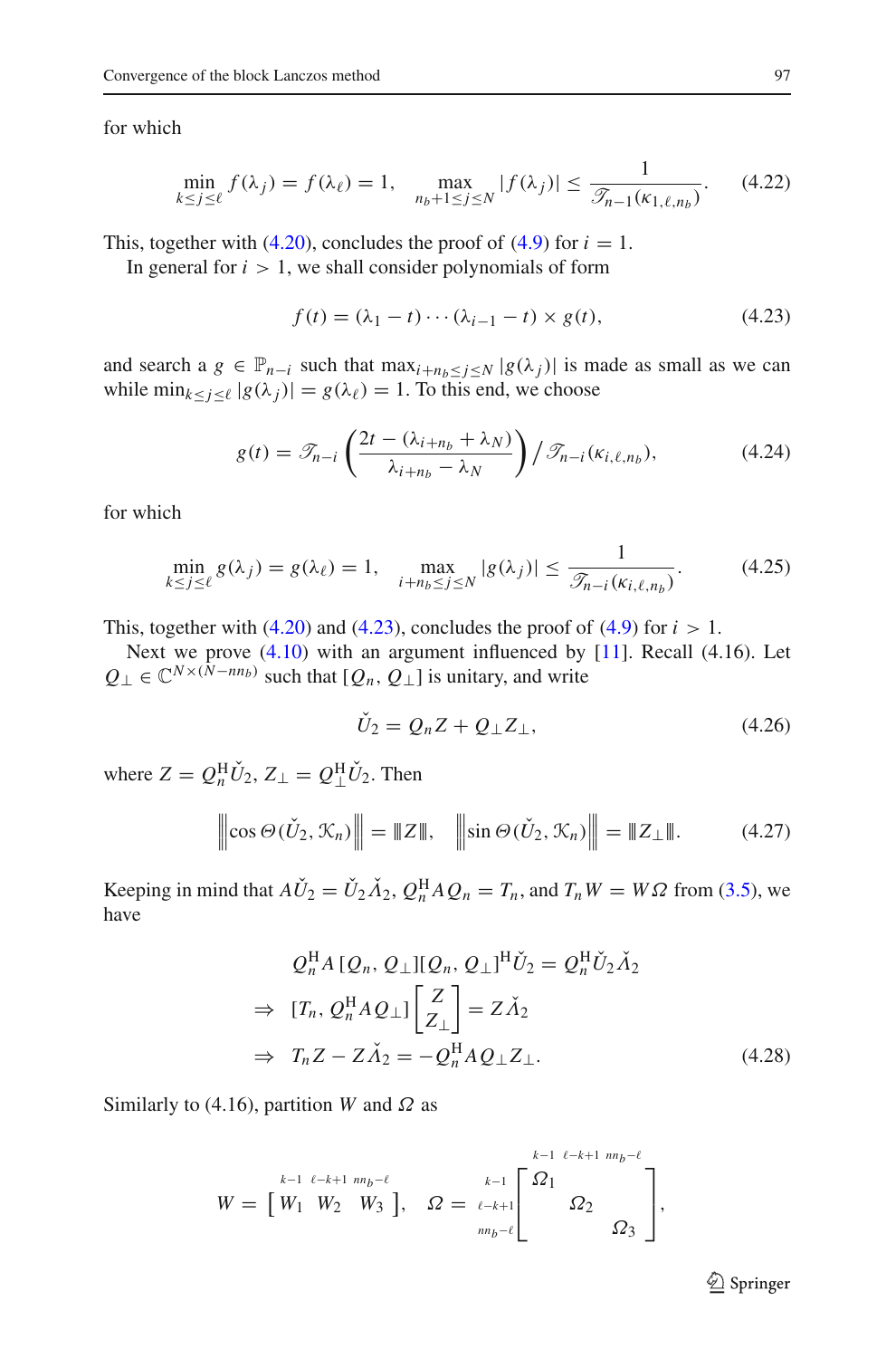and set  $W_{1,3} := [W_1, W_3]$  and  $\Omega_{1,3} := \Omega_1 \oplus \Omega_3$ . Multiply [\(4.28\)](#page-14-1) by  $W^H$  from the left to get  $\Omega W^{\text{H}}Z - W^{\text{H}}Z\check{\Lambda}_2 = -W^{\text{H}}Q_n^{\text{H}}AQ_\perp Z_\perp$ , and thus we have

$$
\Omega_{1,3}W_{1,3}^{\rm H}Z - W_{1,3}^{\rm H}Z\check{\Lambda}_2 = -W_{1,3}^{\rm H}Q_n^{\rm H}AQ_\perp Z_\perp.
$$
\n(4.29)

<span id="page-15-1"></span>By Lemma [2.1,](#page-3-1) we conclude that

$$
\left\| W_{1,3}^{\rm H} Z \right\| \leq \frac{c}{\eta} \left\| W_{1,3}^{\rm H} Q_n^{\rm H} A Q_\perp Z_\perp \right\| \leq \frac{c}{\eta} \left\| \Pi_n A (I - \Pi_n) \right\|_2 \left\| Z_\perp \right\|. \tag{4.30}
$$

Let  $U_{1,3} = Q_n W_{1,3}$ . It can be verified that

$$
W_{1,3}^{\rm H}Z = (\widetilde{U}_{1,3})^{\rm H}(Q_n Z) = (\widetilde{U}_{1,3})^{\rm H}(\check{U}_2 - Q_{\perp} Z_{\perp}) = (\widetilde{U}_{1,3})^{\rm H}\check{U}_2
$$

by [\(4.26\)](#page-14-2). Therefore

$$
\|\sin \Theta(\check{U}_2, \widetilde{U}_{(:,k:\ell)})\| = \|[\widetilde{U}_{1,3}, Q_\perp]^H \check{U}_2\| \le \|(\widetilde{U}_{1,3})^H \check{U}_2\| + \|Q_\perp^H \check{U}_2\| = \|W_{1,3}^H Z\| + \|Z_\perp\|
$$
\n(4.31)

which, for the Frobenius norm, can be improved to an identity

<span id="page-15-2"></span>
$$
\|\sin\Theta(\check{U}_2, \widetilde{U}_{(:,k:\ell)})\|_{\mathrm{F}} = \sqrt{\|W_{1,3}^{\mathrm{H}}Z\|_{\mathrm{F}}^2 + \|Z_{\perp}\|_{\mathrm{F}}^2}.
$$

The inequality  $(4.10)$  is now a consequence of  $(4.27)$ ,  $(4.30)$ , and  $(4.31)$ .

<span id="page-15-4"></span>*Remark [4.1](#page-12-5)* Although the appearance of three integers, *i*, *k*, and  $\ell$  makes Theorem 4.1 awkward and more complicated than simply taking  $i = k$  or  $i + n_b - 1 = \ell$ , it provides the flexibility when it comes to apply [\(4.9\)](#page-12-3) with balanced  $\xi_{i,k}$  (which should be made as small as possible) and  $\delta_{i,\ell,n_b}$  (which should be made as large as possible). In fact, for given *k* and  $\ell$ , both  $\xi_{i,k}$  and  $\delta_{i,\ell,n_b}$  increase with *i*. But the right-hand side of [\(4.9\)](#page-12-3) increases as  $\xi_{i,k}$  increases and decreases (rapidly) as  $\delta_{i,\ell,n_b}$  increases. So we would like to make  $\xi_{i,k}$  as small as we can and  $\delta_{i,\ell,n_b}$  as large as we can. In particular, if  $k \leq \ell \leq n_b$ , one can always pick  $i = 1$  so that [\(4.9\)](#page-12-3) gets used with  $\xi_{1,k} = 1$ ; but then if  $\delta_{1,\ell,n_b}$  is tiny, [\(4.9\)](#page-12-3) is better used with some  $i > 1$ . A general guideline is to make sure  $\{\lambda_j\}_{j=k}^{\ell}$  is a cluster and the rest of  $\lambda_j$  are relatively far away.

#### <span id="page-15-0"></span>**5 Convergence of eigenvalues**

<span id="page-15-3"></span>In this section, we will bound the differences between the eigenvalues  $\lambda_i$  and the Ritz values  $\tilde{\lambda}_j$  for  $k \leq j \leq \ell$ .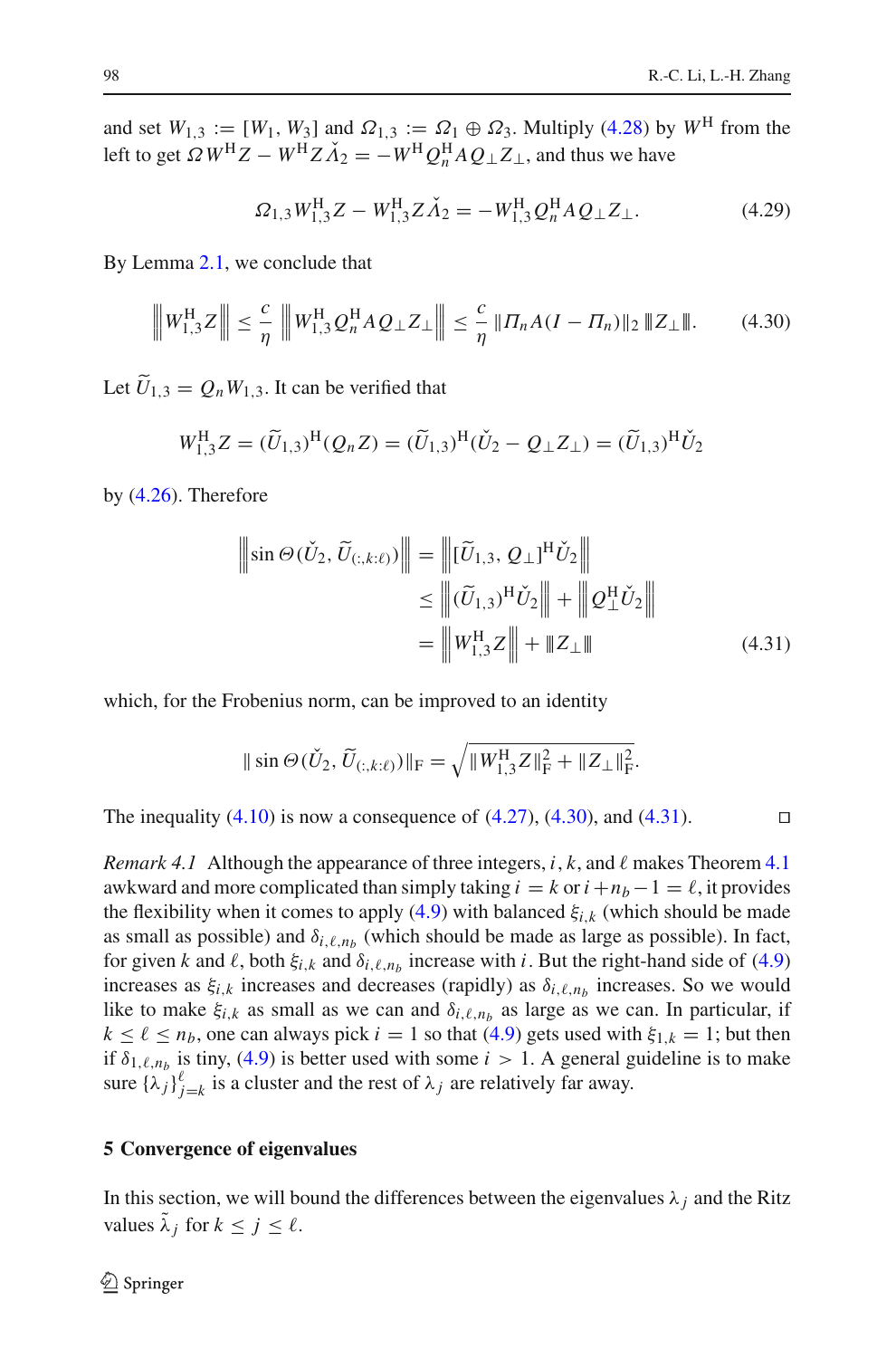<span id="page-16-1"></span>**Theorem 5.1** *Let*  $k = i$ *. For any unitarily invariant norm, we have* 

$$
\|\text{diag}(\lambda_i - \tilde{\lambda}_i, \lambda_{i+1} - \tilde{\lambda}_{i+1}, \dots, \lambda_\ell - \tilde{\lambda}_\ell)\|
$$
  

$$
\leq (\lambda_i - \lambda_N) \left[\frac{\zeta_i}{\mathcal{F}_{n-i}(\kappa_{i,\ell,n_b})}\right]^2 \|\text{tan}^2 \Theta(U_{(:,k:\ell)}, X_{i,k,\ell})\|,
$$
 (5.1)

*where*  $\kappa_{i,\ell,n_b}$  *is the same as the one in* [\(4.12\)](#page-12-2)*, and* 

$$
\zeta_i = \max_{i+1 \le p \le N} \prod_{j=1}^{i-1} \left| \frac{\tilde{\lambda}_j - \lambda_p}{\tilde{\lambda}_j - \lambda_i} \right|.
$$
\n(5.2)

*In particular, if also*  $\tilde{\lambda}_{i-1} \geq \lambda_i$ *, then* 

$$
\zeta_i = \prod_{j=1}^{i-1} \left| \frac{\tilde{\lambda}_j - \lambda_N}{\tilde{\lambda}_j - \lambda_i} \right|.
$$
\n(5.3)

*Proof* Upon shifting *A* by  $\lambda_i I$  to  $A - \lambda_i I_N$ , we may assume  $\lambda_i = 0$ . Doing so doesn't change the Krylov subspace  $\mathcal{K}_n(A, V_0) = \mathcal{K}_n(A - \lambda_i I, V_0)$  and doesn't change any eigenvector and any Ritz vector of *A*, but it does shift all eigenvalues and Ritz values of *A* by the same amount, i.e.,  $\lambda_i$ , and thus all differences  $\lambda_p - \lambda_j$  and  $\lambda_p - \lambda_j$  remain unchanged. Suppose  $\lambda_i = 0$  and thus  $\lambda_{i-1} \geq \lambda_i = 0 \geq \lambda_{i+1}$ .

<span id="page-16-0"></span>Recall [\(3.5\)](#page-10-1), and adopt the proof of Theorem [4.1](#page-12-5) up to [\(4.19\)](#page-13-2). Take *f* as

$$
f(t) = (\tilde{\lambda}_1 - t) \cdots (\tilde{\lambda}_{i-1} - t) \times g(t),
$$
\n(5.4)

where  $g \in \mathbb{P}_{n-i}$ . We claim  $Y^H Q_n w_j = 0$  for  $1 \leq j \leq i - 1$ . This is because *Y* can be represented by  $Y = (A - \tilde{\lambda}_j I) \hat{Y}$  for some matrix  $\hat{Y} \in \mathbb{C}^{N \times (\ell - j + 1)}$  with  $\mathcal{R}(\widehat{Y}) \subseteq \mathcal{K}_n$  which further implies  $\widehat{Y} = Q_n \widecheck{Y}$  for some matrix  $\widecheck{Y} \in \mathbb{C}^{nn_b \times (\ell - i + 1)}$ . Thus  $Y = (A - \lambda_i I) Q_n Y$  and

$$
Y^{H} Q_{n} w_{j} = \check{Y}^{H} Q_{n}^{H} (A - \tilde{\lambda}_{j} I) Q_{n} w_{j} = \check{Y}^{H} (T_{n} - \tilde{\lambda}_{j} I) w_{j} = 0.
$$

Set

$$
Y_0 = Y \left( \check{U}_2^{\text{H}} X_0 \right)^{-1} \left[ f(\check{\Lambda}_2) \right]^{-1} = U_1 R_1 + \check{U}_2 + U_3 R_3,\tag{5.5}
$$

where  $R_j = f(\Lambda_j)U_j^{\text{H}} X_0 \left(\check{U}_2^{\text{H}} X_0\right)^{-1} [f(\check{\Lambda}_2)]^{-1}$ .

<span id="page-16-2"></span>Let  $Z = Y_0 (Y_0^H Y_0)^{-1/2}$ , and denote by  $\mu_1 \geq \cdots \geq \mu_{\ell-i+1}$  the eigenvalues of  $Z<sup>H</sup>AZ$  which depends on *f* in [\(5.4\)](#page-16-0) to be determined for best error bounds. Note

$$
Z^{H} Q_{n}[w_{1},..., w_{i-1}] = 0, \quad \mathfrak{R}(Z) \subseteq \mathfrak{K}_{n}, \quad Z^{H} Z = I_{\ell-i+1}.
$$
 (5.6)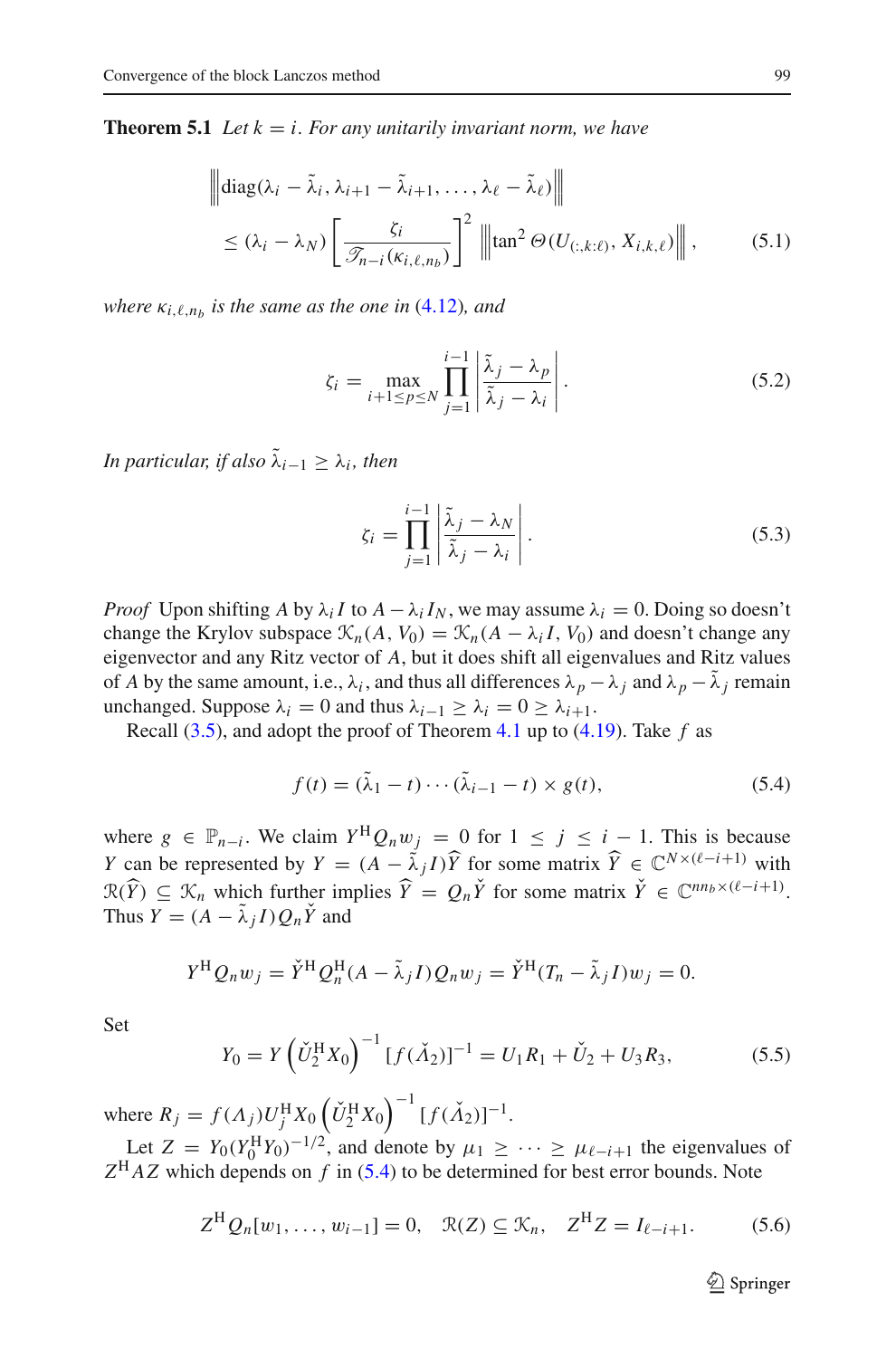Write  $Z = Q_n Z$  because  $\mathcal{R}(Z) \subseteq \mathcal{K}_n$ , where *Z* has orthonormal columns. Apply  $G_{\text{sub}}$  is a set  $G_{\text{sub}}$  is a set  $G_{\text{sub}}$  is a set  $G_{\text{sub}}$  is a set  $G_{\text{sub}}$  is a set  $G_{\text{sub}}$  is a set  $G_{\text{sub}}$  is a set  $G_{\$ Cauchy's interlace inequalities to  $Z^H A Z = \hat{Z}^H (Q_n^H A Q_n) \hat{Z}$  and  $Q_n^H A Q_n$  to get  $\tilde{\lambda}_{i+j-1} > \mu_j$  for  $1 \le j \le \ell - i + 1$ , and thus

$$
0 \le \lambda_{i+j-1} - \tilde{\lambda}_{i+j-1} \le \lambda_{i+j-1} - \mu_j \quad \text{for } 1 \le j \le \ell - i + 1. \tag{5.7}
$$

<span id="page-17-1"></span>In particular, this implies  $\mu_j \leq \lambda_{i+j-1} \leq \lambda_i \leq 0$  and consequently  $Y_0^H A Y_0$  is negative semidefinite. Therefore for any nonzero vector  $y \in \mathbb{C}^{\ell-i+1}$ ,

$$
0 \ge y^H Y_0^H A Y_0 y = y^H R_1^H A_1 R_1 y + y^H \tilde{A}_2 y + y^H R_3^H A_3 R_3 y
$$
  
\n
$$
\ge y^H \tilde{A}_2 y + y^H R_3^H A_3 R_3 y,
$$
  
\n
$$
y^H Y_0^H Y_0 y = y^H R_1^H R_1 y + y^H y + y^H R_3^H R_3 y
$$
  
\n
$$
\ge y^H y,
$$

where we have used  $y^H R_1^H A_1 R_1 y \ge 0$ ,  $y^H R_1^H R_1 y \ge 0$ , and  $y^H R_3^H R_3 y \ge 0$ . Therefore

$$
0 \ge \frac{y^{\mathrm{H}} Y_0^{\mathrm{H}} A Y_0 y}{y^{\mathrm{H}} Y_0^{\mathrm{H}} Y_0 y} \ge \frac{y^{\mathrm{H}} Y_0^{\mathrm{H}} A Y_0 y}{y^{\mathrm{H}} y} \ge \frac{y^{\mathrm{H}} (\check{A}_2 + R_3^{\mathrm{H}} A_3 R_3) y}{y^{\mathrm{H}} y}.
$$
(5.8)

<span id="page-17-0"></span>Denote by  $\hat{\mu}_1 \geq \cdots \geq \hat{\mu}_{\ell-i+1}$  the eigenvalues of  $\check{A}_2 + R_3^{\text{H}} A_3 R_3$ . By [\(5.8\)](#page-17-0), we know  $\mu_j \geq \hat{\mu}_j$  for  $1 \leq j \leq \ell - i + 1$  which, together with [\(5.7\)](#page-17-1), lead to

$$
0 \le \lambda_{i+j-1} - \tilde{\lambda}_{i+j-1} \le \lambda_{i+j-1} - \hat{\mu}_j \quad \text{for } 1 \le j \le \ell - i + 1. \tag{5.9}
$$

Hence for any unitarily invariant norm [\[16](#page-30-12)[,23](#page-30-9)]

<span id="page-17-2"></span>
$$
\begin{aligned}\n\left\| \text{diag}(\lambda_i - \tilde{\lambda}_i, \lambda_{i+1} - \tilde{\lambda}_{i+1}, \dots, \lambda_\ell - \tilde{\lambda}_\ell) \right\| \\
&\leq \left\| \text{diag}(\lambda_i - \hat{\mu}_1, \lambda_{i+1} - \hat{\mu}_2, \dots, \lambda_\ell - \hat{\mu}_{\ell-i+1}) \right\| \\
&\leq \left\| R_3^{\text{H}} A_3 R_3 \right\| \\
&\leq (\lambda_i - \lambda_N) \left\| R_3^{\text{H}} R_3 \right\|,\n\end{aligned} \tag{5.10}
$$

where the last inequality is true because (1)  $R_3^{\text{H}}\Lambda_3 R_3$  is negative semi-definite, (2) we shifted *A* by  $\lambda_i I$ , and (3) the *j*th largest eigenvalue of  $R_3^H(\lambda_i I - A_3)R_3$  which is positive semi-definite is bounded by the *j*th largest eigenvalue of  $(\lambda_i - \lambda_N)R_3^{\text{H}}R_3$ .

Denote by  $\sigma_j$  (in descending order) for  $1 \le j \le \ell - i + 1$  the singular values of  $R_3 =$  $f(A_3)U_3^{\text{H}}X_0(\check{U}_2^{\text{H}}X_0)^{-1}[f(\check{A}_2)]^{-1}$ , and by  $\hat{\sigma}_j$  (in descending order) for  $1 \le j \le n$  $\ell-i+1$  the singular values of  $U^{\rm H}_3X_0\left(\check{U}^{\rm H}_2X_0\right)^{-1}$ . Then  $\hat{\sigma}_j$  is less than or equal to the *j*th largest singular value of  $\Gamma$  $\vert$  $U_1^{\rm H} X_0 \left(\check{U}_2^{\rm H} X_0\right)^{-1}$  $U_3^{\rm H} X_0 (\check{U}_2^{\rm H} X_0)^{-1}$ ⎤ , which is  $\tan \theta_j(U_2, X)$ . We have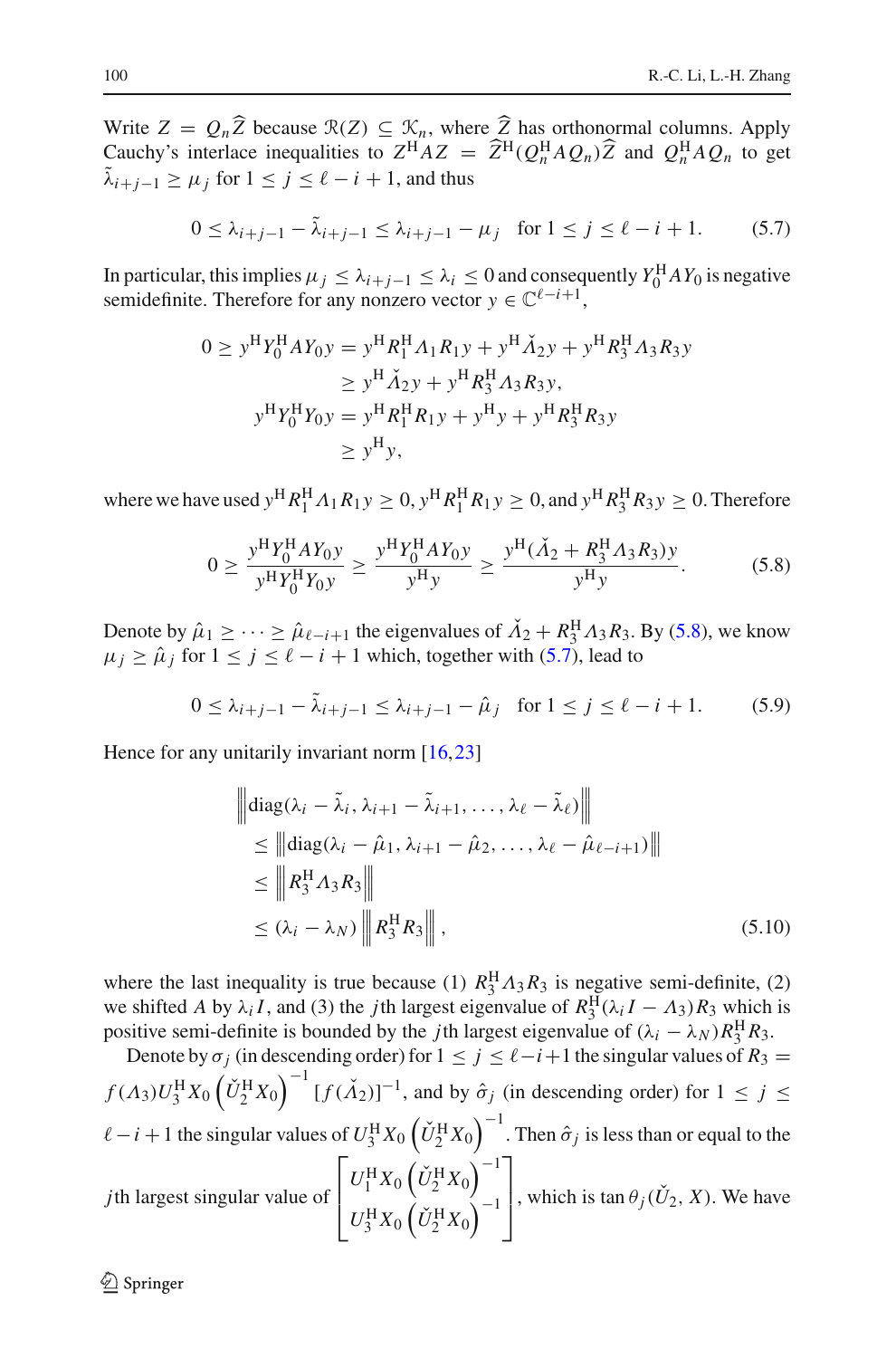<span id="page-18-1"></span>
$$
\sigma_j \le \max_{i+n_b \le j \le N} |f(\lambda_j)| \times \max_{i \le j \le \ell} \frac{1}{|f(\lambda_j)|} \times \hat{\sigma}_j
$$
  

$$
\le \max_{i+n_b \le j \le N} |f(\lambda_j)| \times \max_{i \le j \le \ell} \frac{1}{|f(\lambda_j)|} \times \tan \theta_j(\check{U}_2, X). \tag{5.11}
$$

What remains to be done is to pick  $f \in \mathbb{P}_{n-1}$  to make the right-hand side of [\(5.11\)](#page-18-1) as small as we can.

For the case of  $i = 1$ , we choose f as in  $(4.21)$ , and then  $(4.22)$  holds. Finally combining [\(5.10\)](#page-17-2) and [\(5.11\)](#page-18-1) with [\(4.22\)](#page-14-4) leads to [\(5.1\)](#page-16-1) for the case  $i = 1$ .

In general for  $i > 1$ , we take  $f(t)$  as in [\(5.4\)](#page-16-0) with  $g(t)$  given by [\(4.24\)](#page-14-5) satisfying  $(4.25)$ , together again with  $(5.10)$  and  $(5.11)$ , to conclude the proof.

*Remark 5.1* In Theorem [5.1,](#page-15-3)  $k = i$  always, unlike lin Theorem [4.1,](#page-12-5) because we need the first equation in  $(5.6)$  for our proof to work.

#### <span id="page-18-0"></span>**6 A comparison with the existing results**

The existing results related to our results in the previous two sections include those by Kaniel [\[12](#page-30-3)], Paige [\[20\]](#page-30-4), and Saad [\[22\]](#page-30-5) (see also Parlett [\[21](#page-30-1)]). The most complete and strongest ones are in Saad [\[22\]](#page-30-5).

In comparing ours with Saad's results, the major difference is that ours are of the eigenspace/eigenvalue cluster type while Saad's results are of the singlevector/eigenvalue type. When specialized to an individual eigenvector/eigenvalue, our results reduce to those of Saad. Specifically, for  $k = \ell = i$  the inequality [\(4.9\)](#page-12-3) becomes Saad [\[22](#page-30-5), Theorem 5] and Theorem [5.1](#page-15-3) becomes Saad [\[22](#page-30-5), Theorem 6]. Certain parts of our proofs bear similarities to Saad's proofs for the block case, but there are subtleties in our proofs that cannot be handled in a straightforward way following Saad's proofs.

It is well-known [\[7](#page-29-6)] that eigenvectors associated with eigenvalues in a tight cluster are sensitive to perturbations/rounding errors while the whole invariant subspace associated with the cluster is not so much. Therefore it is natural to treat the entire invariant subspace as a whole, instead of each individual eigenvectors in the invariant subspace separately.

In what follows, we will perform a brief theoretical comparison between our results and those of Saad, and point out when Saad's bounds may be too large. Numerical examples in the next section support this comparison.

As mentioned, Saad's bounds are of the single-vector/eigenvalue type. So a direct comparison cannot be done. But it is possible to derive some bounds for eigenspaces/eigenvalue clusters from Saad's bounds, except that these derived bounds are less elegant and (likely) less sharp (which we will demonstrate numerically in Sect. [7\)](#page-20-0). One possible derivation based on [\[22](#page-30-5), Theorem 5] may be as follows. By Proposition [2.2,](#page-5-1)

$$
\max_{k \le j \le \ell} \sin \theta(u_j, \mathcal{K}_n) \le ||\sin \Theta(U_{(:,k:\ell)}, \mathcal{K}_n)|| \le \sum_{j=k}^{\ell} \sin \theta(u_j, \mathcal{K}_n),
$$
\n(6.1)

<span id="page-18-2"></span> $\mathcal{L}$  Springer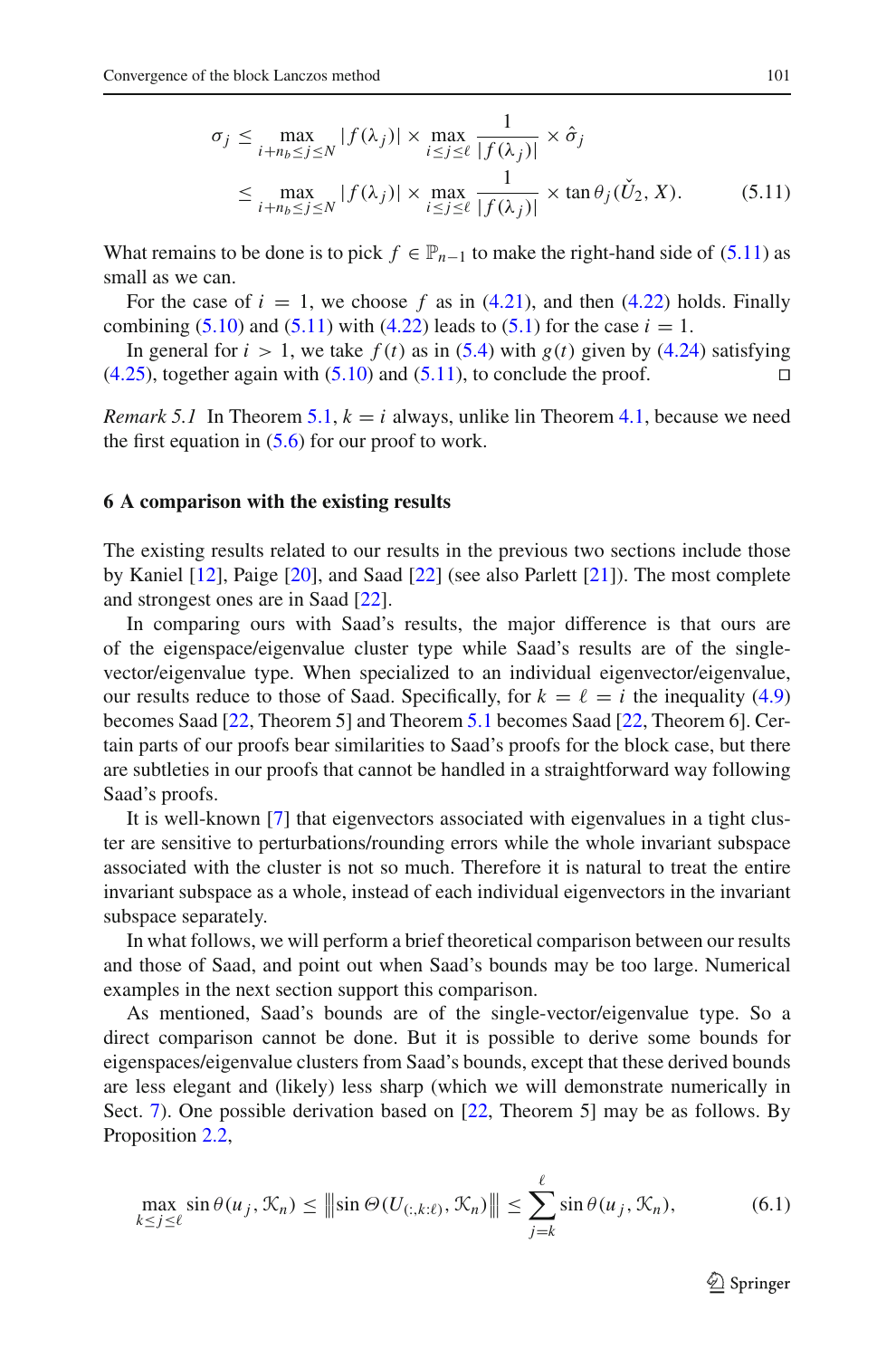$$
\max_{k \le j \le \ell} \sin \theta(u_j, \mathcal{K}_n) \le ||\sin \Theta(U_{(:,k:\ell)}, \mathcal{K}_n)||_F \le \sqrt{\sum_{j=k}^{\ell} \sin^2 \theta(u_j, \mathcal{K}_n)}.
$$
 (6.2)

These inequalities imply that the largest  $\sin \theta (u_i, \mathcal{K}_n)$  is comparable to  $\sin \Theta(U_{(:,k:\ell)}, \mathcal{K}_n)$ , and thus finding good bounds for all  $\sin \theta(u_i, \mathcal{K}_n)$  is comparably equivalent to finding a good bound for sin  $\Theta(U_{(:,k:\ell)}, \mathcal{K}_n)$ .

The right-most sides of  $(6.1)$  and  $(6.2)$  can be bounded, using  $[22,$  $[22,$  Theorem 5] (i.e., the inequality [\(4.9\)](#page-12-3) for the case  $k = \ell = i$ ). In the notation of Theorem [4.1,](#page-12-5) we have, for  $k \leq j \leq \ell$ ,

<span id="page-19-2"></span><span id="page-19-1"></span><span id="page-19-0"></span>
$$
\tan \theta(u_j, \mathcal{K}_n) \le \frac{\xi_{j,j}}{\mathcal{F}_{n-j}(\kappa_{j,j,n_b})} \tan \theta(u_j, X_{j,j,j}) \tag{6.3}
$$

<span id="page-19-3"></span>and use  $\sin \theta \leq \tan \theta$  to get

$$
\|\sin\Theta(U_{(:,k:\ell)}, \mathcal{K}_n)\| \le \sum_{j=k}^{\ell} \frac{\xi_{j,j}}{\mathcal{T}_{n-j}(\kappa_{j,j,n_b})} \tan\theta(u_j, X_{j,j,j}), \tag{6.4}
$$

$$
\|\sin\Theta(U_{(:,k:\ell)},\mathcal{K}_n)\|_{\mathrm{F}} \leq \sqrt{\sum_{j=k}^{\ell} \left[\frac{\xi_{j,j}}{\mathcal{F}_{n-j}(\kappa_{j,j,n_b})} \tan\theta(u_j,X_{j,j,j})\right]^2},\qquad(6.5)
$$

where  $X_{i,j,j} \in \mathbb{C}^N$  are as defined right before Theorem [4.1,](#page-12-5) and  $\kappa_{j,j,n_b}$  are as defined in Theorem [4.1.](#page-12-5) If  $\theta_1(U_{(:,k:\ell)}, \mathcal{K}_n)$  is not too close to  $\pi/2$  which we will assume, the left-hand sides of [\(4.9\)](#page-12-3), [\(6.4\)](#page-19-1), and [\(6.5\)](#page-19-2) are comparable by Proposition [2.2,](#page-5-1) but there isn't any easy way to compare their right-hand sides. Nevertheless, we argue that the right-hand side of [\(4.9\)](#page-12-3) is preferable. First it is much simpler; Second, it is potentially much sharper for two reasons:

- 1. One or more  $\xi_{j,j}$  for  $k \leq j \leq \ell$  in [\(6.4\)](#page-19-1) and [\(6.5\)](#page-19-2) may be much bigger than  $\xi_{i,k}$  in [\(4.9\)](#page-12-3).
- 2. By Proposition [2.3,](#page-6-1)  $\Theta(U_{(:,k:\ell)},[X_{k,k,k},\ldots,X_{\ell,\ell,\ell}])$  can be bounded in terms of the angles in  $\{\theta(u_j, X_{j,j,j}), k \leq j \leq \ell\}$  but not the other way around, i.e., together  $\{\theta(u_j, X_{j,j,j}), k \leq j \leq \ell\}$  cannot be bounded by something in terms of

$$
\Theta(U_{(:,k:\ell)},[X_{k,k,k},\ldots,X_{\ell,\ell,\ell}])
$$

in general as we argued in Remark [2.1.](#page-7-3)

For bounding errors between eigenvectors  $u_j$  and Ritz vectors  $\tilde{u}_j$ , the following inequality was established in [\[22,](#page-30-5) Theorem3] (which is also true for the block Lanczos method as commented there [\[22,](#page-30-5) p. 703]):

<span id="page-19-4"></span>
$$
\sin \theta(u_j, \tilde{u}_j) \le \chi_j \, \sin \theta(u_j, \mathcal{K}_n) \quad \text{with} \quad \chi_j = \sqrt{1 + \left( \frac{\| \Pi_n A (I - \Pi_n) \|_2}{\min_{p \neq j} |\lambda_j - \tilde{\lambda}_p|} \right)^2}.
$$
\n
$$
(6.6)
$$

 $\circled{2}$  Springer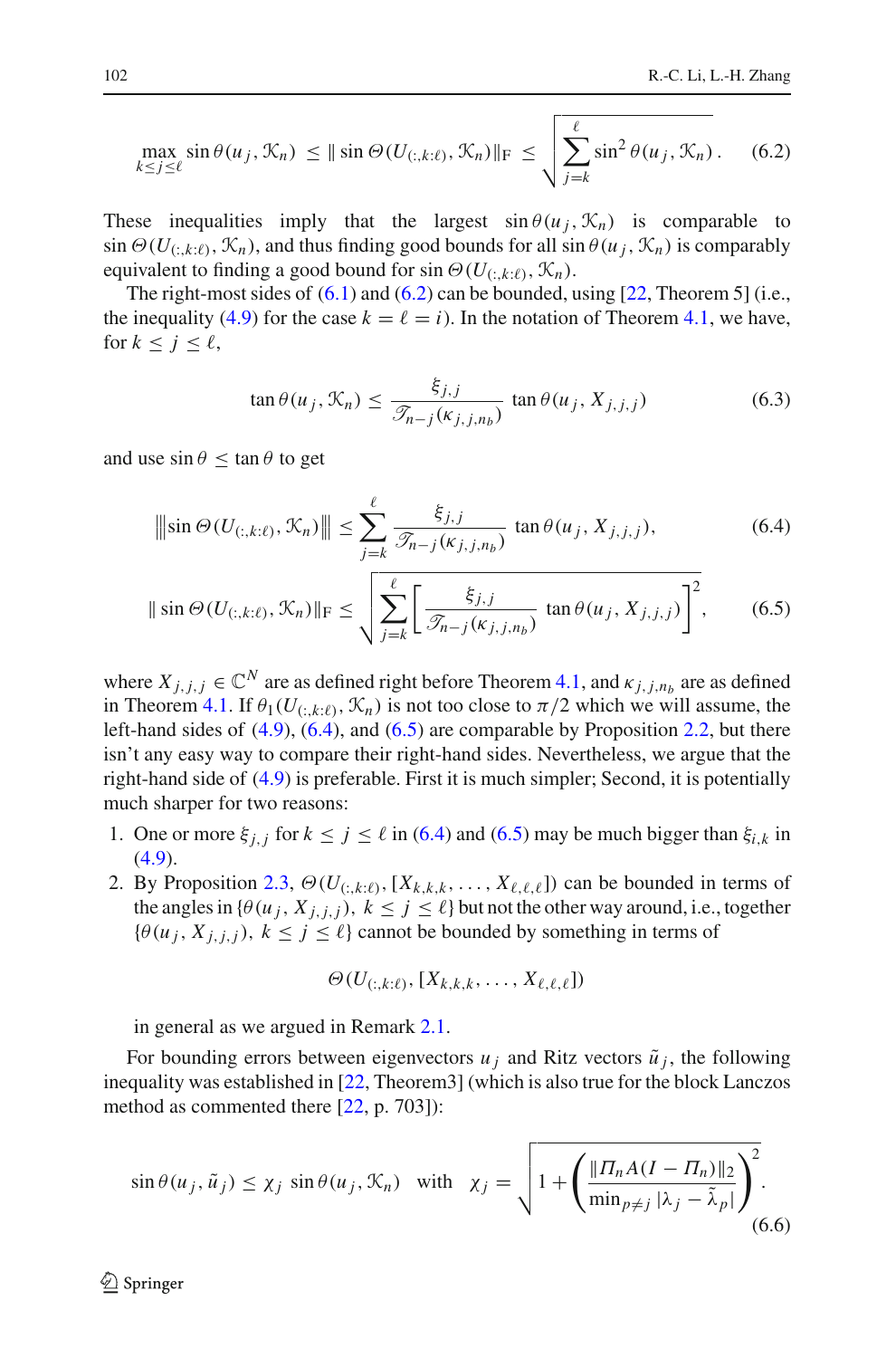This inequality can grossly overestimate  $\sin \theta (u_i, \tilde{u}_i)$  even with the "exact" (i.e., computed) sin  $\theta(u_i, \mathcal{K}_n)$  for the ones associated with a cluster of eigenvalues due to possibly extremely tiny gap  $\min_{p \neq j} |\lambda_j - \lambda_p|$ , not to mention after using [\(6.3\)](#page-19-3) to bound  $\sin \theta (u_i, \mathcal{K}_n)$ . By Proposition [2.3,](#page-6-1) we have

$$
\|\sin\Theta(U_{(:,k:\ell)}, \widetilde{U}_{(:,k:\ell)})\|_{\mathrm{F}} \le \sqrt{\sum_{j=k}^{\ell} \sin^2\theta(u_j, \widetilde{u}_j)}
$$
  

$$
\le \sqrt{\sum_{j=k}^{\ell} \chi_j^2 \sin^2\theta(u_j, \mathcal{K}_n)}
$$
(6.7)

<span id="page-20-2"></span><span id="page-20-1"></span>
$$
\leq \sqrt{\sum_{j=k}^{\ell} \left[ \frac{\chi_j \xi_{j,j}}{\mathcal{F}_{n-j}(\kappa_{j,j,n_b})} \tan \theta(u_j, X_{j,j,j}) \right]^2}.
$$
 (6.8)

Inherently any bound derived from bounds for all  $\sin^2 \theta(u_i, \tilde{u}_i)$  likely very much overestimates  $\|\sin \Theta(U_{(:,k:\ell)}, \overline{U}_{(:,k:\ell)})\|_{\text{F}}^2$  because there is no simply way to bound  $\sum_{j=1}^{\ell} \sum_{k=1}^{\ell} \sin^2 \theta(u_j, \tilde{u}_j)$  in terms of  $||\sin \Theta(U_{(:,k:\ell)}, \tilde{U}_{(:,k:\ell)})||_F^2$ , i.e., the former may already be much bigger than the latter, as we argued in Remark [2.1.](#page-7-3) So we antici-pate the bounds of [\(6.7\)](#page-20-1) and [\(6.8\)](#page-20-2) to be bad when  $\lambda_j$  with  $k \leq j \leq \ell$  form a tight cluster.

Saad [\[22,](#page-30-5) Theorem 6] provides a bound on  $\lambda_i - \lambda_j$  individually. The theorem is the same as our Theorem [5.1](#page-15-3) for the case  $k = \ell = i$ . Concerning the eigenvalue cluster  $\{\lambda_k, \ldots, \lambda_\ell\}$ , Saad's theorem gives

$$
\sqrt{\sum_{j=k}^{\ell} (\lambda_j - \tilde{\lambda}_j)^2} \le \sqrt{\sum_{j=k}^{\ell} (\lambda_j - \lambda_N)^2 \left[ \frac{\zeta_j}{\mathcal{F}_{n-j}(\kappa_{j,j,n_b})} \tan \theta(u_j, X_{j,j,j}) \right]^4}.
$$
 (6.9)

<span id="page-20-3"></span>This bound, too, could be much bigger than the one of  $(5.1)$  because of one or more  $\zeta_i$  with  $k = i \leq j \leq \ell$  are much bigger than  $\zeta_i$ .

## <span id="page-20-0"></span>**7 Numerical examples**

In this section, we shall numerically test the effectiveness of our upper bounds on the convergence of the block Lanczos method in the case of a cluster. In particular, we will demonstrate that our upper bounds are preferable to those of the singlevector/eigenvalue type in Saad [\[22](#page-30-5)], especially in the case of a tight cluster. Specifically,

- (a) the subspace angle  $\Theta(U_{(:,k:\ell)}, X_{i,k,\ell})$  used in our bounds is more reliable than the individual angles in  $\{\theta(u_j, X_{j,j,j}), k \leq j \leq \ell\}$  together to bound  $\Theta(U_{(:,k:\ell)}, \mathcal{K}_n)$ (see remarks in Sect. [6\)](#page-18-0), and
- (b) our upper bounds are much sharper than those derived from Saad's bounds in the presence of tight clusters of eigenvalues.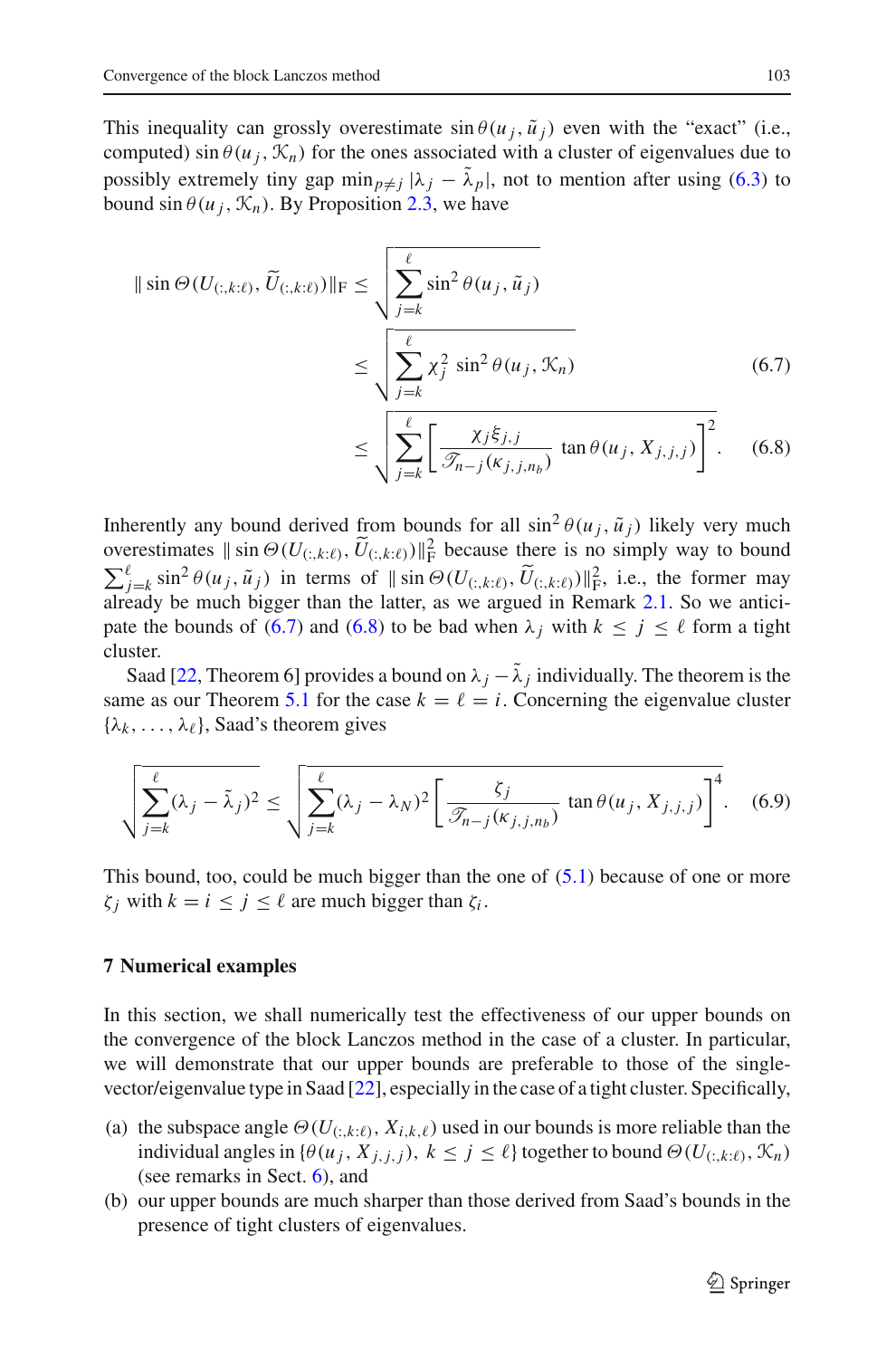We point out that the worst individual bound of [\(6.3\)](#page-19-3) or [\(6.6\)](#page-19-4) or for  $\lambda_i - \tilde{\lambda}_i$  is at the same magnitude as the derived bound of  $(6.5)$  or  $(6.8)$  or  $(6.9)$ , respectively. So if a derived bound is bad, the worst corresponding individual bound cannot be much better. For this reason, we shall focus on comparing our bounds to the derived bounds in Sect. [6.](#page-18-0)

Our first example below is intended to illustrate the first point (a), while the second example supports the second point (b). The third example is essentially taken from [\[22](#page-30-5)], again to show the effectiveness of our upper bounds.

We implemented the block Lanczos method within MATLAB, with full reorthogonalization to simulate the block Lanczos method in exact arithmetic. This is the best one can do in a floating point environment. In our tests, without loss of generality, we take

$$
A = \text{diag}(\lambda_1, \ldots, \lambda_N)
$$

with special eigenvalue distributions to be specified later. Although we stated our theorems in unitarily invariant norms for generality, our numerical results are presented in terms of the Frobenius norm for easy understanding (and thus for Theorem [4.1,](#page-12-5)  $\gamma$ by [\(4.15\)](#page-12-6) is used). No breakdown was encountered during all Lanczos iterations.

We will measure the following errors: (in all examples,  $k = i = 1$  and  $\ell = n_b = 3$ )

$$
\epsilon_1 = \sqrt{\sum_{j=k}^{\ell} |\tilde{\lambda}_j - \lambda_j|^2},\tag{7.1a}
$$

<span id="page-21-1"></span>
$$
\epsilon_2 = \|\sin\Theta(U_{(:,k:\ell)}, \tilde{U}_{(:,k:\ell)})\|_{\mathrm{F}},\tag{7.1b}
$$

$$
\epsilon_3 = \|\sin\Theta(U_{(:,k:\ell)}, \mathcal{K}_n)\|_{\mathrm{F}},\tag{7.1c}
$$

$$
\epsilon_4 = \|\tan \Theta(U_{(:,k:\ell)}, \mathcal{K}_n)\|_{\mathrm{F}},\tag{7.1d}
$$

for their numerically observed values (considered as "exact"), bounds of Theorems [4.1](#page-12-5) and  $5.1$ , and derived bounds of  $(6.9)$ ,  $(6.8)$  and  $(6.5)$  considered as "Saad's bounds" for comparison purpose. Rigorously speaking, these are not Saad's bounds.

For very tiny  $\theta_1(U_{(\cdot,k:\ell)}, \mathcal{K}_n), \epsilon_3 \approx \epsilon_4$  since

$$
\epsilon_3 \leq \epsilon_4 \leq \epsilon_3/\sqrt{1-\sin^2\theta_1(U_{(:,k:\ell)},\mathcal{K}_n)}.
$$

Indeed in the examples that follows, the difference between  $\epsilon_3$  and  $\epsilon_4$  is so tiny that we can safely ignore their difference. Therefore we will be focusing on  $\epsilon_1$ ,  $\epsilon_2$ , and  $\epsilon_3$ , but not  $\epsilon_4$ .

<span id="page-21-0"></span>*Example 7.1* We take  $N = 600$ , the number of Lanczos steps  $n = 20$ , and

$$
\lambda_1 = 3.5, \ \lambda_2 = 3, \ \lambda_3 = 2.5, \quad \lambda_j = 1 - \frac{5j}{N}, \quad j = 4, \dots, N,
$$

and set  $i = k = 1, \ell = 3$  and  $n_b = 3$ . There are two eigenvalue clusters:  $\{\lambda_1, \lambda_2, \lambda_3\}$  and  $\{\lambda_4, \ldots, \lambda_N\}$ . We are seeking approximations related to the first cluster  $\{\lambda_1, \lambda_2, \lambda_3\}$ . The gap 0.5 between eigenvalues within the first cluster is to ensure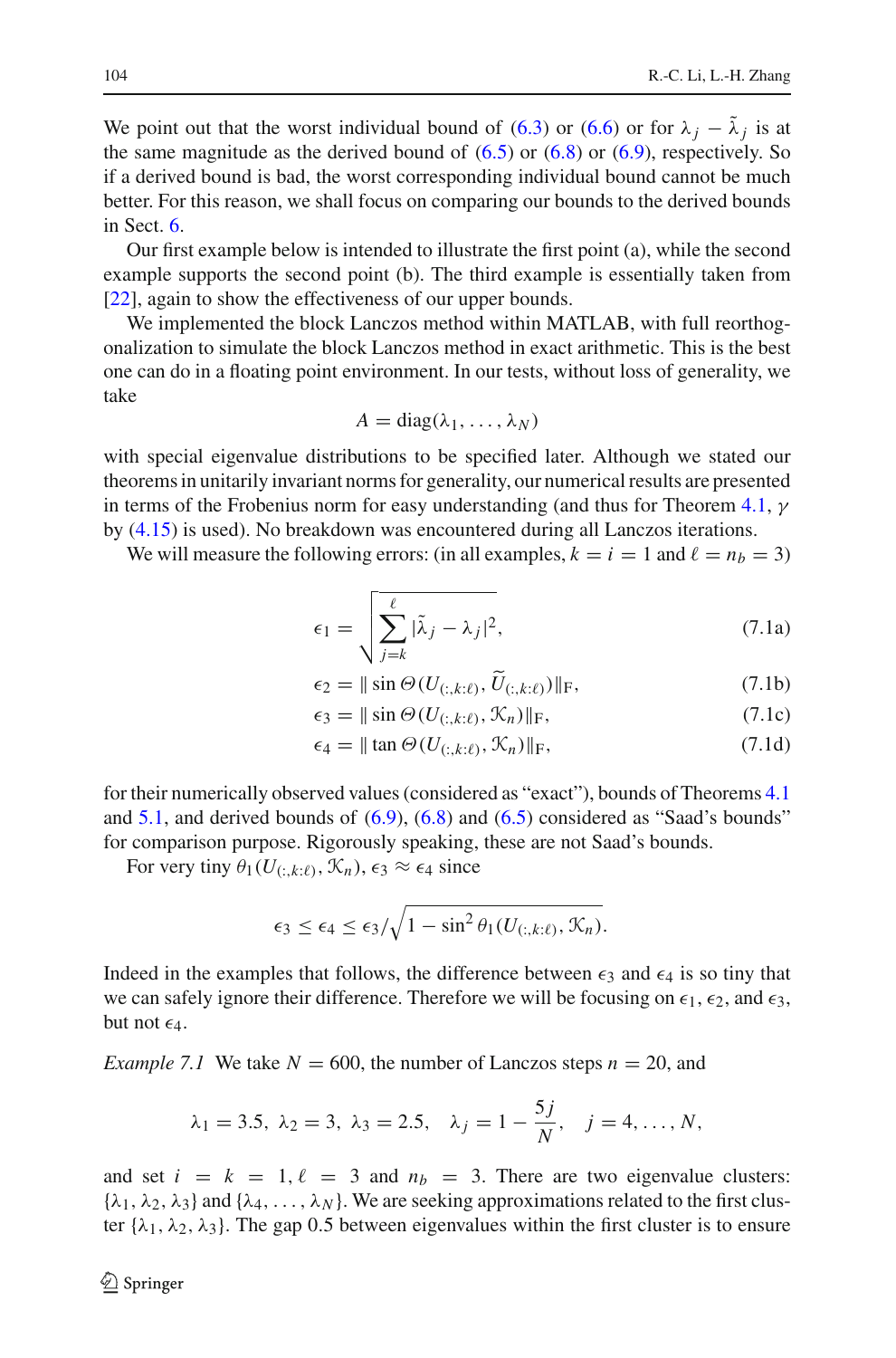| $\sqrt{\sum_{j=k}^{\ell}  \tilde{\lambda}_j - \lambda_j ^2}$ |                                                                                                                                                                                                | $\ \sin\Theta(U_{(\cdot,k:\ell)},U_{(\cdot,k:\ell)})\ _{\mathcal{F}}$ |  |                    | $\ \sin\Theta(U_{(\cdot,k:\ell)},\mathcal{K}_n)\ _{\mathcal{F}}$ |  |                   |                          |
|--------------------------------------------------------------|------------------------------------------------------------------------------------------------------------------------------------------------------------------------------------------------|-----------------------------------------------------------------------|--|--------------------|------------------------------------------------------------------|--|-------------------|--------------------------|
| Observed                                                     | Bound of<br>(5.1)                                                                                                                                                                              | Saad bound Observed<br>of $(6.9)$                                     |  | Bound of<br>(4.11) | Saad bound Observed<br>of $(6.8)$                                |  | Bound of<br>(4.9) | Saad bound<br>of $(6.5)$ |
|                                                              | $1.9 \times 10^{-14}$ $4.4 \times 10^{-14}$ $4.2 \times 10^{-3}$ $3.5 \times 10^{-8}$ $1.3 \times 10^{-7}$ $6.8 \times 10^{-2}$ $3.3 \times 10^{-8}$ $1.0 \times 10^{-7}$ $2.5 \times 10^{-2}$ |                                                                       |  |                    |                                                                  |  |                   |                          |

<span id="page-22-1"></span>**Table 1** Example [7.1:](#page-21-0)  $N = 600$ ,  $n = 20$ ,  $i = k = 1$ ,  $\ell = 3$ ,  $n_b = 3$ , and  $V_0$  as in [\(7.2\)](#page-22-0)

that our investigation for our point (a) will not be affected too much by the eigenvalue closeness in the cluster. The effect of the closeness is, however, the subject of Example [7.2.](#page-23-0)

<span id="page-22-0"></span>Our first test run is with a special  $V_0$  given by

$$
V_0 = \begin{bmatrix} 1 & 0 & 0 \\ 0 & 1 & 0 \\ 0 & 0 & 1 \\ \frac{1}{N} & \sin 1 & \cos 1 \\ \vdots & \vdots & \vdots \\ \frac{N-n_b}{N} & \sin(N-n_b) & \cos(N-n_b) \end{bmatrix} .
$$
 (7.2)

Table [1](#page-22-1) reports  $\epsilon_1, \epsilon_2$ , and  $\epsilon_3$  and their bounds. Our bounds are very sharp—comparable to the observed ones, but the ones by  $(6.9)$ ,  $(6.8)$  and  $(6.5)$  overestimate the true errors too much to be of much use. Looking at [\(6.5\)](#page-19-2) carefully, we find two contributing factors that make the resulting bound too big. The first contributing factor is the constants

$$
\xi_{1,1} = 1, \quad \xi_{2,2} = 15, \quad \xi_{3,3} = 105.
$$
 (7.3)

<span id="page-22-2"></span>The second contributing factor is the angles  $\theta(u_j, X_{j,j,j})$  for  $k \leq j \leq \ell$ :

<span id="page-22-3"></span>

| $\left \theta_j(U_{(:,k:\ell)}, X_{i,k,\ell})\right \right $ 1.51299 1.51298 1.49976 |                                                  |  |
|--------------------------------------------------------------------------------------|--------------------------------------------------|--|
| $\theta(u_j, X_{j,j,j})$                                                             | $\left  \frac{1.49976}{1.57066} \right $ 1.57069 |  |

What we see is that the canonical angles  $\theta_j(U_{(:,k:\ell)}, X_{i,k,\ell})$  are bounded away from  $\pi/2$  but the last two of the angles  $\theta(u_j, X_{j,j,j})$  are nearly  $\pi/2 = 1.57080$ . This of course has something to do with the particular initial  $V_0$  in [\(7.2\)](#page-22-0). But given the exact eigenvectors are  $e_1$ ,  $e_2$ ,  $e_3$ , this  $V_0$  should not be considered a deliberate choice so as to simply make our bounds look good.

Similar reasons explain why the upper bounds of  $(6.9)$  and  $(6.8)$  are poor as well. In fact, now the first contributing factor is

$$
\zeta_1 = 1, \quad \zeta_2 = 15 - 1.5 \cdot 10^{-13} \approx 15, \quad \zeta_3 = 105 - 3.8 \cdot 10^{-12} \approx 105, \tag{7.4}
$$
\n
$$
\chi_1 \approx \chi_2 \approx \chi_3 \approx 2.6860, \tag{7.5}
$$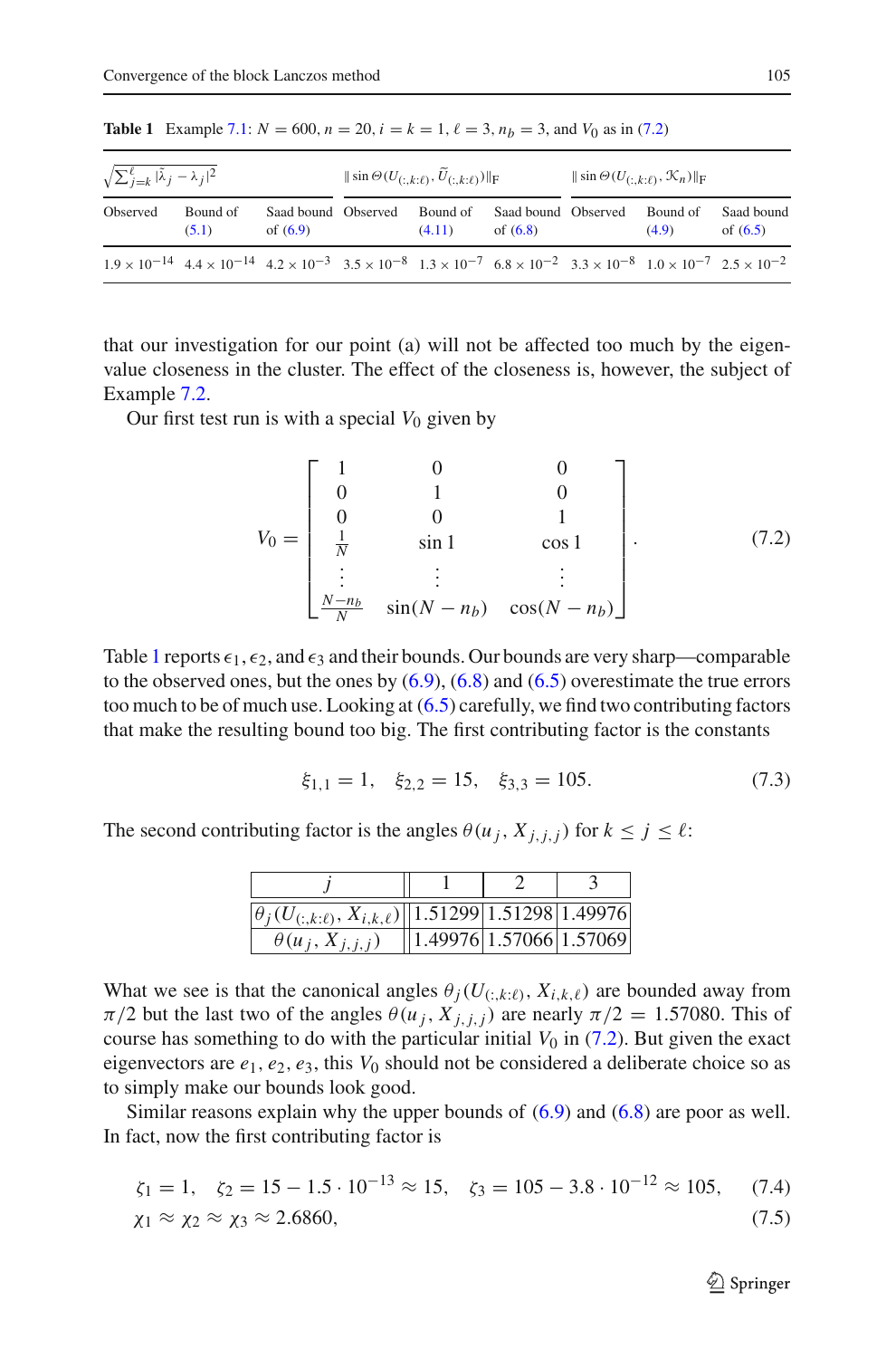| $\sqrt{\sum_{j=k}^{\ell}  \tilde{\lambda}_j - \lambda_j ^2}$ |                                                                                                                                                                                                |                                   | $\ \sin\Theta(U_{(\cdot,k:\ell)},U_{(\cdot,k:\ell)})\ _{\mathcal{F}}$ |                    |                                   | $\ \sin\Theta(U_{(\cdot,k:\ell)},\mathcal{K}_n)\ _{\mathbb{F}}$ |                   |                          |
|--------------------------------------------------------------|------------------------------------------------------------------------------------------------------------------------------------------------------------------------------------------------|-----------------------------------|-----------------------------------------------------------------------|--------------------|-----------------------------------|-----------------------------------------------------------------|-------------------|--------------------------|
| Observed                                                     | Bound of<br>(5.1)                                                                                                                                                                              | Saad bound Observed<br>of $(6.9)$ |                                                                       | Bound of<br>(4.11) | Saad bound Observed<br>of $(6.8)$ |                                                                 | Bound of<br>(4.9) | Saad bound<br>of $(6.5)$ |
|                                                              | $1.2 \times 10^{-14}$ $2.5 \times 10^{-13}$ $8.2 \times 10^{-8}$ $5.9 \times 10^{-8}$ $2.5 \times 10^{-7}$ $2.7 \times 10^{-4}$ $5.6 \times 10^{-8}$ $2.0 \times 10^{-7}$ $9.9 \times 10^{-5}$ |                                   |                                                                       |                    |                                   |                                                                 |                   |                          |

<span id="page-23-1"></span>**Table 2** Example [7.1:](#page-21-0) averages over 20 random *V*0

and then again the set of angles  $\theta(u_j, X_{j,i,j})$  for  $k \leq j \leq \ell$  is the second contributing factor.

Next we test random initial  $V_0$  as generated by random  $(N, n_b)$  in MATLAB. Table [2](#page-23-1) reports the averages of the same errors/bounds as reported before over 20 test runs. The bounds of  $(6.9)$ ,  $(6.8)$  and  $(6.5)$  are much better now, but still about 1,000 times bigger than ours. The following table displays the canonical angles  $\theta_i(U_{(i,k;\ell)}, X_{i,k,\ell})$ as well as  $\theta(u_i, X_{i,i,j})$ .

| $\left \theta_j(U_{(:,k:\ell)}, X_{i,k,\ell})\right    1.5497   1.5183   1.4712 $ |                            |  |
|-----------------------------------------------------------------------------------|----------------------------|--|
| $\theta(u_j, X_{j,j,j})$                                                          | $1.5481$ $1.5359$ $1.5281$ |  |

It shows that the randomness in *V*<sub>0</sub> makes none of  $\theta(u_j, X_{j,i,j})$  for  $k \leq j \leq \ell$ as close to  $\pi/2$  as  $V_0$  in [\(7.2\)](#page-22-0) does. In fact, they are about at the same level as the canonical angles  $\theta_i(U_{(:,k:\ell)}, X_{i,k,\ell})$ . Therefore, the sole contributing factor that makes the bounds of [\(6.9\)](#page-20-3), [\(6.8\)](#page-20-2), and [\(6.5\)](#page-19-2), worse than ours are the  $\xi$ 's and  $\zeta$ 's in [\(7.3\)](#page-22-2) and  $(7.4).$  $(7.4).$ 

<span id="page-23-0"></span>*Example 7.2* Let *N* = 1,000, *n* = 25, and

$$
\lambda_1 = 2 + \delta, \ \lambda_2 = 2, \ \lambda_3 = 2 - \delta, \quad \lambda_j = 1 - \frac{5j}{N}, \quad j = 4, ..., N,
$$

and again set  $i = k = 1, \ell = 3, n_b = 3$ . We will adjust the parameter  $\delta > 0$  to control the tightness among eigenvalues within the cluster  $\{\lambda_1, \lambda_2, \lambda_3\}$  and to see how it affects the upper bounds and the convergence rate of the block Lanczos method. We will demonstrate that our bounds which are of the eigenspace/eigenvalue cluster type are insensitive to  $\delta$  and barely change as  $\delta$  goes to 0, while "Saad's bounds" are very sensitive and quickly become useless as  $\delta$  goes to 0. We randomly generate initial  $V_0$ and investigate the average errors/bounds over 20 test runs. Since the randomness will reduce the difference in contributions by  $\Theta(U_{(:,k:\ell)}, X_{i,k,\ell})$  and by  $\theta(u_i, X_{i,i,j})$  as we have seen in Example [7.1,](#page-21-0) the gap  $\delta$  within the cluster and the gap between the cluster and the rest of the eigenvalues are the only contributing factor for approximation errors  $\epsilon_i$ .

Table [3](#page-24-0) reports the averages of the errors defined in [7.1](#page-21-0) and the averages of their bounds of Theorems [4.1](#page-12-5) and [5.1](#page-15-3) and "Saad's bounds" of  $(6.9)$ ,  $(6.8)$  and  $(6.5)$  over 20 test runs. From the table, we observed that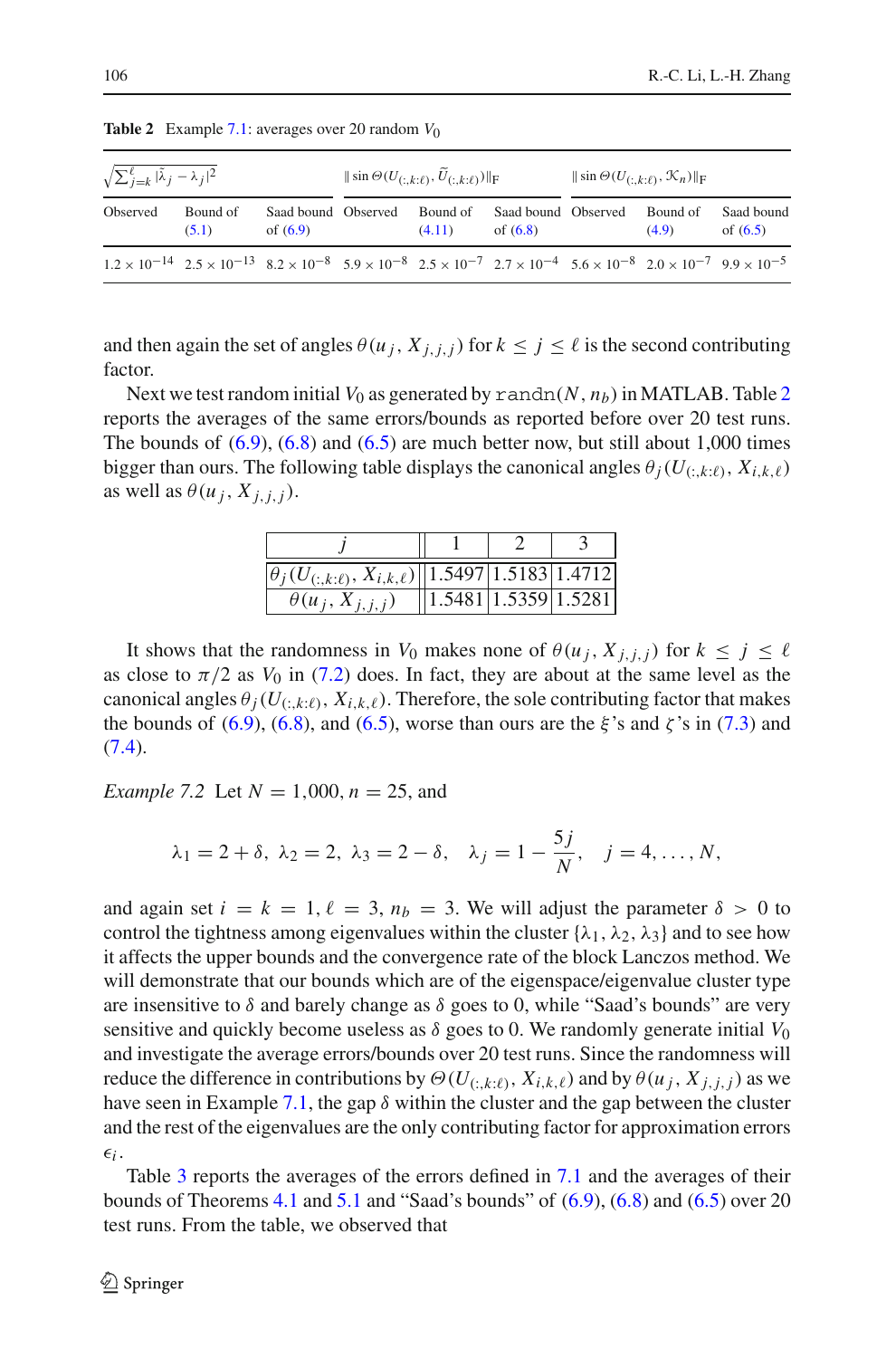|           | $\sum_{j=k}^{\ell} \tilde{\lambda}_{.j}-\lambda_{.j} ^{2}$ |                     |                          | $\parallel \sin \Theta \left( U_{(:,k:\ell)}, \bar{U}_{(:,k:\ell)} \right) \parallel_{\text{F}}$ |                      |                          | $\  \sin \Theta(U_{(:,k:\ell)}, \mathcal{K}_n) \ _{\text{F}}$ |                      |                          |
|-----------|------------------------------------------------------------|---------------------|--------------------------|--------------------------------------------------------------------------------------------------|----------------------|--------------------------|---------------------------------------------------------------|----------------------|--------------------------|
|           | oserved                                                    | Bound of<br>(5.1)   | Saad bound<br>of $(6.9)$ | Observed                                                                                         | Bound of<br>(4.11)   | Saad bound<br>of $(6.8)$ | <b>D</b> bserved                                              | Bound of<br>(4.9)    | Saad bound<br>of $(6.5)$ |
|           | $5.6\times10^{-15}$                                        | $2.6\times10^{-13}$ | $2.6\times10^{-6}$       | $7.3\times10^{-8}$                                                                               | $3.8\times10^{-7}$   | $8.9\times10^{-3}$       | $6.6\times10^{-8}$                                            | $2.2\times10^{-7}$   | $6.7\times10^{-4}$       |
|           | $1.8\times10^{-13}$                                        | $5.4\times10^{-12}$ | $8.9\times10^{-3}$       | $4.1\times10^{-7}$                                                                               | $1.5\times10^{-6}$   | $4.9 \times 10^{+0}$     | $3.8\times10^{-7}$                                            | $3.8\times10^{-7}$   | $3.8\times10^{-2}$       |
| $10^{-3}$ | $6.1\times10^{-15}$                                        | $2.5\times10^{-14}$ | $6.1\times10^{+2}$       | $3.4 \times 10^{-8}$                                                                             | $1.2 \times 10^{-7}$ | $4.1\times10^{+3}$       | $3.2\times10^{-8}$                                            | $7.2\times10^{-8}$   | $3.2\times10^{+1}$       |
|           | $2.3\times10^{-14}$                                        | $5.1\times10^{-14}$ | $1.7\times10^{+6}$       | $4.7\times10^{-8}$                                                                               | $1.6\times10^{-7}$   | $6.7\times10^{+6}$       | $4.3\times10^{-8}$                                            | $1.0\times10^{-7}$   | $5.3\times10^{+2}$       |
| $10^{-5}$ | $4.0\times10^{-15}$                                        | $3.7\times10^{-14}$ | $6.2\times10^{+10}$      | $4.9\times10^{-8}$                                                                               | $1.5\times10^{-7}$   | $1.3\times10^{+10}$      | $4.5\times10^{-8}$                                            | $9.7 \times 10^{-8}$ | $1.0\times10^{+5}$       |
|           |                                                            |                     |                          |                                                                                                  |                      |                          |                                                               |                      |                          |

<span id="page-24-0"></span>**Table 3** Example [7.2:](#page-23-0) averages over 20 random **Table 3** Example  $7.2$ : averages over 20 random  $V_0$ 

 $\underline{\raisebox{.3ex}{\Leftrightarrow}}$  Springer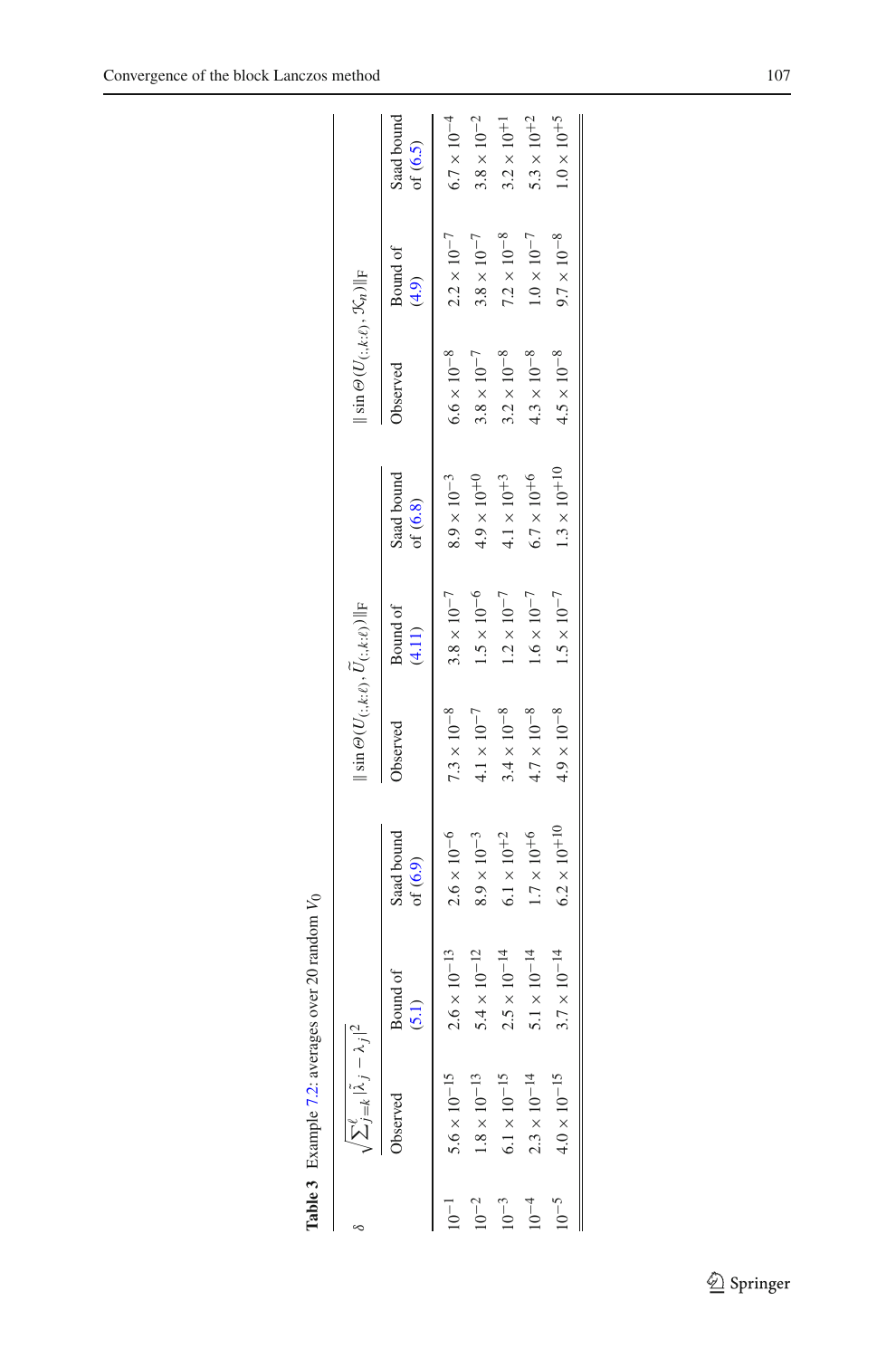

<span id="page-25-0"></span>**Fig. 1** Observed  $\epsilon_5$  deteriorates as  $\delta$  goes to 0 while  $\epsilon_2$  seems to remain unchanged in magnitude. "Saad's bounds" on  $\epsilon_5$  are not included in the *left plot* in order not to obscure the radical difference between  $\epsilon_2$  and  $\epsilon$ 5 for tiny  $\delta$ 

- (i) all of our bounds which are of the eigenspace/eigenvalue cluster type are rather sharp—comparable to the observed ("exact") errors, and moreover, they seem to be independent of the parameter  $\delta$  as it becomes tinier and tinier;
- (ii) as  $\delta$  gets tinier and tinier, the "Saad's bounds" of  $(6.9)$ ,  $(6.8)$ , and  $(6.5)$  increase dramatically and quickly contain no useful information for  $\delta = 10^{-3}$  or smaller.

To explain the observation (ii), we first note that  $\xi_{i,j}$  in [\(6.5\)](#page-19-2) are given by

$$
\xi_{1,1} = 1
$$
,  $\xi_{2,2} = 1 + \frac{6}{\delta}$ , and  $\xi_{3,3} = \frac{6}{\delta} + \frac{36}{\delta^2}$ .

They grow uncontrollably to  $\infty$  as  $\delta$  goes to 0. Therefore, the "Saad's bound" of [\(6.5\)](#page-19-2) is about  $O(\delta^{-2})$  for tiny  $\delta$ . Similarly, since  $\xi_{j,i}$  and  $\zeta_j$  are almost of the same level, it can be seen from [\(6.9\)](#page-20-3) that the "Saad's bound" for  $\epsilon_1$  is about  $\mathcal{O}(\delta^{-4})$ . For [\(6.8\)](#page-20-2), when *n* is moderate,  $\chi_j$  is about  $\mathcal{O}(\delta^{-1})$ , and therefore, "Saad's bound" for  $\epsilon_2$  is about  $\mathcal{O}(\delta^{-3})$  for tiny δ.

We argued in Sect. [6](#page-18-0) that Saad's bound on  $\theta(u_j, \tilde{u}_j)$  can be poor in a tight cluster of eigenvalues. Practically, it is also unreasonable to expect it to go as tiny as the machine's unit roundoff *u* as the number of Lanczos steps increases. For this example, by the Davis-Kahan sin  $\theta$  theorem [\[7](#page-29-6)] (see also [\[23\]](#page-30-9)), we should expect, for  $1 \le j \le 3$ ,

(observed)  $\sin \theta (u_j, \tilde{u}_j) = \mathcal{O}(\text{Lanczos approximation error}) + \mathcal{O}(u/\delta),$ 

where  $\mathcal{O}(u/\delta)$  is due to machine's roundoff and can dominate the Lanczos approximation error after certain number of Lanczos steps. To illustrate this point, we plot, in Fig. [1,](#page-25-0)

$$
\epsilon_5 = \sqrt{\sum_{j=k}^{\ell} \sin^2 \theta(u_j, \tilde{u}_j)}
$$

 $\mathcal{L}$  Springer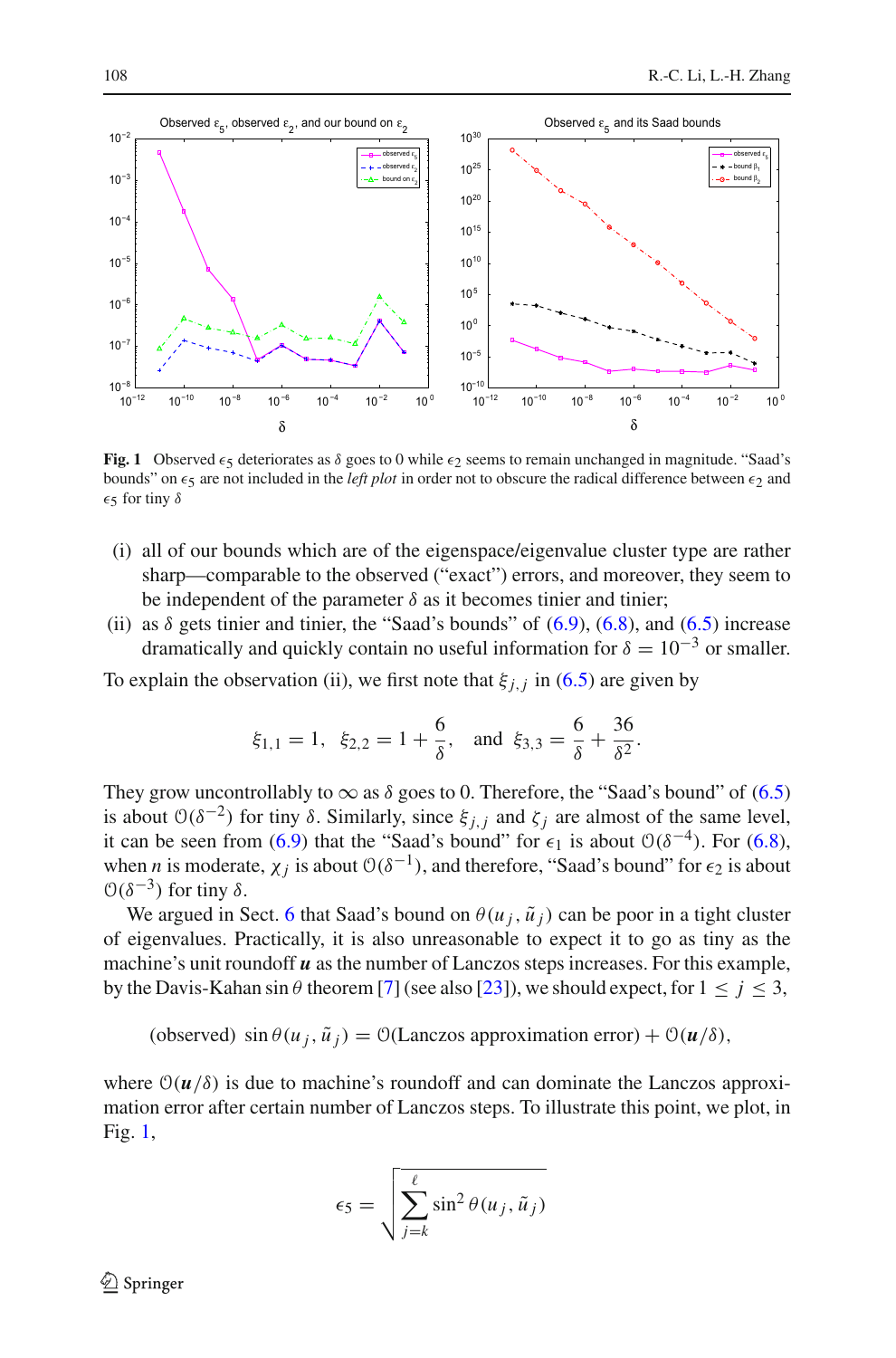| $\sqrt{\sum_{j=k}^{\ell}  \tilde{\lambda}_j - \lambda_j ^2}$                                                                                                                                  |                   |                                   | $\ \sin\Theta(U_{(\cdot,k:\ell)},U_{(\cdot,k:\ell)})\ _{\mathcal{F}}$ |                    |                                   | $\ \sin\Theta(U_{(:,k:\ell)},\mathcal{K}_n)\ _{\text{F}}$ |                   |                          |
|-----------------------------------------------------------------------------------------------------------------------------------------------------------------------------------------------|-------------------|-----------------------------------|-----------------------------------------------------------------------|--------------------|-----------------------------------|-----------------------------------------------------------|-------------------|--------------------------|
| Observed                                                                                                                                                                                      | Bound of<br>(5.1) | Saad bound Observed<br>of $(6.9)$ |                                                                       | Bound of<br>(4.11) | Saad bound Observed<br>of $(6.8)$ |                                                           | Bound of<br>(4.9) | Saad bound<br>of $(6.5)$ |
| $9.4 \times 10^{-10}$ $1.5 \times 10^{-8}$ $4.8 \times 10^{-4}$ $3.9 \times 10^{-5}$ $1.3 \times 10^{-4}$ $3.0 \times 10^{-2}$ $3.7 \times 10^{-5}$ $1.1 \times 10^{-4}$ $1.9 \times 10^{-2}$ |                   |                                   |                                                                       |                    |                                   |                                                           |                   |                          |

<span id="page-26-1"></span>**Table 4** Example [7.3:](#page-26-0)  $N = 900$ ,  $n = 12$ ,  $i = k = 1$ ,  $\ell = 3$ ,  $n_b = 3$ 

as  $\delta$  varies from 10<sup>-1</sup> down to 10<sup>-11</sup>. Also plotted are its two upper bounds  $\beta_1$  and  $β_2$  of [\(6.7\)](#page-20-1) and [\(6.8\)](#page-20-2)

$$
\epsilon_5 \le \beta_1 := \sqrt{\sum_{j=k}^{\ell} \chi_j^2 \sin^2 \theta(u_j, \mathcal{K}_n)}
$$
  

$$
\le \beta_2 := \sqrt{\sum_{j=k}^{\ell} \left[ \frac{\chi_j \xi_{j,j}}{\mathcal{F}_{n-j}(\kappa_{j,j,n_b})} \tan \theta(u_j, X_{j,j,j}) \right]^2},
$$

as well as the observed values of  $\epsilon_2 = ||\sin \Theta(U_{(:,k:\ell)}, U_{(:,k:\ell)})||_F$  defined in [\(7.1b\)](#page-21-1) and its upper bounds of [\(4.11\)](#page-12-7). From the figure, we see that the observed  $\epsilon_5$  is about  $10^{-7}$ for  $\delta > 10^{-7}$  and then starts to deteriorate from about  $10^{-7}$  up to  $10^{-3}$  as  $\delta$  goes down to 10<sup>-8</sup> or smaller. At the same time, the magnitudes of  $\epsilon_2$  and its bound of [\(4.11\)](#page-12-7) remain unchanged around  $10^{-7}$ . This supports our point that one should measure the convergence of the entire invariant subspace corresponding to tightly clustered eigenvalues rather than their each individual eigenvector within the subspace.

<span id="page-26-0"></span>*Example 7.3* Our last example is from [\[22](#page-30-5)]:

$$
\lambda_1 = 2, \ \lambda_2 = 1.6, \ \lambda_3 = 1.4, \quad \lambda_j = 1 - \frac{j - 3}{N}, \quad j = 4, \dots, N,
$$

$$
V_0 = \begin{bmatrix} 1 & 1 & 1 & \cdots & 1 & 1 & 1 \\ 1 & 0 & -1 & \cdots & 1 & 0 & -1 \\ 1 & -2 & 1 & \cdots & 1 & -2 & 1 \end{bmatrix}^H.
$$

Since the first three eigenvalues are in a cluster, we take  $i = k = 1$ ,  $\ell = 3$  and  $n_b = 3$ . Saad [\[22\]](#page-30-5) tested this problem for  $N = 60$  and  $n = 12$ . We ran our code with various *N*, including  $N = 60$  and saw little variations in observed errors and their bounds. What we report in Table [4](#page-26-1) is for  $N = 900$  and  $n = 12$ .

The table shows that our bounds very much agree with the corresponding observed values but "Saad's bounds" are much bigger — about the square roots of the observed values and our bounds. This is due mainly to the small gap between  $\lambda_2$  and  $\lambda_3$  since we observed that  $\theta_j(U_{(:,k:\ell)}, X_{i,k,\ell}) \approx \theta(u_j, X_{j,i,j}) \approx 1.51303$  for  $j = 1, 2, 3$ .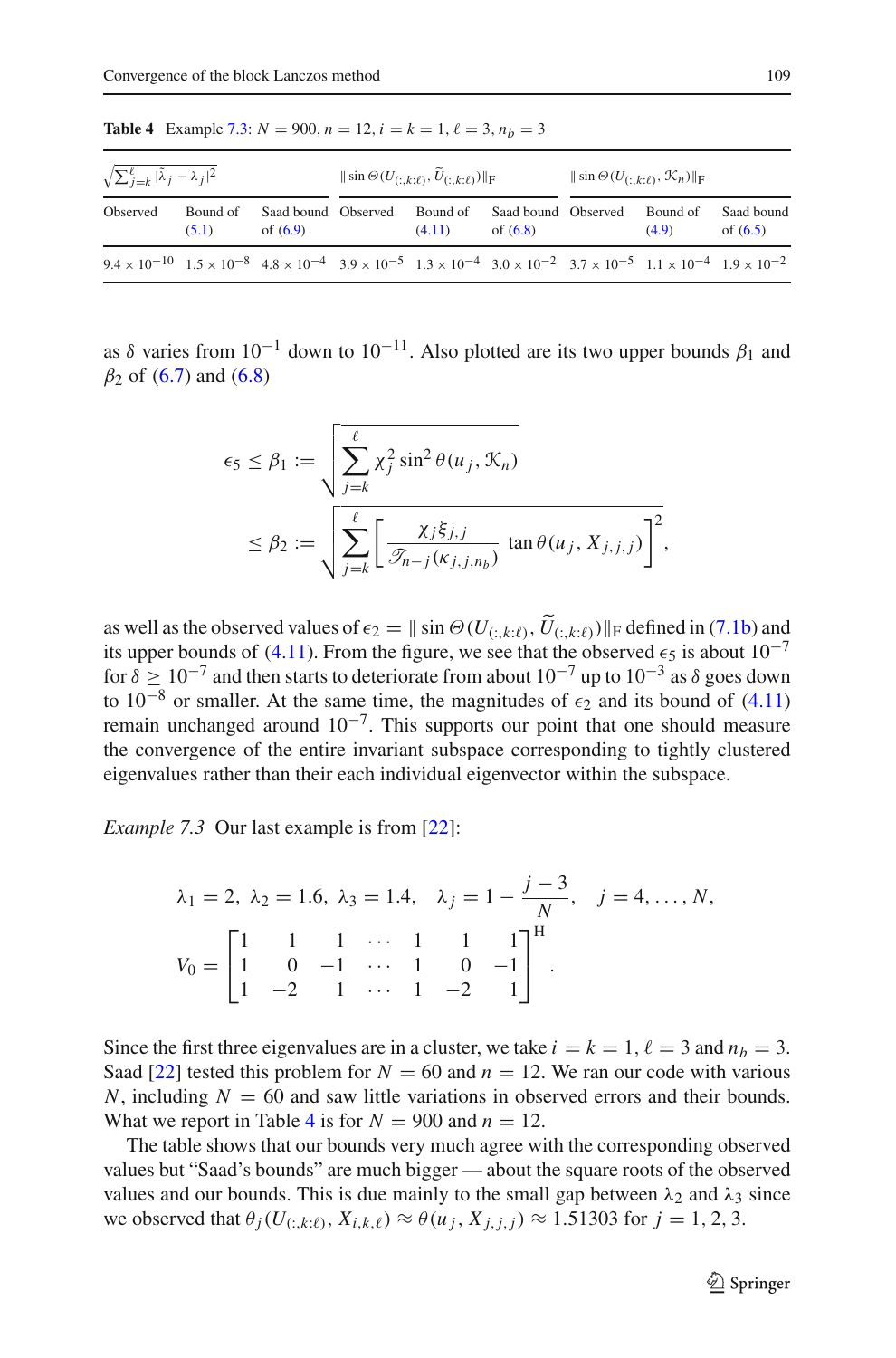# <span id="page-27-0"></span>**8 More bounds**

The numerical examples in the previous section indicate that  $\xi_{i,k}$  in Theorem [4.1](#page-12-5) and  $\zeta_i$  in Theorem [5.1](#page-15-3) can worsen the error bounds, especially in the case of tightly clustered eigenvalues. However, both can be made 1 if only the first  $n<sub>b</sub>$  eigenpairs are considered (see Remark [4.1\)](#page-15-4). To use Theorems [4.1](#page-12-5) or [5.1](#page-15-3) for eigenvalues/eigenvectors involving eigenpairs beyond the first  $n_b$  ones, we have to have  $\xi_i$ , or  $\zeta_i$  in the mix. Thus potentially the resulting bounds may overestimate too much to be indicative.

Another situation in which the bounds of Theorems [4.1](#page-12-5) or [5.1](#page-15-3) would overestimate the actual quantities (by too much) is when there are clustered eigenvalues with cluster sizes bigger than  $n_b$ , because then  $\delta_{i,\ell,n_b}$  is very tiny for any choices of *i*, *k*, and  $\ell$ . Ye [\[25](#page-30-2)] proposed an adaptive strategy to use variable  $n_b$  aiming at updating  $n_b$  adaptively so that it is bigger than or equal to the biggest cluster size of interest.

In what follows, we propose more error bounds with  $\xi$ <sub>*i*</sub>  $k$  and  $\zeta$ *<sub>i</sub>* always 1. However, it requires the knowledge of the canonical angles from the interested eigenspace to  $\mathcal{K}_i(A, V_0)$ , where  $i < n$  is a positive integer. Roughly speaking, the new results show that if the eigenspace is not too far from  $\mathcal{K}_i(A, V_0)$  for some  $i < n$  (in the sense that no canonical angle is too near  $\pi/2$ , the canonical angles from the eigenspace to  $\mathcal{K}_n(A, V_0)$  are reduced by a factor purely depending upon the optimal polynomial reduction.

To proceed, we let  $i < n$ . Now we are considering the 1st to  $(in<sub>b</sub>)$ <sup>th</sup> eigenpairs of *A* among which the  $k$ th to  $\ell$ th eigenvalues may form a cluster as in

$$
\begin{array}{c|c}\n\lambda_N & \lambda_{in_b} & \lambda_\ell & \lambda_k \\
\hline\n\end{array}
$$

where

$$
1 \le k < \ell \le in_b, \quad 1 \le i < n.
$$

Suppose  $\theta_1(U_{(:,1:in_b)}, Q_i) = \theta_1(U_{(:,1:in_b)}, \mathcal{K}_i(A, V_0)) < \pi/2$ , i.e.,

$$
rank(Q_i^{\mathrm{H}}U_{(:,1:in_b)}) = in_b.
$$
\n
$$
(8.1)
$$

Consider an application of Proposition [2.4\(](#page-7-2)b) with  $k_1 = \ell - k + 1$ ,

 $\mathcal{X} = \mathcal{R}(Q_i), \quad \mathcal{Y} = \mathcal{R}(U_{(:,1:in_b)}), \quad [y_1, y_2, \ldots, y_{k_1}] = [u_k, u_{k+1}, \ldots, u_\ell].$ 

<span id="page-27-1"></span>The application yields a unique

$$
Z_{i,k,\ell} := [x_1, x_2, \dots, x_{k_1}]
$$
\n(8.2)

such that  $\mathcal{R}(Z_{i,k,\ell}) \subseteq \mathcal{R}(Q_i)$  and

$$
U_{(:,1:in_b)} U_{(:,1:in_b)}^{\mathrm{H}} Z_{i,k,\ell} = U_{(:,k:\ell)} \equiv [u_k, u_{k+1}, \dots, u_{\ell}]. \tag{8.3}
$$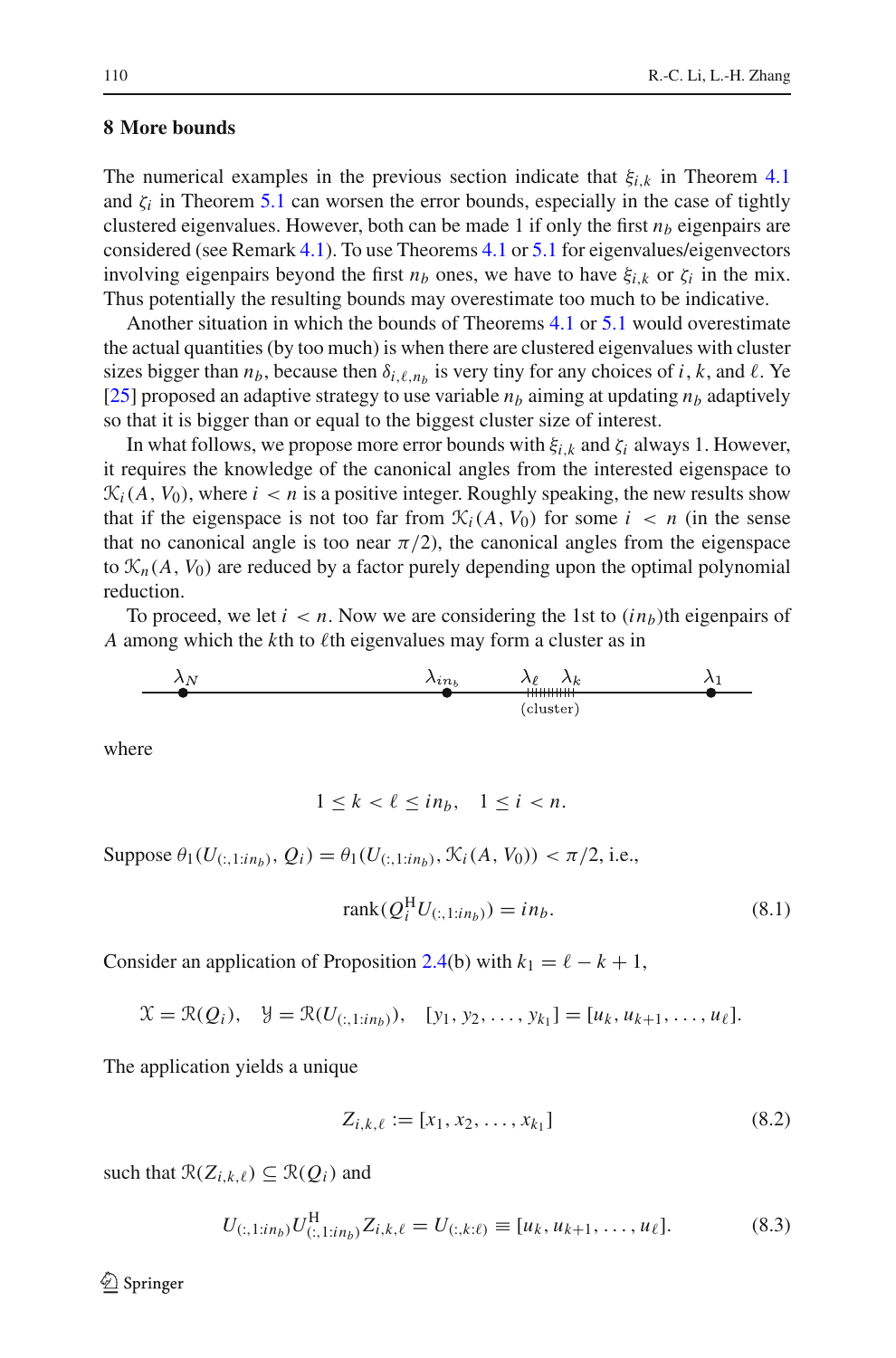$\overline{\phantom{a}}$ -

Moreover

$$
\|\sin \Theta(U_{(:,k:\ell)}, Z_{i,k,\ell})\| \le \|\sin \Theta(U_{(:,1:in_b)}, Q_i)\|,
$$
\n(8.4)

$$
\|\tan \Theta(U_{(:,k:\ell)}, Z_{i,k,\ell})\| \le \|\tan \Theta(U_{(:,1:n_b)}, Q_i)\|.
$$
 (8.5)

Finally, we observe that

$$
\mathcal{K}_{n-i+1}(A, Q_i) = \mathcal{K}_n(A, V_0). \tag{8.6}
$$

The rest is the straightforward application of Theorems [4.1](#page-12-5) and [5.1](#page-15-3) to  $\mathcal{K}_{n-i+1}(A, Q_i)$ .

**Theorem 8.1** *For any unitarily invariant norm* |||·|||*, we have*

$$
\|\tan \Theta(U_{(:,k:\ell)}, \mathcal{K}_n)\| \le \frac{1}{\mathcal{J}_{n-i}(\hat{\kappa}_{i,\ell,n_b})} \|\tan \Theta(U_{(:,k:\ell)}, Z_{i,k,\ell})\|,
$$
(8.7)

$$
\|\sin \Theta(U_{(:,k:\ell)}, \widetilde{U}_{(:,k:\ell)})\| \le \gamma \|\sin \Theta(U_{(:,k:\ell)}, \mathcal{K}_n)\|
$$
\n(8.8)

$$
\leq \frac{\gamma}{\mathcal{I}_{n-i}(\hat{\kappa}_{i,\ell,n_b})} \|\|\tan \Theta(U_{(:,k:\ell)}, Z_{i,k,\ell})\|\|,\tag{8.9}
$$

*where*  $Z_{i,k,\ell}$  *is defined by* [\(8.2\)](#page-27-1)*,*  $\widetilde{U}$  *by* (3.5*), and* 

$$
\hat{\delta}_{i,\ell,n_b} = \frac{\lambda_{\ell} - \lambda_{in_b+1}}{\lambda_{\ell} - \lambda_N}, \quad \hat{\kappa}_{i,\ell,n_b} = \frac{1 + \hat{\delta}_{i,\ell,n_b}}{1 - \hat{\delta}_{i,\ell,n_b}},
$$
(8.10)

<span id="page-28-1"></span>*and* γ *takes the same form as in* [\(4.13\)](#page-12-2) *with, again, the constant c lying between* 1 *and*  $\pi/2$  *and being* 1 *for the Frobenius norm or if*  $\lambda_{k-1} > \lambda_k$ *, and with*  $\eta$  *being the same as the one in* [\(4.14\)](#page-12-8)*. For the Frobenius norm,* γ *can be improved to the one in* [\(4.15\)](#page-12-6)*.*

**Theorem 8.2** *Let*  $k = 1$ *. For any unitarily invariant norm, we have* 

$$
\begin{aligned}\n\left\| \text{diag}(\lambda_1 - \tilde{\lambda}_1, \lambda_2 - \tilde{\lambda}_2, \dots, \lambda_\ell - \tilde{\lambda}_\ell) \right\| \\
&\leq (\lambda_1 - \lambda_N) \left[ \frac{1}{\mathcal{I}_{n-i}(\hat{\kappa}_{i,\ell,n_b})} \right]^2 \left\| \tan^2 \Theta(U_{(:,1:\ell)}, Z_{i,1,\ell}) \right\|,\n\end{aligned} \tag{8.11}
$$

*where*  $\hat{\kappa}_{i,\ell,n_b}$  *is the same as the one in* [\(8.10\)](#page-28-1)*.* 

# <span id="page-28-0"></span>**9 Conclusions**

We have established a new convergence theory for solving large scale Hermitian eigenvalue problem by the block Lanczos method from a perspective of bounding approximation errors in the entire eigenspace associated with all eigenvalues in a tight cluster, in contrast to bounding errors in each individual approximate eigenvector as was done in Saad [\[22](#page-30-5)]. In a way, this is a natural approach to follow because the block Lanczos method is known to be capable of computing multiple/cluster eigenvalues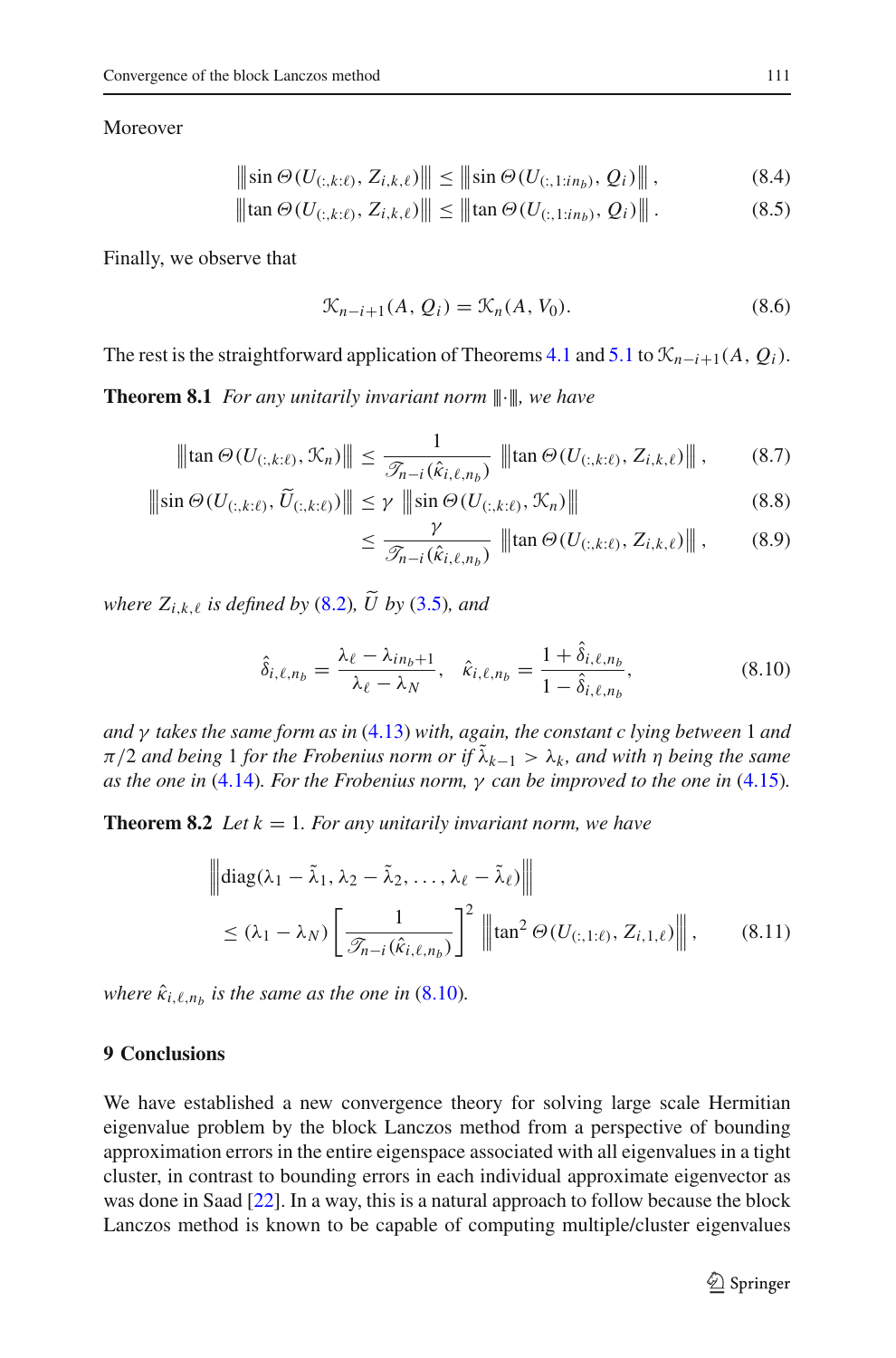much faster than the single-vector Lanczos method (which will miss all but one copy of each multiple eigenvalue). The outcome is three error bounds on

- 1. the canonical angles from the eigenspace to the generated Krylov subspace,
- 2. the canonical angles between the eigenspace and its Ritz approximate subspace,
- 3. the total differences between the eigenvalues in the cluster and their corresponding Ritz values.

These bounds are much sharper than the existing ones and expose true rates of convergence of the block Lanczos method towards eigenvalue clusters, as illustrated by numerical examples. Furthermore, their sharpness is independent of the closeness of eigenvalues within a cluster.

As is well-known, the (block) Lanczos method favors the eigenvalues at both ends of the spectrum. So far, we have only focused on the convergence of the few largest eigenvalues and their associated eigenspaces, but as is usually done, applying what we have established to the eigenvalue problem for −*A* will lead to various convergence results for the few smallest eigenvalues and their associated eigenspaces.

All results are stated in terms of unitarily invariant norms for generality, but specializing them to the spectral norm and the Frobenius norm will be sufficient for all practical purposes. Those results can also be extended to the generalized eigenvalue problem without much difficulty [\[19](#page-30-13), Sect. 9].

**Acknowledgments** The authors are grateful to both reviewers for their constructive comments/suggestions that improve the presentation considerably. Li is supported in part by NSF grants DMS-1115834 and DMS-1317330, and a Research Gift grant from Intel Corporation, and and NSFC grant 11428104. Zhang is supported in part by NSFC grants 11101257, 11371102, and the Basic Academic Discipline Program, the 11th five year plan of 211 Project for Shanghai University of Finance and Economics.

## <span id="page-29-5"></span>**References**

- 1. Bhatia, R.: Matrix Analysis. Graduate Texts in Mathematics, vol. 169. Springer, New York (1996)
- <span id="page-29-7"></span>2. Bhatia, R., Davis, C., Koosis, P.: An extremal problem in Fourier analysis with applications to operator theory. J. Funct. Anal. **82**, 138–150 (1989)
- <span id="page-29-8"></span>3. Bhatia, R., Davis, C., McIntosh, A.: Perturbation of spectral subspaces and solution of linear operator equations. Linear Algebra Appl. **52–53**, 45–67 (1983)
- <span id="page-29-9"></span>4. Cheney, E.W.: Introduction to Approximation Theory, 2nd edn. Chelsea Publishing Company, New York (1982)
- <span id="page-29-2"></span>5. Cullum, J.K., Donath, W.E.: A block Lanczos algorithm for computing the *q* algebraically largest eigenvalues and a corresponding eigenspace of large, sparse, real symmetric matrices. In: Decision and Control including the 13th Symposium on Adaptive Processes, 1974 IEEE Conference on, vol. 13, pp. 505–509 (1974)
- <span id="page-29-3"></span>6. Cullum, J.K., Willoughby, R.A.: Lanczos Algorithms for Large Symmetric Eigenvalue Computations, vol. I: Theory. SIAM, Philadelphia (2002)
- <span id="page-29-6"></span>7. Davis, C., Kahan, W.: The rotation of eigenvectors by a perturbation. III. SIAM J. Numer. Anal. **7**, 1–46 (1970)
- 8. Demmel, J.: Applied Numerical Linear Algebra. SIAM, Philadelphia (1997)
- <span id="page-29-0"></span>9. Golub, G.H., Underwood, R.R.: The block Lanczos method for computing eigenvalues. In: Rice, J.R. (ed.) Mathematical Software III, pp. 361–377. Academic Press, New York (1977)
- <span id="page-29-4"></span><span id="page-29-1"></span>10. Golub, G.H., Van Loan, C.F.:Matrix Computations, 3rd edn. Johns Hopkins University Press, Baltimore (1996)
- <span id="page-29-10"></span>11. Jia, Z., Stewart, G.W.: An analysis of the Rayleigh–Ritz method for approximating eigenspaces. Math. Comput. **70**, 637–647 (2001)